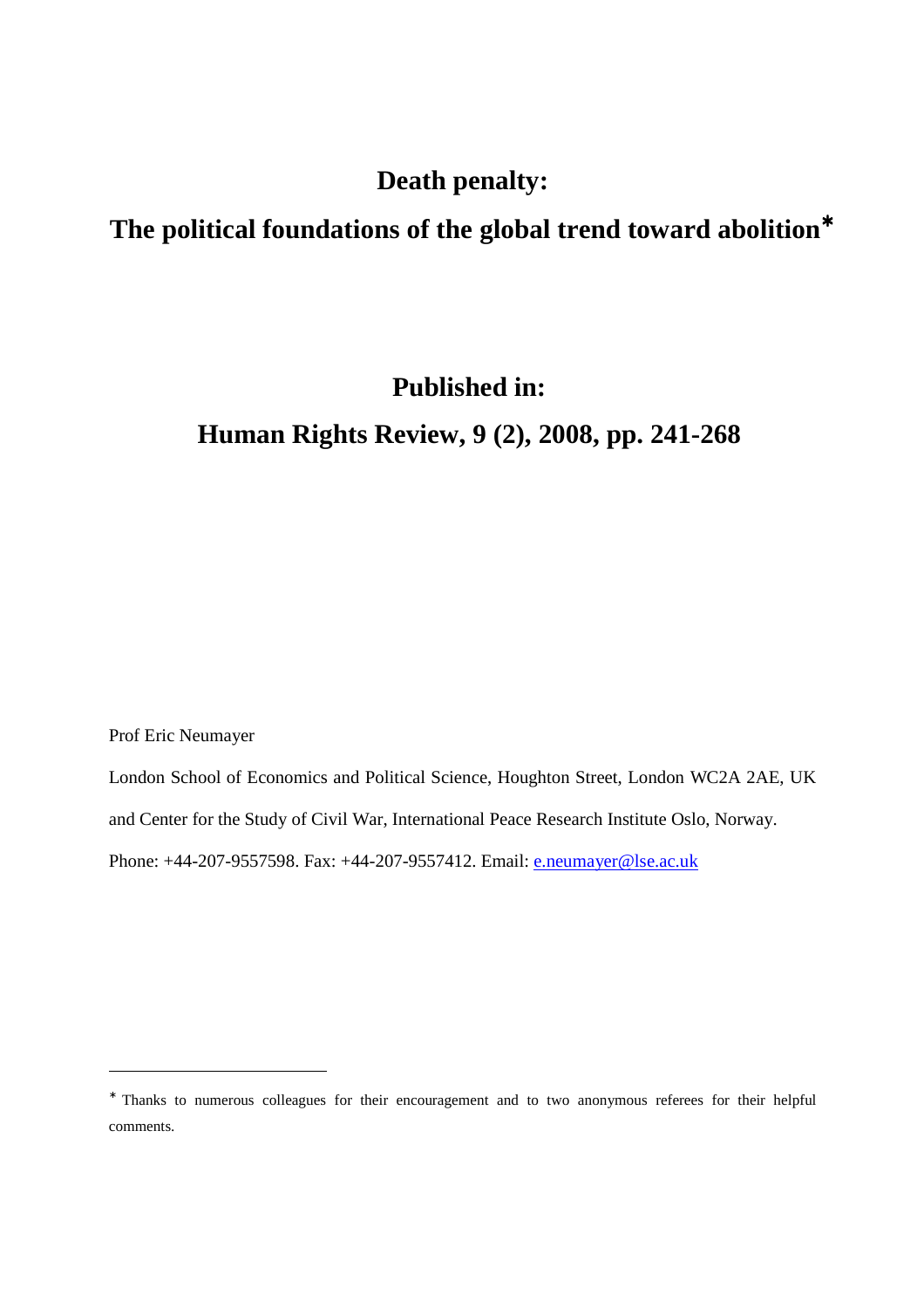# **Death penalty:**

# **The political foundations of the global trend toward abolition**

*The death penalty is like no other punishment. Its continued existence in many countries of the world creates political tensions within these countries and between governments of retentionist and abolitionist countries. After the Second World War, more and more countries have abolished the death penalty. This article argues that the major determinants of this global trend toward abolition are political, a claim which receives support in a quantitative cross-national analysis from 1950 to 2002. Democracy, democratization, international political pressure on retentionist countries and peer group effects in relatively abolitionist regions all raise the likelihood of abolition. There is also a partisan effect as abolition becomes more likely if the chief executive's*  party is left-wing oriented. Cultural, social and economic determinants receive only limited *support. The global trend toward abolition will go on if democracy continues to spread around the world and abolitionist countries stand by their commitment to press for abolition all over the world.*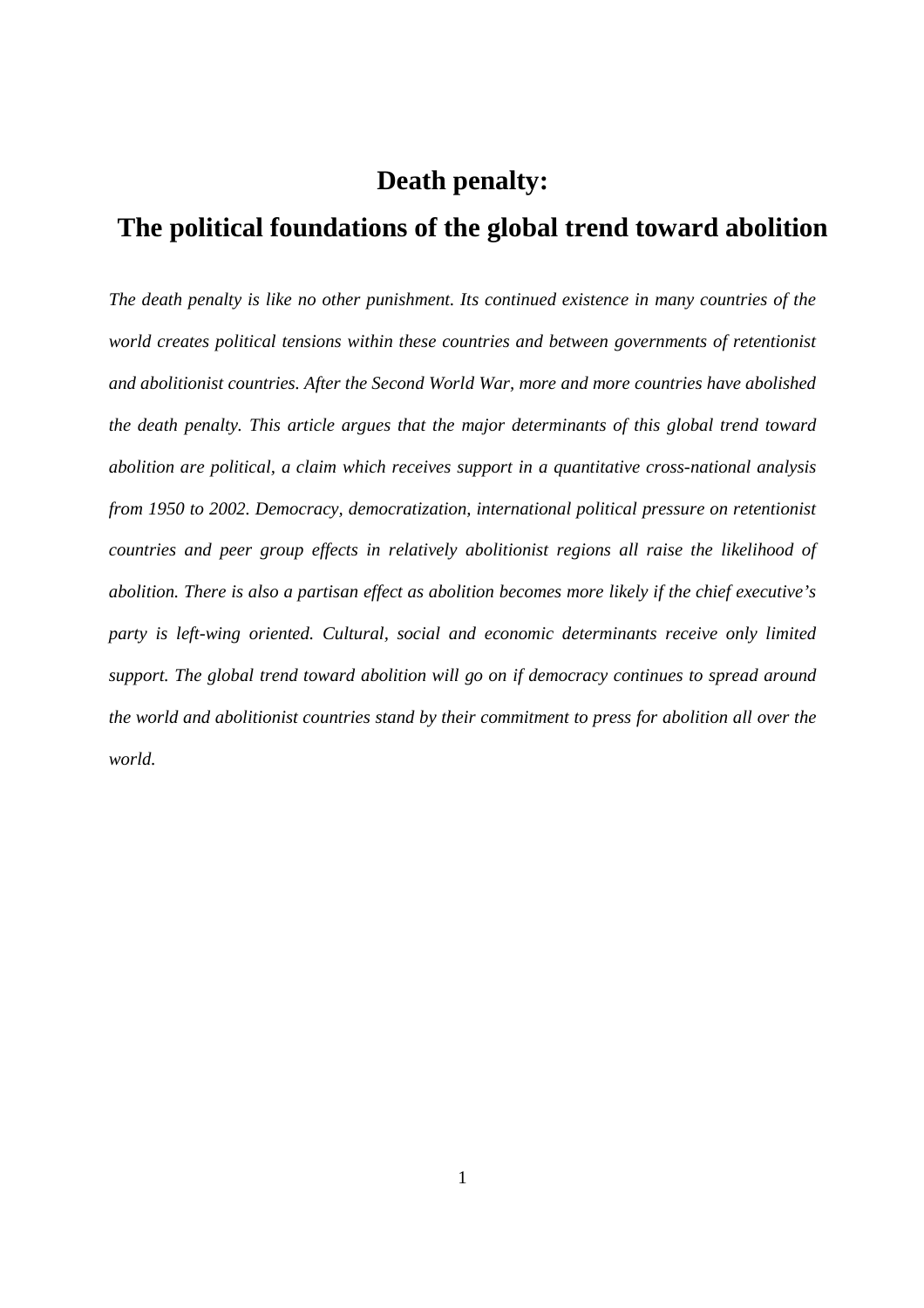Until rather recently, almost all countries applied the death penalty as a punishment for criminals, traitors, political prisoners and other people, sometimes entirely innocent of the charges against them. In the late  $19<sup>th</sup>$  and early  $20<sup>th</sup>$  century a few countries abolished the death penalty, but most of the countries that have revoked capital punishment have done so after the Second World War (Schabas 1997; Hood 2001). Since then, there has been an increasing trend toward abolition of the death penalty – a trend, which gained particular momentum in the 1990s. But can we expect this global abolitionist trend to continue or is it likely to stop soon? Schabas (1997) and Fijalkowski (2001) are optimistic, but Radzinowicz (1999: 293) does 'not expect any substantial further decrease in the appointment and use of capital punishment in the near future' since 'most of the countries likely to embrace the abolitionist cause have by now done so' (similarly Dunér and Geurtsen 2002: 19). This article argues that the global trend toward abolition is mainly politically determined rather than by cultural, social and economic factors. More specifically, it argues that the continuation of the abolitionist trend is contingent on a further spread of democracy around the world, on political pressure imposed on retentionist countries, on regional peer group effects and on the political balance between conservative and left-wing parties within countries.

The death penalty is like no other punishment. It is the ultimate, most consequential and totally irreversible penalty. Not surprisingly, it is also the politically most controversial form of punishment. Its continued existence in many countries of the world is contested by human rights groups, criminologists, some political parties and others sometimes within and often outside the country applying the death penalty. The execution of foreigners who are citizens of abolitionist countries commonly creates political tensions between governments. Members of the European Union (EU), but also other countries routinely intervene if one of their nationals is facing the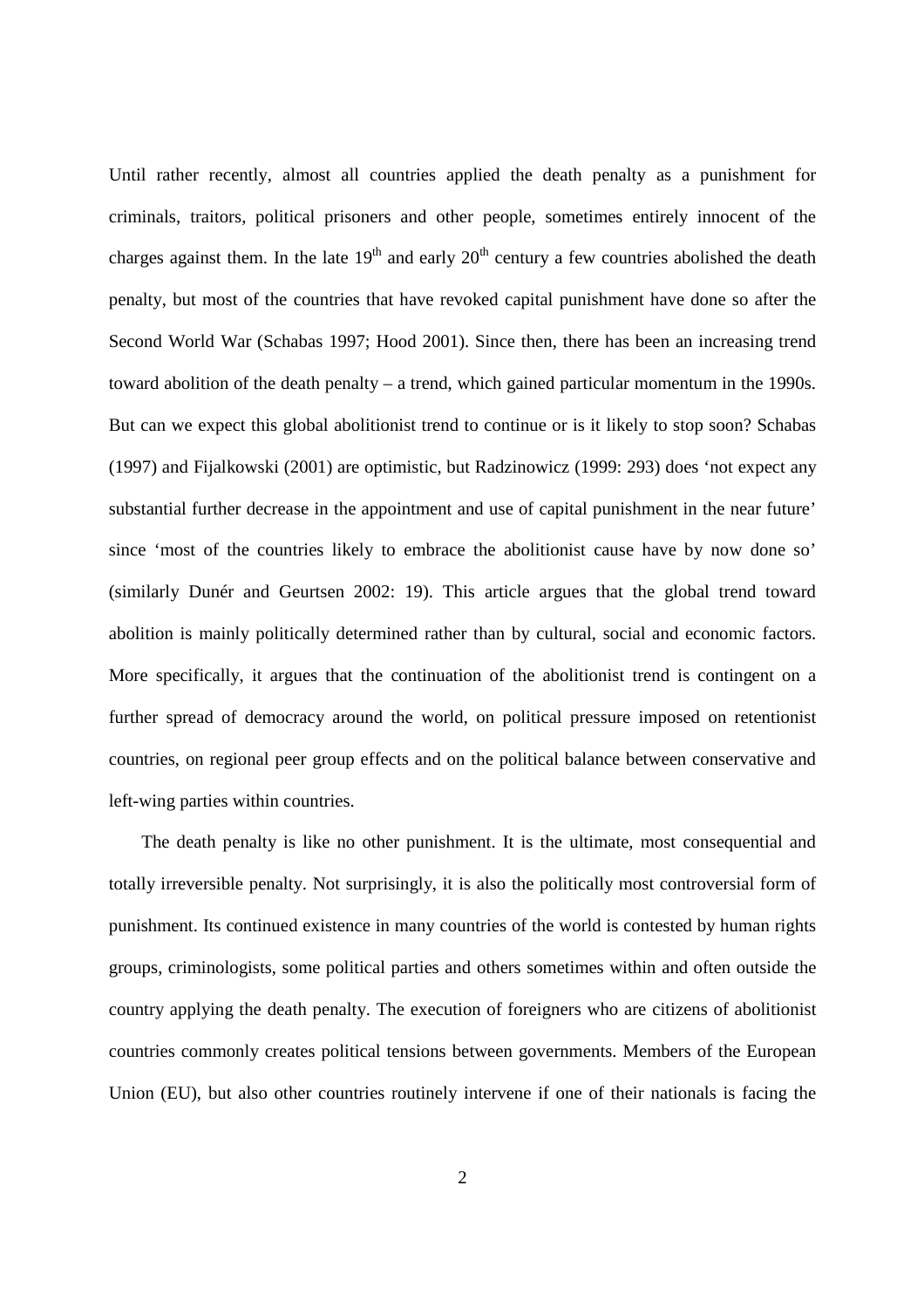threat of death penalty in another country. Abolitionist countries from Western Europe and other regions typically do not extradite prisoners, own citizens or not, to countries like the United States (US), unless it is guaranteed that they will not be executed. This is true even if the prisoners are suspected or convicted terrorists (EU 2002). Political conflict is particularly severe where nations otherwise share similar cultural and political values. Zimring (2003, p. 181) argues that the US and European countries 'are now farther divided on the question of capital punishment than on any other morally significant question of government policy'. This was of course written before the Iraq war, but it points toward how capital punishment divides countries that are otherwise close allies.

The continued existence of the death penalty in many countries is therefore an immensely political and controversial issue. Surprisingly, scholars and political scientists in particular have not paid much attention to explaining the determinants of death penalty abolition across the world. Like Jacobs and Carmichael (2002) we find the dearth of systematic research into the determinants of death penalty abolition most astonishing. It stands in contrast to the importance attached to the justification for punishment (Matravers 1999) and the political controversies generated by the existence of capital punishment. It also stands in stark contrast to the many empirical studies, which have demonstrated how racial and social discrimination influences the imposition of the death sentence particularly in the US, and the many studies addressing the alleged deterrent effect of capital punishment (see, for example, Keil and Vito (1989), Peterson and Bailey (1991), Beiley (1998) and the many studies reviewed in Hood (1998; 2002)). At the cross-national level, there exist only very few analyses by criminologists (Killias 1986; Wiechman, Kendall and Bae 1990) and sociologists (Neapolitan 2001; Greenberg and West 2003). None of these studies employs multivariate regression analysis, with the exception of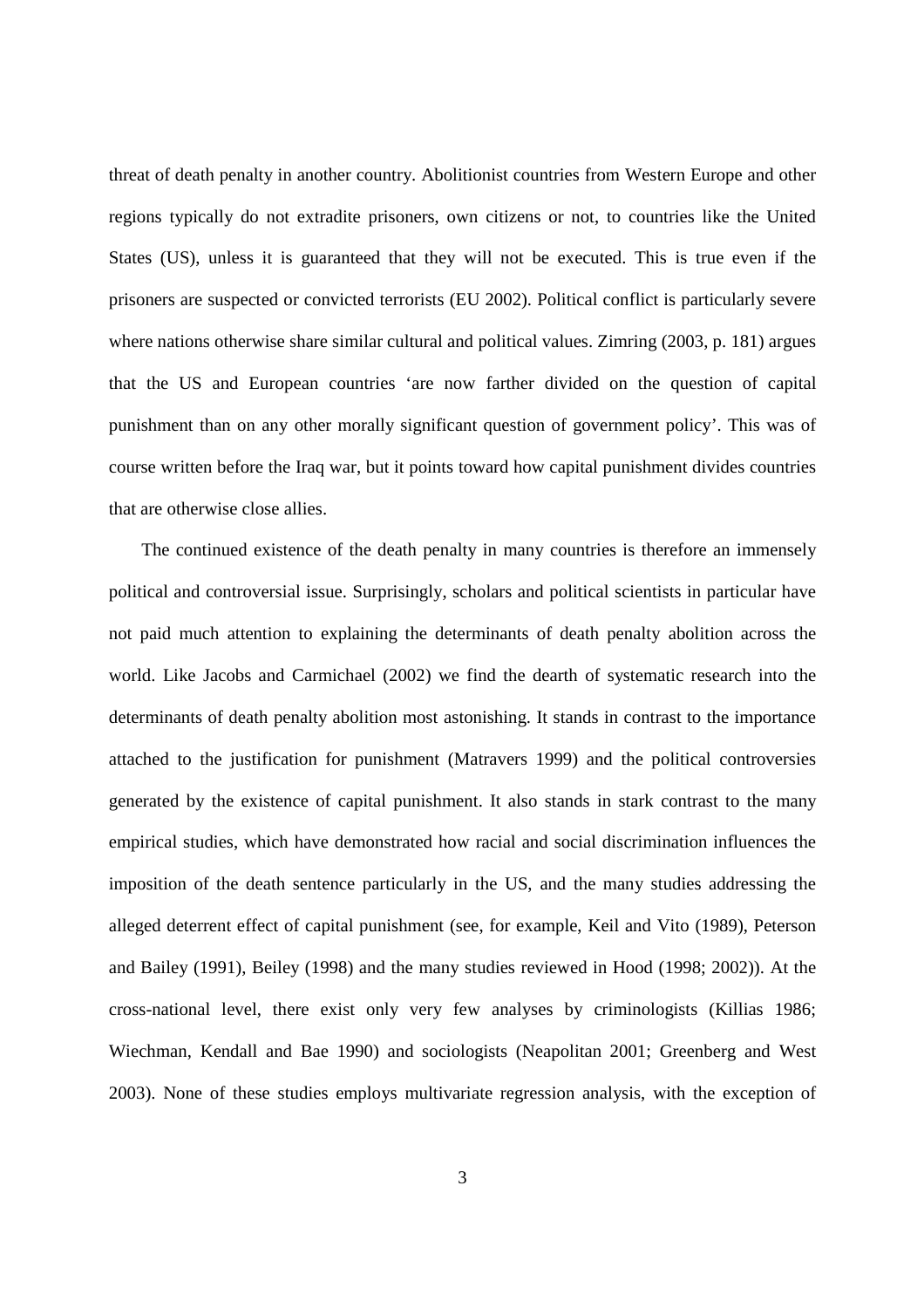Greenberg and West (2003) and even this study is purely cross-sectional. It thus cannot analyze the determinants of death penalty abolition since it does not use information on the explanatory variables at the time of abolition. At the sub-national level, Jacobs and Carmichael (2002), two sociologists, examine the determinants of whether the death penalty is legally existent in the 50 states of the United States (US) in the years 1971, 1981 and 1991, while Jacobs and Carmichael (2004) additionally address the number of executions from around the same time period.

In the next section we demonstrate the global trend towards abolition of the death penalty. We then analyze the political foundations behind this trend. To demonstrate empirically the relevance of these foundations we need to control for other determinants of death penalty abolition and therefore discuss cultural, social and economic factors. A description of the research design is followed by the presentation of results, which are then subjected to sensitivity analysis. The concluding section answers the question whether the worldwide trend towards abolition can be expected to continue with a cautious yes.

## THE GLOBAL TREND TOWARDS ABOLITION OF THE DEATH PENALTY

Complete abolition of the death penalty is not a consistent country practice (Short 1999). The majority of countries have not abolished the penalty for all crimes. Some more have abolished it for ordinary crimes only. The latter typically exclude crimes of treason and other crimes committed during wartime. A few might be considered as *de facto* abolitionist since they have not executed anyone for some time, whilst many remain retentionist.

Venezuela in 1863 was the first country in the world to abolish the death penalty for all crimes (Hood 2001). Several South American and Western European countries were similarly frontrunners in abolishing the death penalty, at least for ordinary crimes. Once the death penalty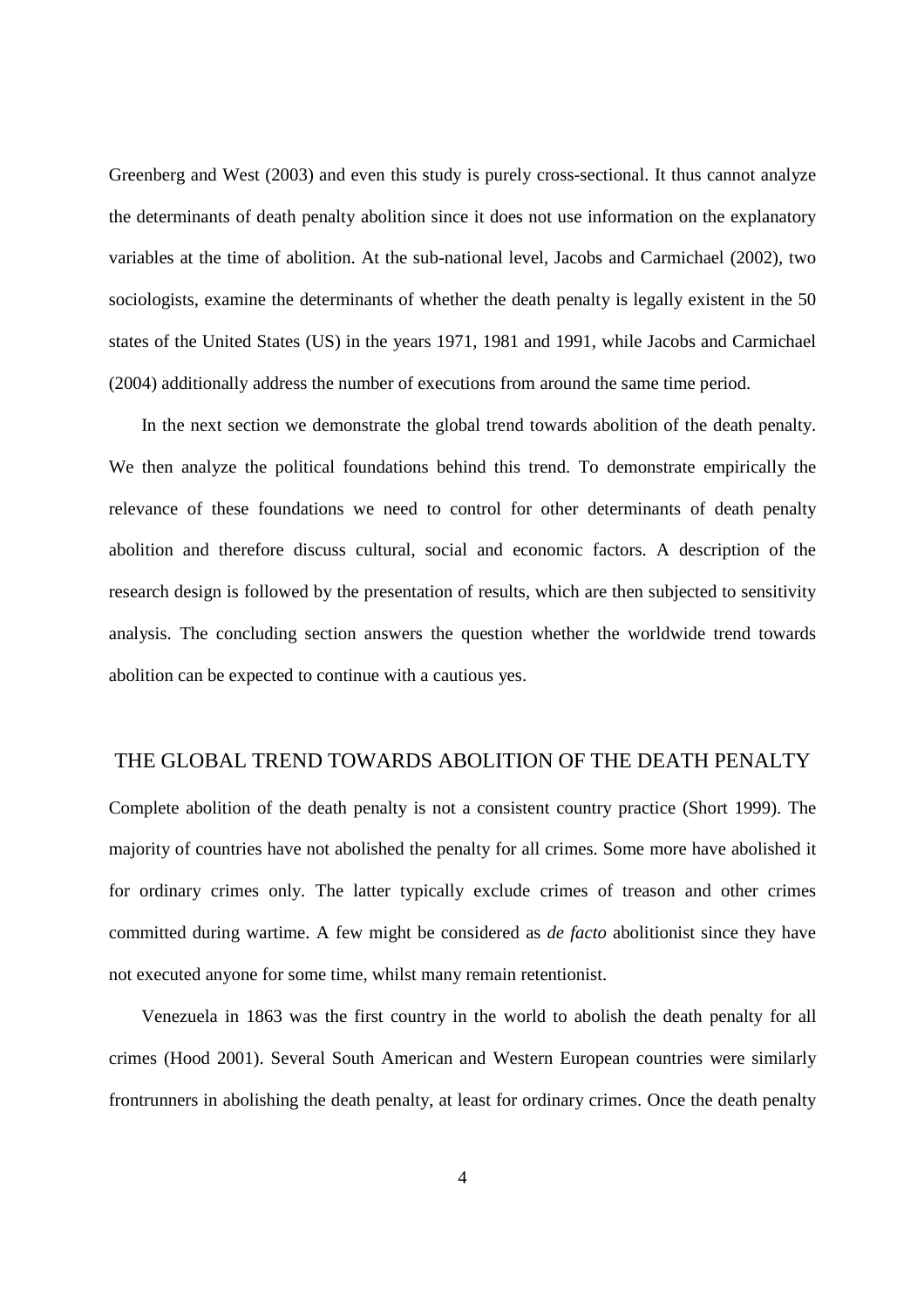becomes abolished by law or constitutional change it is unlikely to come back. Italy is one of the few exceptions, where the death penalty became abolished early on in 1889, honoring Cesare Beccaria's (1995 [1764]) path-breaking call for death penalty abolition, but was re-instated under Mussolini rule in 1926 and became applicable again for ordinary crimes in 1930. Some states of the US have also abolished capital punishment for some time, only to re-introduce it later.

Tables 1 and 2 show in chronological order, which countries abandoned in which period the death penalty for all crimes and for ordinary crimes. One might think that the distinction between the two types of abolition does not make much difference in reality. However, Schabas (1997: 300) warns against such complacency in stating that 'it is in time of war when the greatest abuse of the death penalty occurs, criteria of expediency and State terror stampeding panicked governments towards inhumane excesses unthinkable in time of peace'. Similarly, the risk of judicial error and therefore of killing innocent people is much higher in times of war (Marchesi 1996). Given the declaration of a "war on terrorism" after 9/11 there is also the possibility that capital punishment might be increasingly applied on politically motivated offenders in countries that have abolished the death penalty for ordinary, but not for all crimes.

#### < Insert Tables 1 and 2 about here >

The tables show that abolition has been mainly a phenomenon of the second half of the last century with an increasing trend towards the end of it. The 1990s in particular have been a truly abolitionist decade with a diverse range of countries from all over the world revoking capital punishment. Of course, the increase is partly due to the increasing number of sovereign countries. The tables therefore also show the percentage of state members of the interstate system, as listed in Singer (2003), that have abolished the death penalty. The 1960s was a decade in which the retentionist countries could increase their relative share despite some countries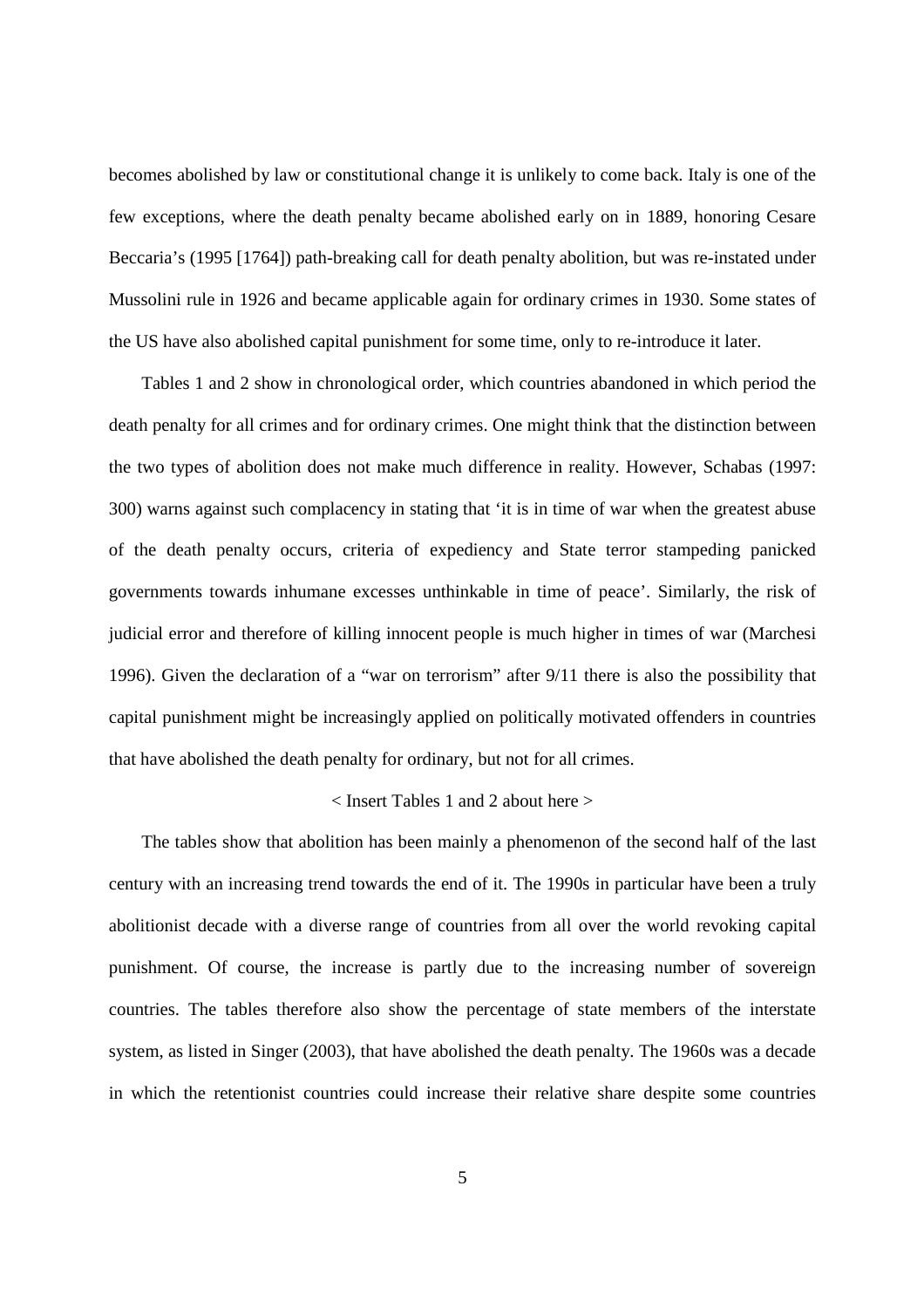joining the abolitionist camp. This is because many countries became independent without simultaneous abolition of the death penalty. After that, however, an increasing trend towards abolition is clearly discernible also in relative terms. Another interesting fact is that even though many countries have totally abolished the death penalty for all crimes in one go, quite a few countries have been much more hesitant to abolish the death penalty for all crimes than for ordinary crimes only. For example, Portugal and the Netherlands abolished the death penalty for ordinary crimes in 1867 and 1870, but for all crimes only in 1976 and 1982, respectively.

The most problematic and vague category is that of countries considered to have abolished the death penalty *de facto* rather than *de jure*. This means that whilst capital punishment is still contained within the country's legal system, no person has been executed for some period of time. However, because no explicit and legally binding end has been set to capital punishment, some of these countries revert again to applying the death penalty. Hood (2001: 335) reports that after 1994 eight countries previously considered *de facto* abolitionist resumed executing people. Table 3 provides a list of countries considered by Amnesty International (2006) to be *de facto* abolitionist in September 2006. The criterion employed by Amnesty International (2006) is that a country has 'not executed anyone during the past 10 years' and is believed to 'have a policy or established practice of not carrying out executions'.

The remaining countries are called retentionist. Table 3 also provides a list of countries thus considered by Amnesty International (2006) in September 2006. There are large differences in the application and administration of the death penalty among retentionist countries (UN-ECOSOC 2001). In some countries people can only be sentenced to death for the most serious crimes, typically murder, whereas in other countries drug producers and traffickers and those committing sexual and even economic crimes can be sentenced to death. Some countries go as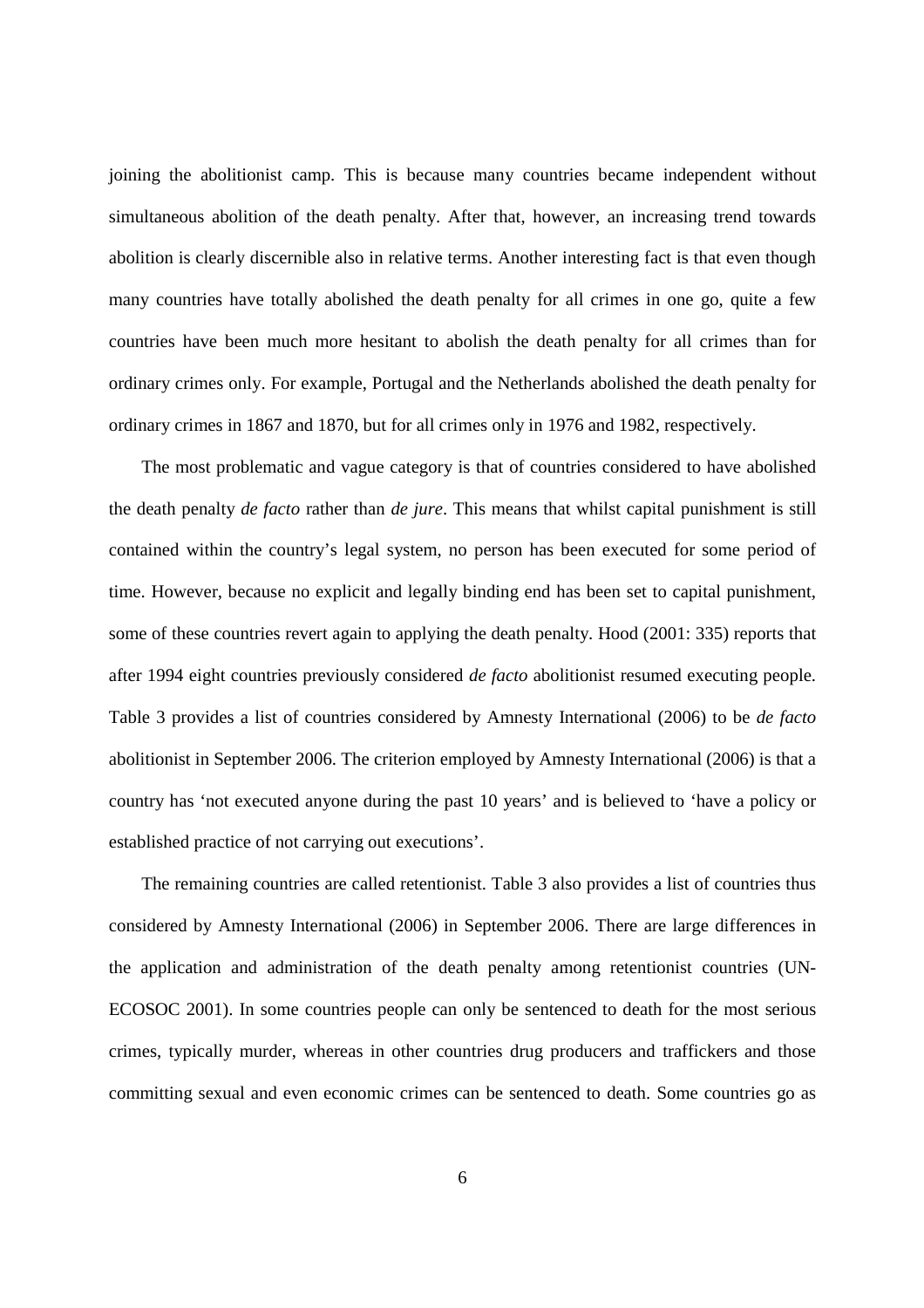far as using the death penalty as a threat against what the law regards socially or religiously undesirable behavior. For example, in Iran adultery, sodomy, homosexuality and sexual relations between a Muslim woman and a non-Muslim man could lead to capital punishment (Hood 2002). In some countries, the convicted can be juveniles or insane, the death penalty can be mandatory for various types of crimes and the legal safeguards can differ dramatically across countries (ibid.).

#### < Insert Table 3 about here >

A few countries execute a great many people, whereas most retentionist countries execute only few. According to cases known to Amnesty International (2006), during 2005 by far the greatest number of executions took place in China and together with Iran, Saudi Arabia and the United States, the four countries accounted for 94 per cent of all known executions in that year. In per capita terms, however, Turkmenistan, Singapore, Saudi Arabia and Belarus have been the major executing countries in the period 1994 to 1998 (Hood 2001: 336).<sup>1</sup> During 2005, at the same time as at least 2148 people were executed in 22 countries, at least 5186 people were sentenced to death in 53 countries (Amnesty International 2006). This shows another typical feature of retentionist countries: many more people are sentenced to death than are executed. In the United States, for example, the number of prisoners on death row has increased from 691 in 1980 to 3373 in 2005 (Death Penalty Information Center 2006). Hood (1998) estimates that about three times more people would have to be executed than actually are to prevent the number of prisoners on death row growing further.<sup>2</sup>

 $<sup>1</sup>$  Since then, however, Turkmenistan has abolished the death penalty for all crimes in 1999.</sup>

 $2$  60 people were executed in the United States in 2005 (Amnesty International 2006).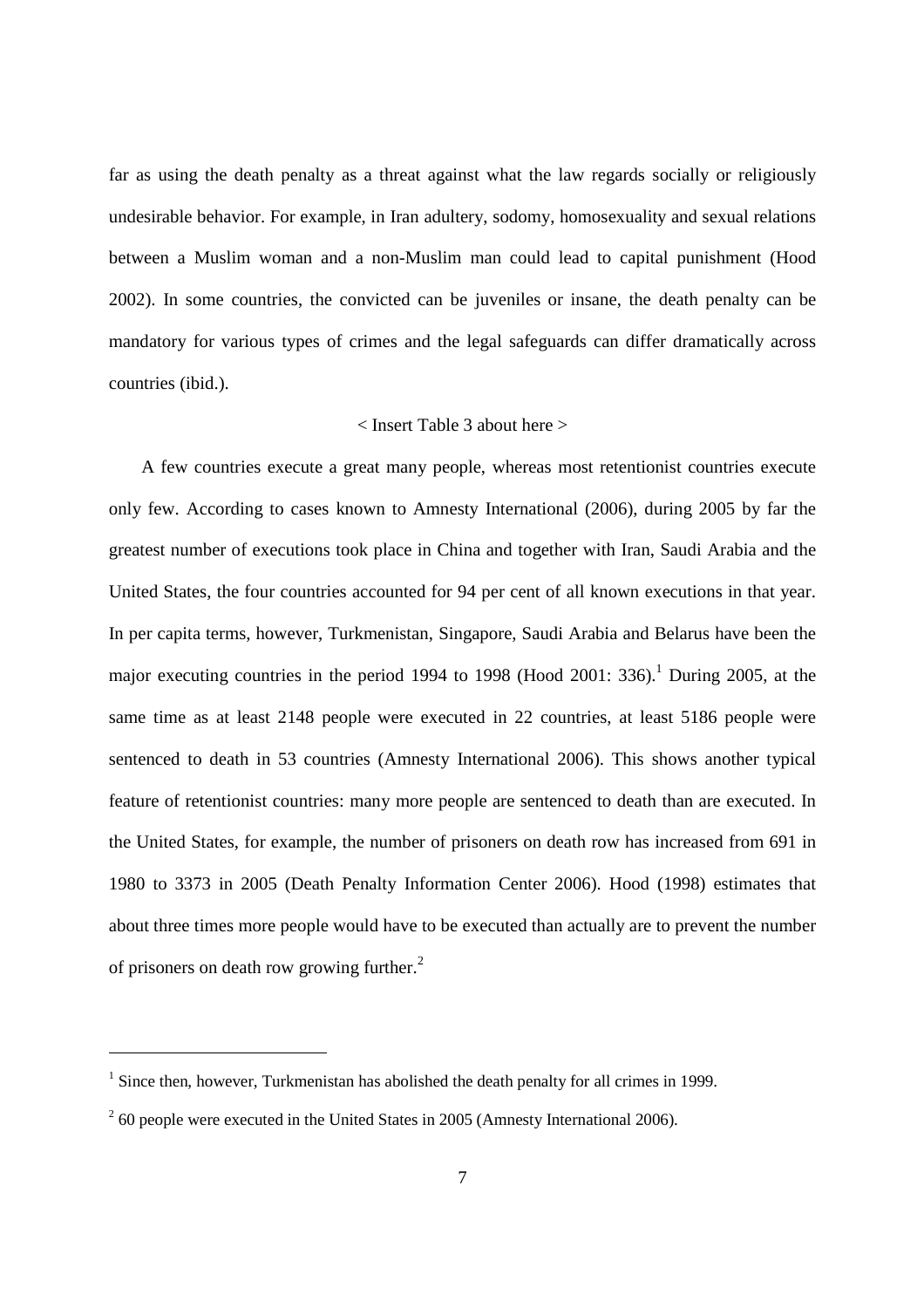#### THE POLITICAL FOUNDATIONS OF DEATH PENALTY ABOLITION

What drives the global trend toward death penalty abolition? This section will discuss its political foundations. These cover democracy, democratization, the political balance within countries between left-wing and right-wing parties, historical experience of armed conflict and the political pressure imposed by abolitionist on retentionist countries as well as regional peer group effects.

Many abolitionists argue that the institution of the death penalty violates fundamental human rights. For example, the EU regards the death penalty nowadays as a 'denial of human dignity' and holds 'that the abolition of the death penalty contributes to (…) the progressive development of human rights' (EU 2000a). From this perspective, abolition of the death penalty is the logical result of a process of humanizing the penal system – either in its benign version forming part of a process of civilization and modernization analyzed by Elias (1982) or in its less benign Foucaultian (1997) version contributing to the sophistication of power and control as the penal system moves from violent punishment in the open to penitentiary correction behind closed prison doors.

If the severity of punishment is a human rights issue and the death penalty really is a barbaric punishment and the 'archetypal form of State-authorized premeditated homicide', as Schabas (1997: 295) argues, then democracies can also be expected to be more willing to abolish the death penalty than autocracies. This is because democracies, almost by definition, are more willing to accept constitutional limits on governmental power and one would at least expect them to respect better the human rights of their citizens. Along the same line of reasoning, it is not surprising that, with the exception of the United States, the countries making the most vigorous use of the death penalty are dictatorships. Burt (1994: 90) provides a different argument on the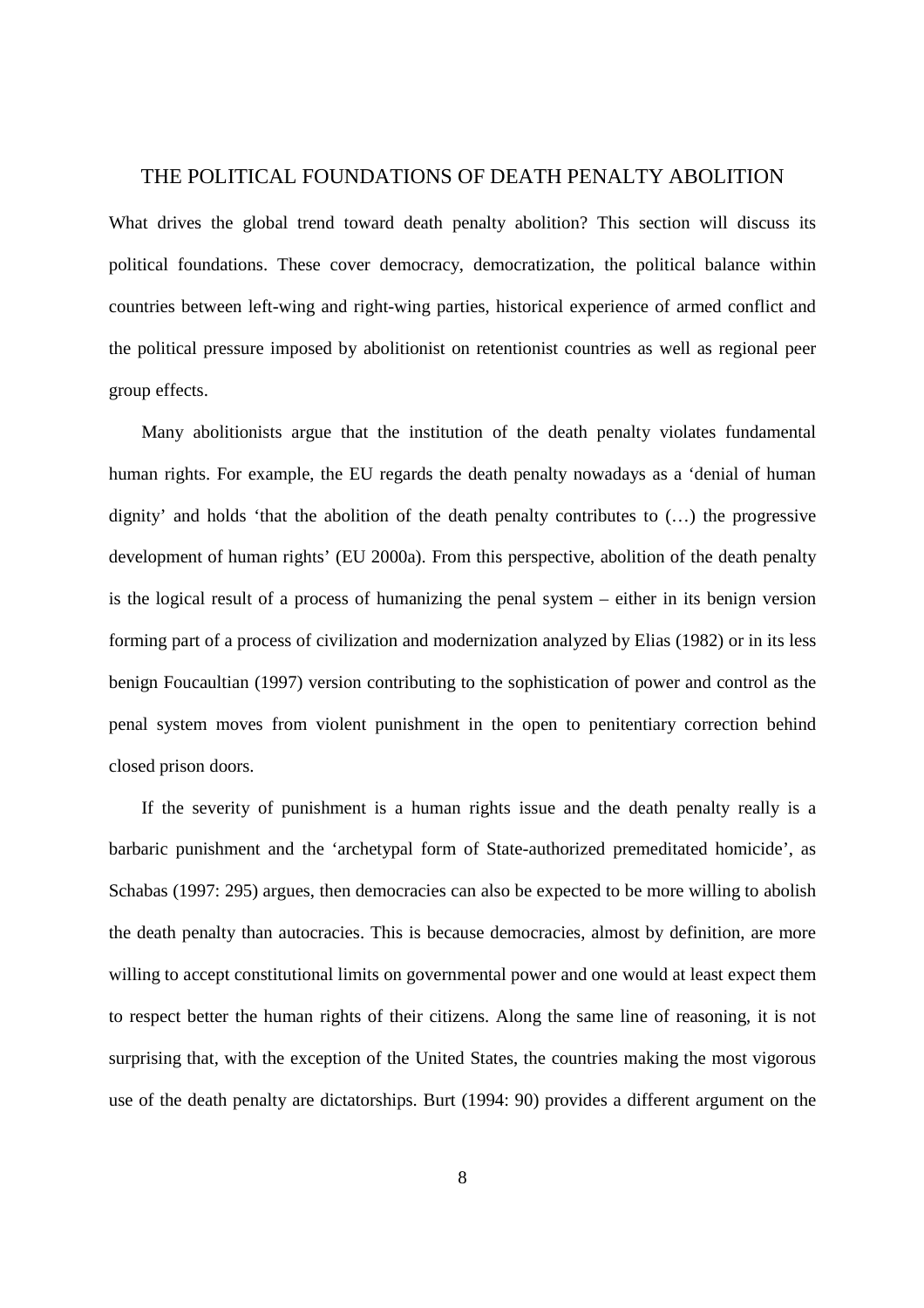link between democracy and abolition when he maintains that the 'democratic principle, properly understood, is inherently inconsistent with the practice' of capital punishment since the death penalty rejects the democratic principle of equal citizenship and the (theoretical) possibility of reconciliation among adversaries. Brettschneider (2002) similarly argues that the death penalty violates human dignity derived from free and equal citizenship in a democratic regime. Another reason why democracy might have a positive impact upon abolition is that the alleged deterrent effect of the death penalty is arguably strongest if the penalty is mandatory and applied without exception for certain types of crimes. Hood (1998: 763) argues that this 'is not an option for democratic states bound by the rule of law and concern for humanity and respect for human rights'. Sarat (2001) pushes this argument further in expressing his concern that the practice of capital punishment undermines the legal values and the institutions constituent of democracy (see also Garland 2002).

As a corollary, democratization, that is a regime change towards democracy, is often an important factor advancing the abolition of the death penalty. Germany, for example, took this step when it became democratic again in 1949. Some Eastern European countries such as Romania and the Czech and Slovak Republics abolished the death penalty soon after their democratic transition in the late 1980s. South Africa abolished the death penalty during its transition from the Apartheid to a democratic regime in the 1990s despite a high and rising rate of violent crime. In such regime transitions, abolition of the death penalty often serves as a conscious act of distancing the new democracy from the old regime. Human rights assume a focal point in such transitions, which provides an ideal environment for abolition. A positive effect of democracy and democratization on abolition of the death penalty would fit well into the hypothesis of a domestic democratic peace, i.e., the proposition that democracies are more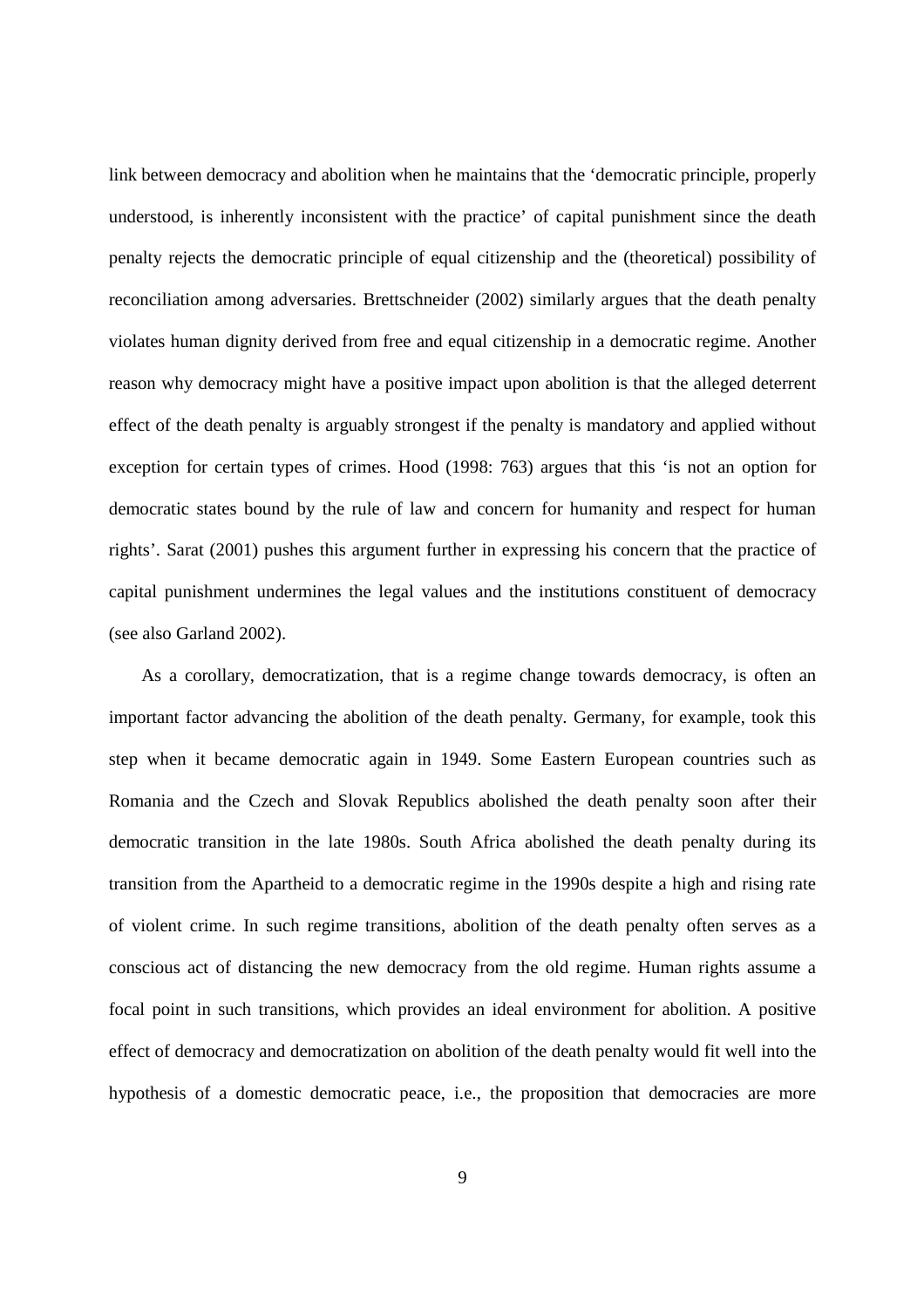respectful of human rights than non-democracies. Evidence suggests that democracy has a negative impact on repression of human rights to personal integrity (Poe, Tate and Keith 1999), if perhaps only after a certain threshold of democracy has been reached (Davenport and Armstrong 2004).

A caveat to keep in mind concerning the positive effect of democracy on abolition is that leadership by the political elite is important since in many countries abolition has been achieved against the majority opinion of the people (Zimring and Hawkins 1986; Hood 2001; Dunér and Geurtsen 2002). This also suggests that any positive link between democracy and abolition is not caused by the fact that democracies are more accountable to the will of the people. Rather, what matters is that in most (full) democracies the political elite is willing to grant inviolable rights to all individuals, even if they are criminals, and to ignore public opinion, which might at times remain in favor of the death penalty (Marshall 2000). The EU (2000b) contends that even the worst criminal offenders 'also enjoy an inherent and inalienable dignity' that is violated if they are put to death. American politicians are no less accountable to their voters than their European counterparts. The unique character of state-determined criminal law and substantial laymen participation and influence on the extent of punitiveness of the criminal sanction system might provide hints why many states in the US maintain the death penalty and execute a great number of people (Zimring, Hawkins and Kamin 2001). And yet, if we follow Foucault (1977) and take the employed penal technology itself seriously, then the trend towards more "humane", "civilized" and physically painless executions in the US and other retentionist democracies might signal that in these countries even advocates of the death penalty somehow understand that there is a fundamental conflict between capital punishment and the human rights and dignity typically afforded to citizens in democracies.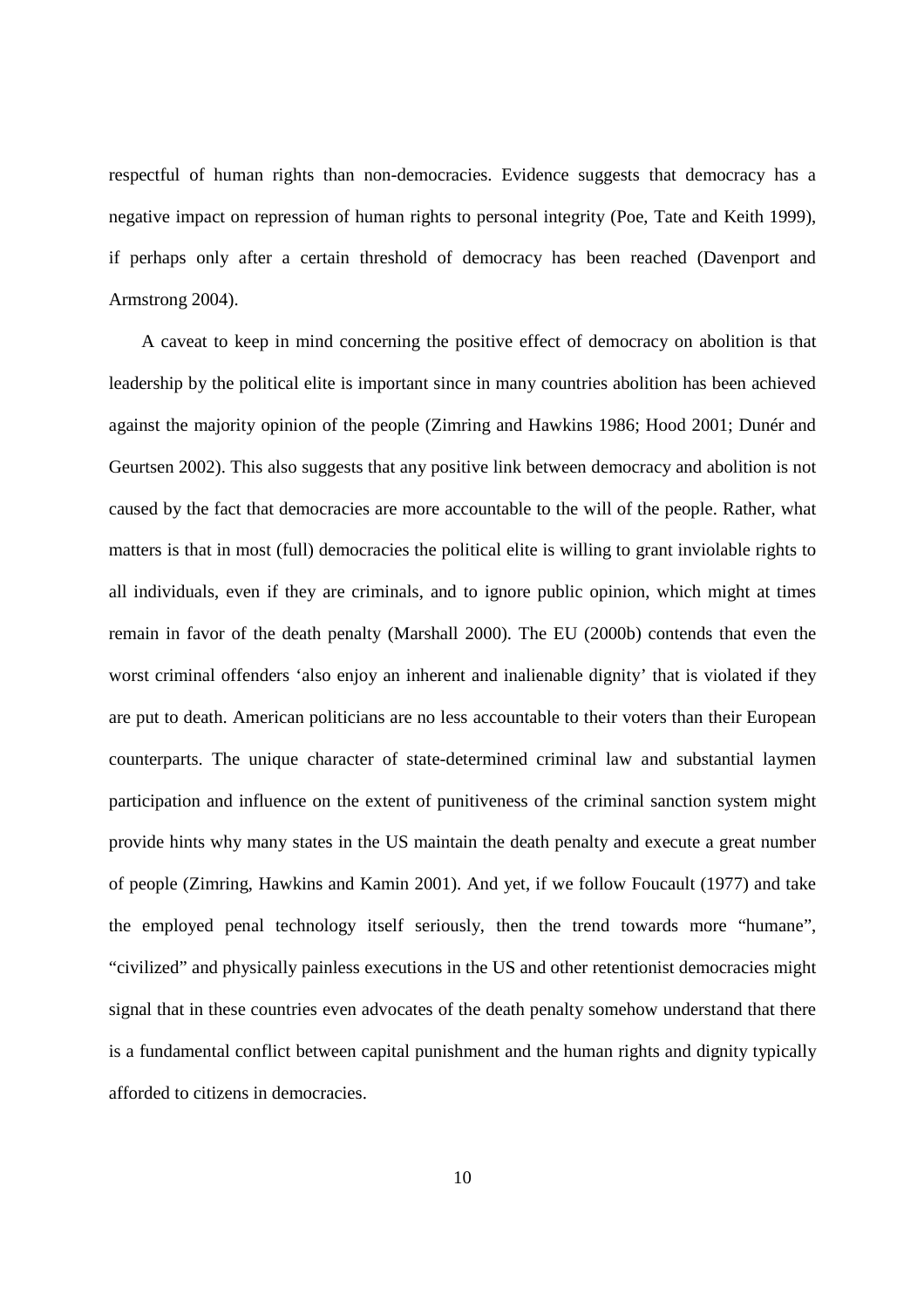Countries governed by right-wing governments can be expected to be less pro-abolitionist than countries governed by left-wing governments (conservative versus liberal in the American usage of terms). This is because right-wing politicians and right-wing oriented voters are more likely to believe in the social usefulness of harsh punishment, regarding offenders as individuals fully responsible for their crimes (Lakoff 1996; Garland 2001). Pennington (2000) argues that left-wing political parties in English-speaking countries outside the US have often established a moratorium on the death penalty and have afterwards obstructed attempts by right-wing parties to bring the death penalty back in use. Another indication of the importance of partisanship on penal policy is that Sutton (2000) found that right-wing political party strength is positively associated with growth of imprisonment in five common-law democracies over the period 1955 to 1985. The same is true within the United States for Republican party strength, as shown by Jacobs and Helms (1997) and Jacobs and Carmichael (2001). Indeed, for this sub-national level Jacobs and Carmichael (2002) demonstrate a positive link between Republican party strength and the legal existence of the death penalty.

A further political dimension is suggested by the fact pointed out in the last section that many countries maintain, for some time at least, the death penalty for offences committed during wartime even if they have abolished the death penalty for ordinary crimes. Countries, which have experienced a longer history of warfare are likely to be more reluctant to abolish the death penalty for all crimes (Dunér and Geurtsen 2002). Conversely, in countries, which have a long history of peace and are not likely to face war in the future, it makes less sense to retain the death penalty for treason and similar offences.<sup>3</sup>

 $3$  Note, however, that in some cases the excessive application of the death penalty during war time can prompt a country to abolish totally the death penalty after a regime transition. This is what happened to Germany after the Second World War when abolition formed an integral part of the new democratic constitution.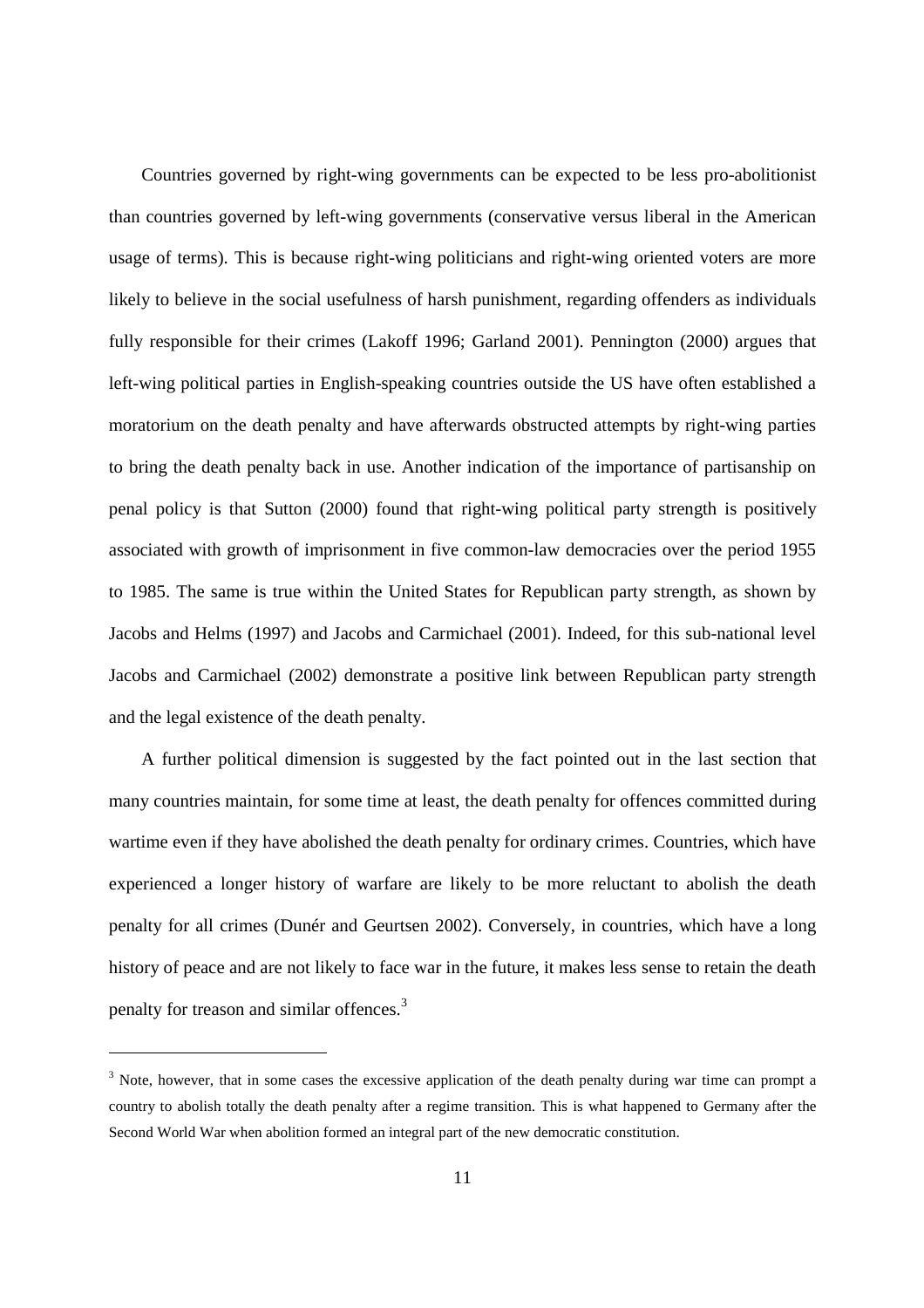In addition to these domestic political determinants, retentionist countries came under increasing international pressure from the late 1970s onwards when abolitionist countries started to argue more vigorously than before that the death penalty amounts to a violation of fundamental and universally accepted human rights and should therefore be abandoned all over the world. Non-state actors and trans-national advocacy groups like *amnesty international* or *Human Rights Watch* have played a very important role not only in the development of the international human rights regime in general (Risse, Ropp and Sikkink 1999), but more specifically also in defining the death penalty as a human rights issue and in lobbying for its abolition worldwide. Once the death penalty is established as a violation of universal human rights, truly committed abolitionist countries will no longer be content with abolition in their own country only. The EU (2000a), for example, declares that it is 'opposed to the death penalty in all cases and accordingly aims at its universal abolition'. Its 1998 *Guidelines to EU Policy Towards Third Countries on the Death Penalty* explicitly states that it 'has now moved beyond' abolition within its own political jurisdiction and 'espouses abolition for itself and others' (EU, 1998). This represents the final stage of a development that took EU countries over time from purely domestic abolition in the beginning to increasingly more active and universalist abolitionist policies in the 1990s.

Before the 1970s retentionist countries were more successful in their claim that the death penalty had nothing at all to do with universally accepted human rights and was entirely an internal domestic affair of penal policy.<sup>4</sup> In 1977, a United Nations General Assembly resolution

<sup>&</sup>lt;sup>4</sup> Still today, as Wyman (1997) and Dunér and Geurtsen (2002) point out, cultural relativists and with them many non-Western governments like to argue that the abolition of the death penalty is a Western concept alien to other cultures.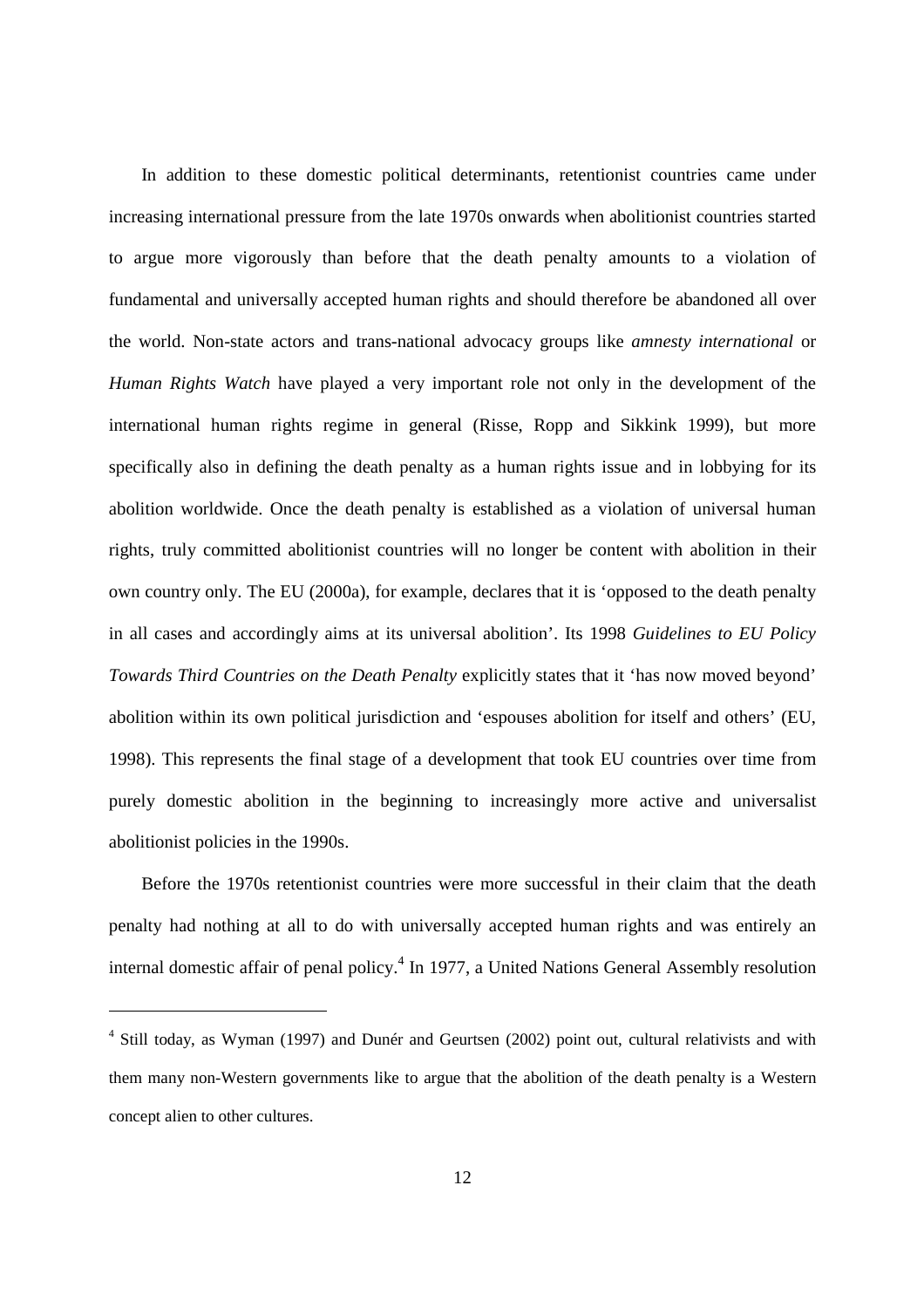called for a restriction of the number of offences that could lead to capital punishment 'with a view to the desirability of abolishing the punishment' (quoted in Hood 1998: 743) confirming a similar earlier resolution passed in 1971 (Wyman 1997:  $548$ ).<sup>5</sup> Since then, important milestones for the international abolitionist movement have been the Second Optional Protocol to the International Covenant on Civil and Political Rights, adopted by the United Nations General Assembly in 1989, the Protocol to the American Convention on Human Rights, adopted by the General Assembly of the Organization of American States in 1990 and the Protocols No. 6 and No. 13 to the European Convention on Human Rights, adopted by the Council of Europe in 1982 and 2002, respectively. Of these international treaties, the Protocol No. 13 to the European Convention on Human Rights is the only one that demands abolition of the death penalty for all crimes, whereas the others allow parties to retain the penalty in time of war. The totally abolitionist countries have typically accepted the latter in order to induce more countries to join these treaties with the hope that all treaty members would eventually abolish the death penalty for all crimes as well.

Accession to these international treaties is voluntary, but abolitionist countries try to persuade others to join. Western European countries used political pressure more than persuasion to bring retentionist Eastern European countries in the 1990s over into the abolitionist camp. The leverage Western European countries used to promote their political goal of advancing abolition of the death panelty was the desire of Eastern European country governments to join, for both economic and political reasons, the Council of Europe. For many, accession to the Council of Europe was also seen as boosting their chances for eventual EU membership or accession to the

<sup>&</sup>lt;sup>5</sup> Similar points are regularly raised in reports and resolutions of the UN Commission on Human Rights. Within the Commission abolitionist and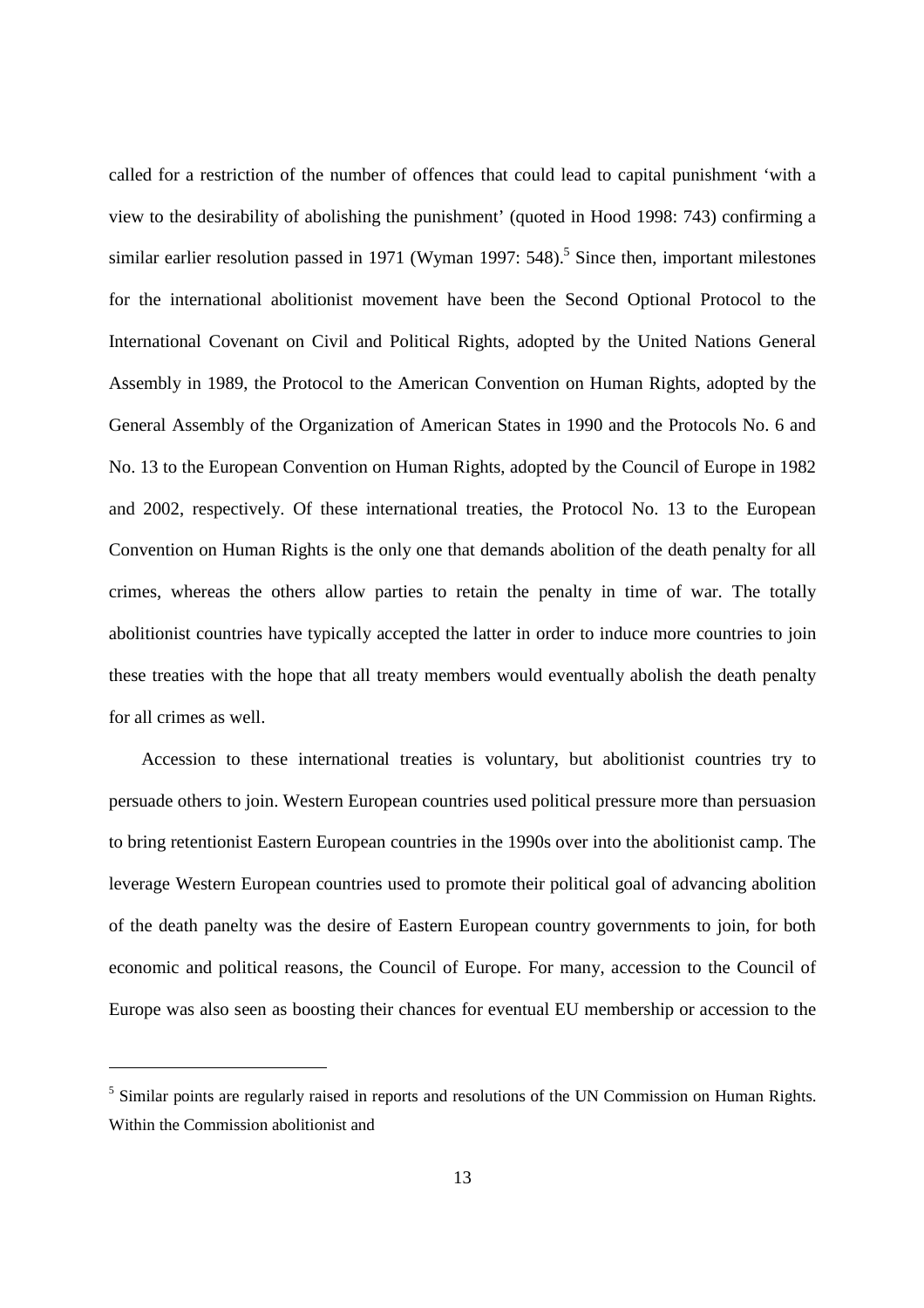North Atlantic Treaty Organization (NATO) (Bantekas and Hodgkinson 2000; Fawn 2001; Fijalkowski 2001). From the early 1990s onwards the Council stated that abolition of the death penalty is, in the words of its then President Daniel Tarschys, one of the 'top priorities' of the organization (cited in Fawn 2001: 69). In 1996 the Council of Europe proclaimed formally that a death penalty moratorium is an essential condition for accession to the Council of Europe with complete abolition to be followed within three years (ibid.).

More generally, countries are likely to be influenced by the decisions of their regional peers with respect to death penalty abolition. If many countries within a region have abolished the death penalty, pressure mounts on the remaining retentionist ones. Conversely, if few countries within a region have abolished the penalty, opponents of abolition will find it easier to defend their position and to reject criticism from domestic and foreign abolitionists. Such regional policy contagion dynamics working via communication, learning, imitation and altered reputational payoffs are well established in the literature on the diffusion of economic policies (Simmons and Elkins 2004). They are likely to exist for other policies as well, including penal ones, which will be tested in this study. Within regions there is also greater cross-border temporary and permanent migration, which raises the pressure on remaining retentionist countries to abolish the death penalty in order to avoid potential political conflicts between the governments of regional neighbors over such sensitive issues as the execution of one's national citizens abroad or the extradition of foreigners threatened with the death penalty in the country requesting extradition.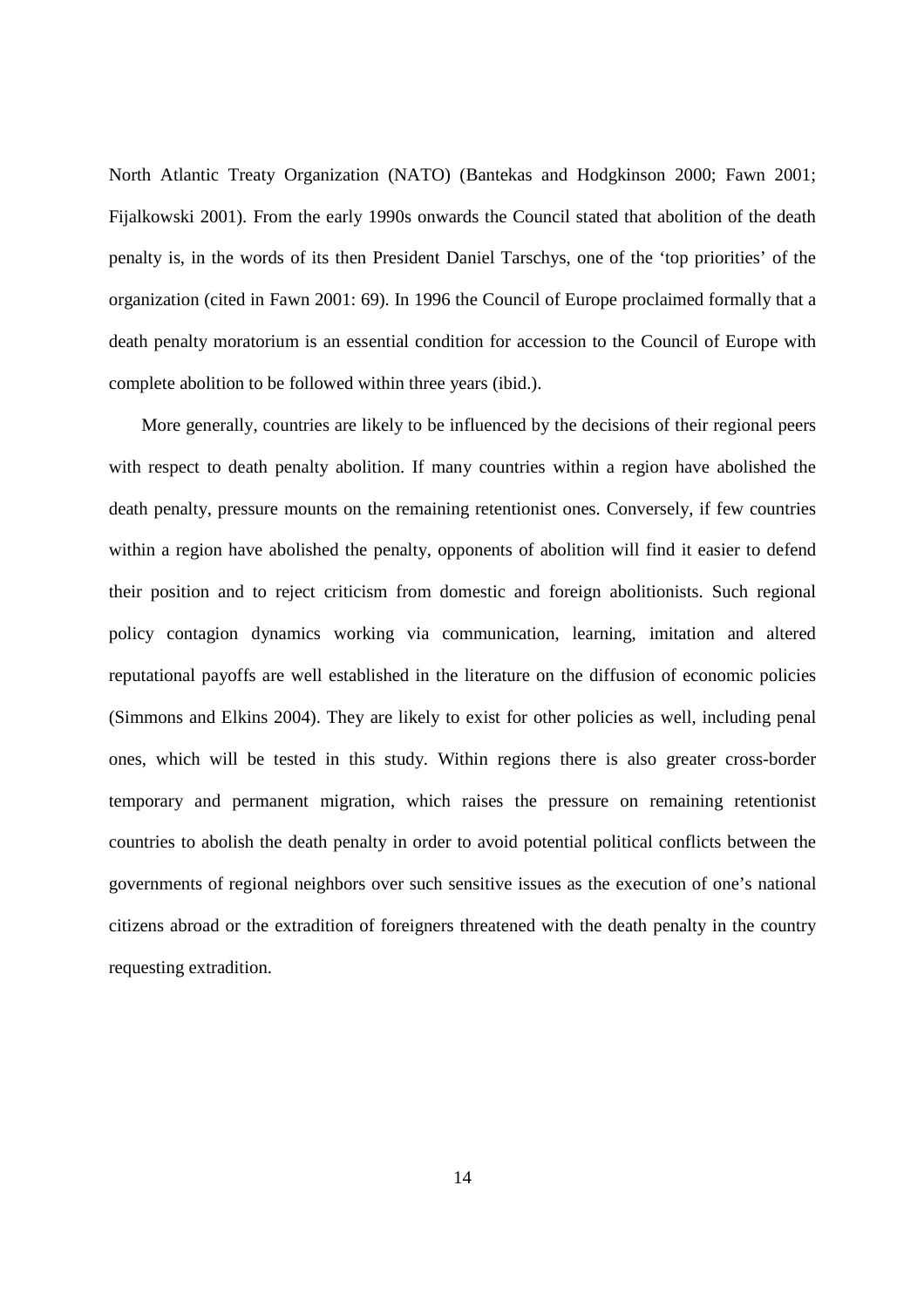#### OTHER DETERMINANTS OF DEATH PENALTY ABOLITION

Of course, political factors are not the only determinants of death penalty abolition. Some stress the cultural character of punishment in general and of the death penalty in particular (Garland 1990; Sarat and Boulanger 2005). Culture is a rather vague concept, but certain legal and religious traditions can influence whether the death penalty is considered a culturally accepted part of the penal system. The United Kingdom and other countries, whose legal system is based on English common law, have been late in abolishing the death penalty or still remain retentionist. This is not merely coincidental. In the  $19<sup>th</sup>$  century the death penalty was a common form of punishment in England with an execution rate well above that of other European countries (Bailey 2000). With the spread of the Empire, English common law and with it the death penalty also spread to other countries. Radzinowicz (1999: 284) points out that English liberals of the  $19<sup>th</sup>$  century, including John Stuart Mill, have been much more reluctant to support abolition or even restrictions on the use of the death penalty than their continental European counterparts. Abolitionists during that time denounced England as 'the most merciless of Christian countries' claiming that 'in no other country in the civilized world were the laws relating to capital punishment so backward and so unsatisfactory as our own' (cited in Radzinowicz and Hood 1986: 672). In common law 'the customs of the people provide the original source of law' (Newman 1999: 67) rather than the decisions of rulers and legislators. This together with the popularity of the death penalty among the general populace might partly explain why the death penalty remains an accepted form of punishment in many common law countries.

Whether Islamic law represents a distinct category of legal system is contested (see Newman 1999), but undoubtedly religion has an enormous influence on the penal law in predominantly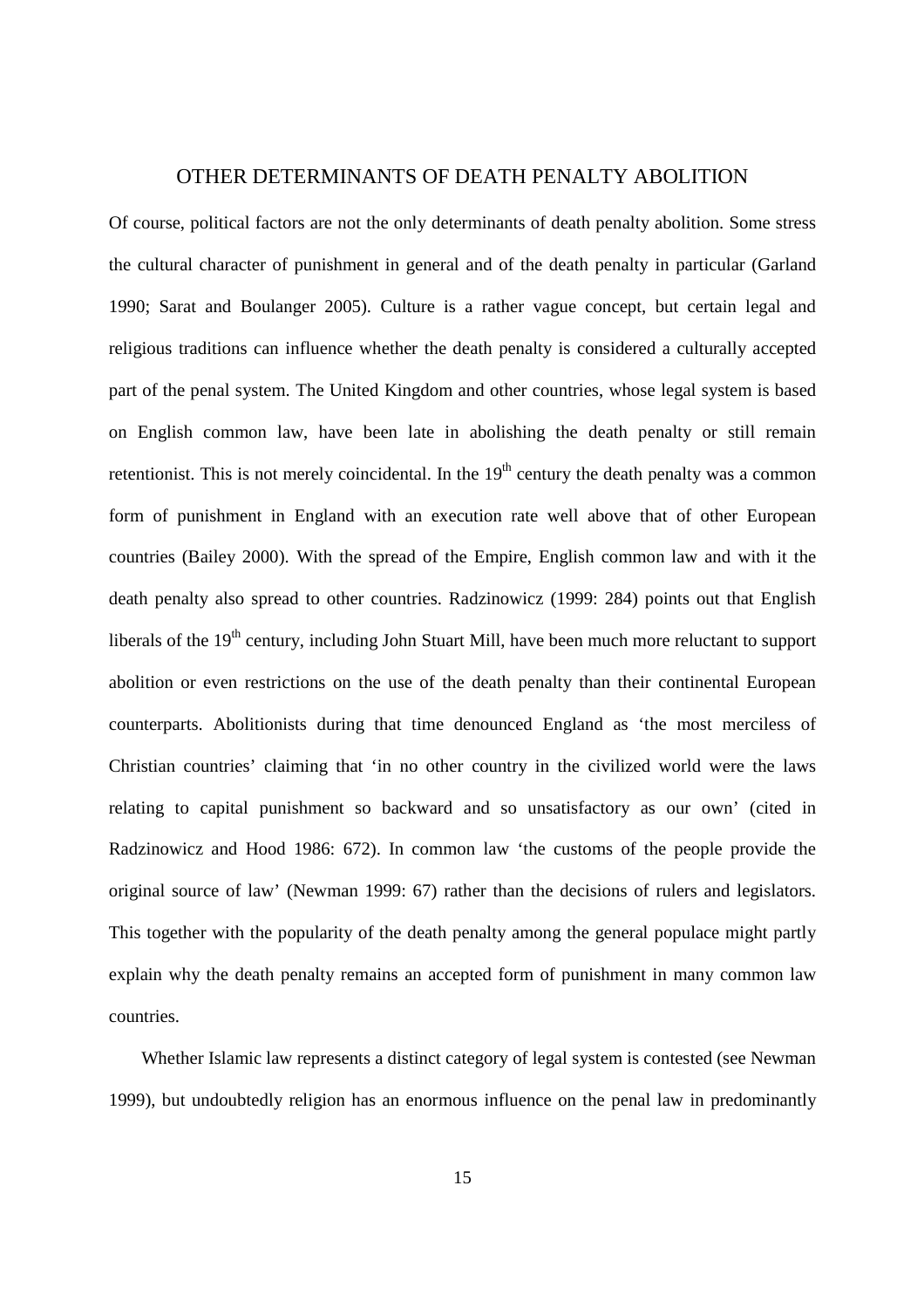Islamic societies, even in those who do not strictly apply Sharia. The rulers in some Islamic countries are outspoken in their conviction that the death penalty is in accordance with their country's cultural tradition and religion. The Sudanese representative to the UN in 1994 is quoted by Hood (1996: 26) as stating: 'Capital punishment is a divine right of some religions. It is embodied in Islam and these views must be respected'. Similarly, the Omani representative is quoted by Dunér and Geurtsen (2002: 14) as maintaining that the abolition of the death penalty is 'inconsistent with the legal system of the Islamic countries'. We would therefore expect that predominantly Islamic societies are not very likely to have abolished the death penalty. No other religion than Islam has a similarly clear message on capital punishment or a comparably strong influence on politics and the penal system in many countries of the world (Greenberg and West 2003).<sup>6</sup> For this reason, we only include a variable for Islamic strength in the estimations below.

Besides cultural factors, sociologists have long since argued that social divisions can also be expected to affect the penal system. Some argue that punishment is mainly about social control by the elites over the lower classes (Chambliss and Seidman 1971; Garland 1990). The death penalty is the ultimate demonstration of the state's claim to the power over the life of its citizens (Wyman 1997; Sarat 2001: 154). Where the social elites feel under threat from the lower social classes, the death penalty can be a powerful instrument within a broader policy of social control and exploitation (Chambliss 1999). Early socialists and Marxist scholars regarded the death penalty as an instrument of the ruling bourgeoisie to suppress the proletariat (Rusche and Kirchheimer 1939; Radzinowicz 1999: 286). The same reasoning can be extended to the relationship between an ethnic majority and minorities. The death penalty might therefore be

<sup>&</sup>lt;sup>6</sup> Religious arguments have of course been employed in favor of the death penalty by representative of other denominations as well.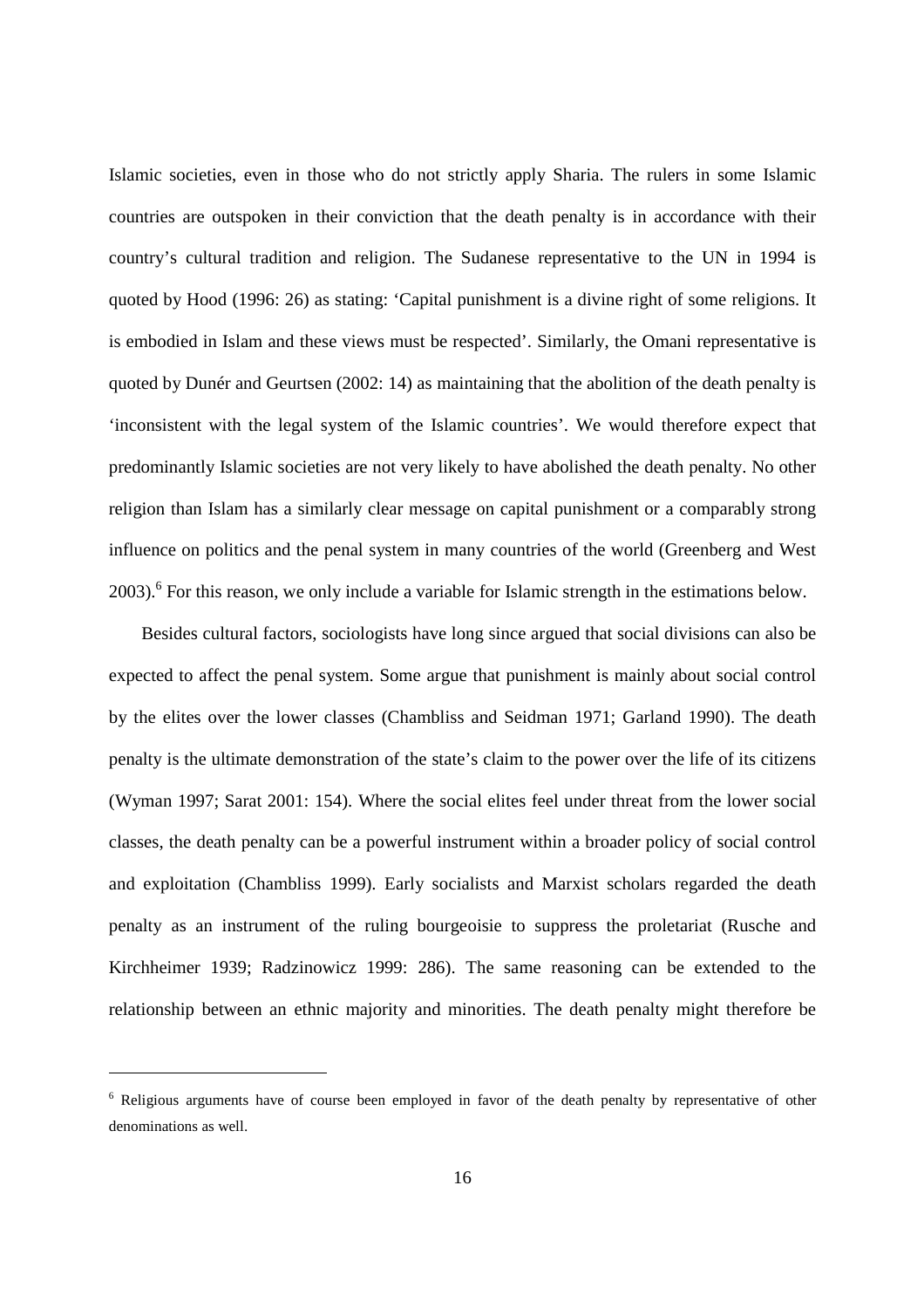more likely to exist in economically more unequal and ethnically, racially or culturally more diverse countries (Linebaugh 1995; Ruddell and Urbina 2004). A tough stance on combating crime with the ultimate punishment available can be used to divert attention from these social and ethnic divisions (Garland 2001). Ruddell and Urbina (2004) provide some tentative evidence suggesting that more diverse countries have higher incarceration rates and are less likely to have abolished the death penalty.

In a similar vein, where violent crime and homicide rates are very high, the perceived threat might be more likely to be answered by the ultimate punishment (Otterbein 1986). This might be for reasons of either retribution or deterrence, which are the two major justifications employed by defenders of the death penalty besides expressing moral indignation about the punishable offence (Ehrlich 1977; Hood 1998; Wynarczyk 1999; Galliher and Galliher 2002). The latter, i.e. punishment understood as society's collective moral expression of condemnation can be traced back to Durkheim (1947 [1893]). In economically or ethnically divided societies, the lack of social trust might provide particularly fertile ground for public calls for severe punishment of criminals (Whitman 2003).

Economic theory would predict that economic development renders death penalty abolition more likely if one assumes that abolition is what is called a normal good, that is, a good for which demand increases with rising income. Palmer and Henderson (1998: 242) find it 'plausible that as both individuals and societies on average become wealthier, they are unwilling explicitly to impose some of the more cruel and unusual forms of punishment on criminals' to which the death penalty might belong. However, studies of the determinants of support for the death penalty in the US generally show that individuals with higher income are more likely to support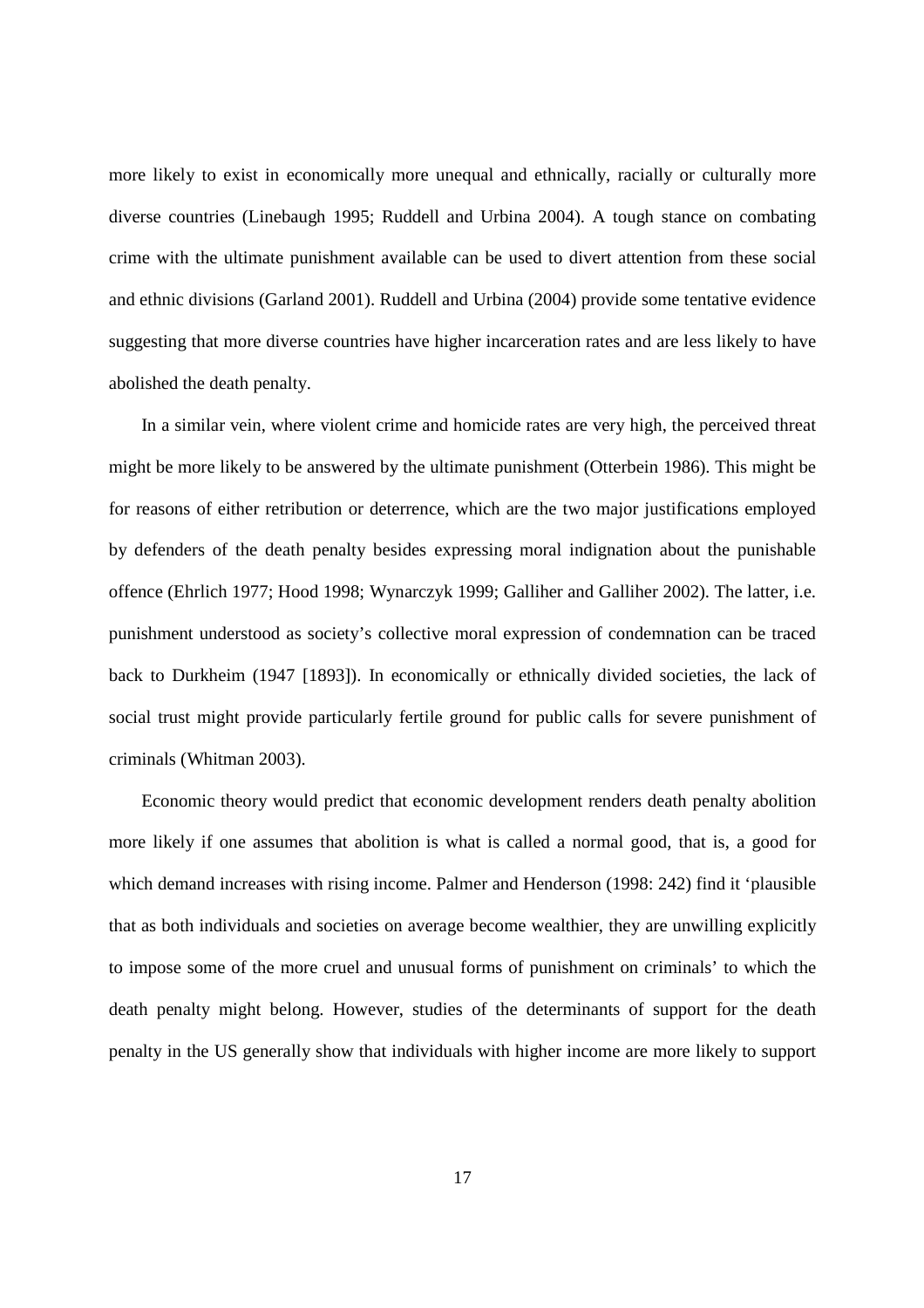capital punishment (Soss, Langbein and Metelko 2003). The impact of economic development as measured by an increase in average income levels is therefore ambiguous.

#### RESEARCH DESIGN

#### THE DEPENDENT VARIABLES

We analyze the determinants of death penalty abolition. In principle, one could also analyze the number of executions as well as other aspects of the application of the death penalty, but data limitations mean that this can hardly be done in practice for a global sample. For the same reason, our analysis cannot distinguish among retentionist countries even though, as mentioned above, there are substantial differences in the extent of which and in the way of which the death penalty is applied in actual reality. We analyze the determinants of death penalty abolition, not the determinants of variation in death penalty application among retentionist countries.

It is not entirely clear how the United States should be coded. This is because it is only partly retentionist since states are by and large free in their decision to adopt the death penalty or not and there is no death penalty in 13 states (Death Penalty Information Center 2006). To my knowledge, no other country in the world is in a similar situation. I decided to code the US as retentionist given that the vast majority of states are retentionist. Dropping the US from the sample instead hardly affects the results reported below, which is not surprising given that the US is of course only one out of a great many countries in the world.

The period of study starts in 1950 and ends in 2002 as most explanatory variables are not available before or after. We distinguish between abolition of the death penalty for all crimes and for ordinary crimes only. We do not analyze *de facto* abolition for two reasons. First, as mentioned above it is a somewhat vague category and it is unclear from when onwards exactly a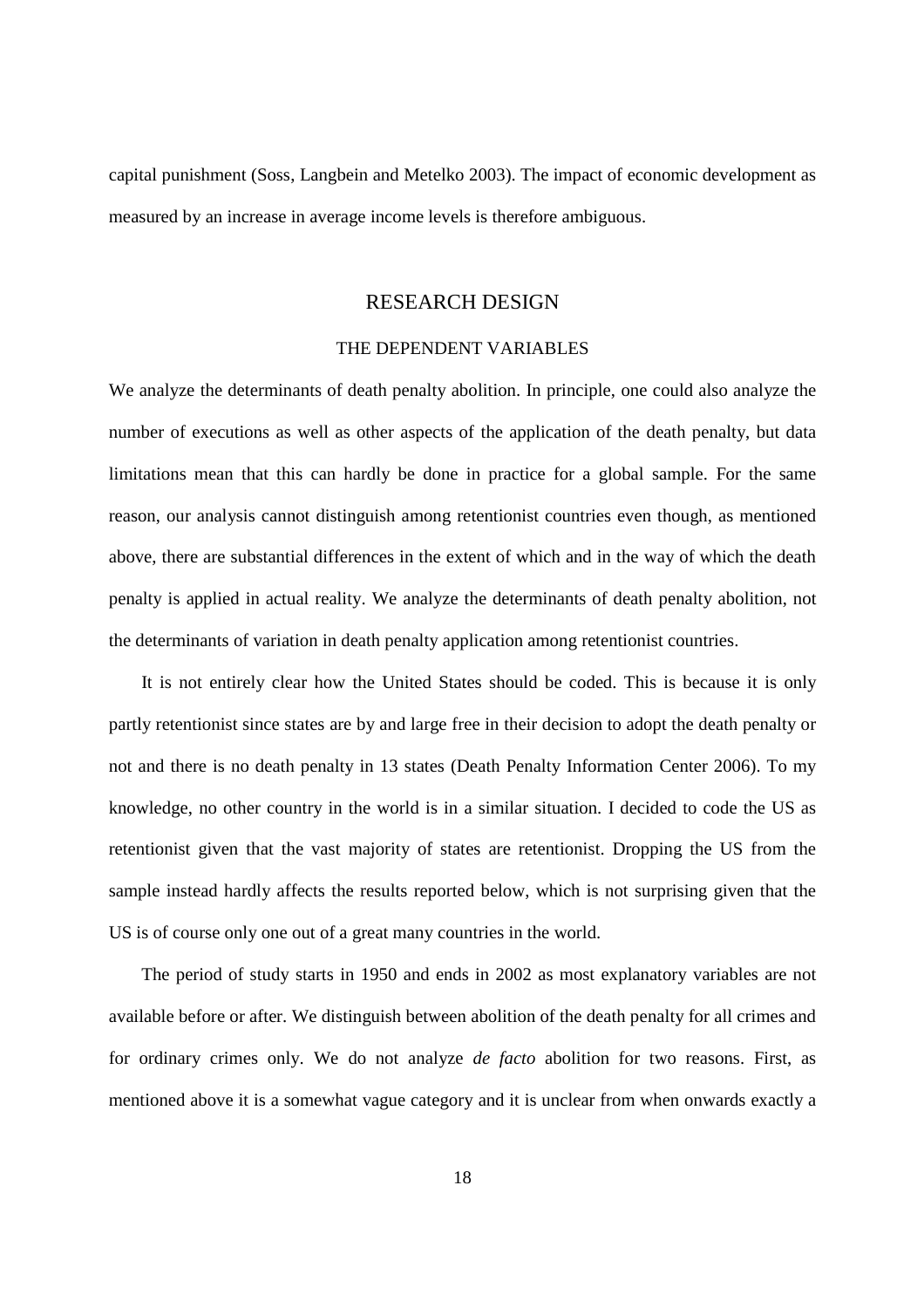country can be called *de facto* abolitionist. Second, whilst we have information on countries that are currently considered *de facto* abolitionist, we have no complete information on which countries were temporarily regarded *de facto* abolitionist during our period of study.

Our dependent variables measure the duration of time elapsed from 1950 or, if later, the year the country became independent to the year abolition occurs, if it occurs at all. Time is measured in discrete rather than continuous form since the explanatory variables are only available annually. The data are taken from Amnesty International (2006) and complemented by information provided by Hood (2001). Note that a country that has abolished the death penalty for all crimes is also counted as having abolished the death penalty for ordinary crimes since one encompasses the other.

#### THE EXPLANATORY VARIABLES

Democracy and democratization have been suggested as major political factors driving death penalty abolition. Data from the Polity IV project are taken as our measure of *Democracy* (Marshall, Jaggers and Gurr 2003). This index is based on expert judgment on aspects of institutionalized democracy and autocracy within a country, both measured on an additive 0 to 10 scale. The autocracy score is deducted from the democracy score to create a variable that runs from –10 to 10. The same source also provides an indicator of *Democratic transition* for the entire period of transition, which can be longer than one year. This indicator ranges from 3 (a major democratic transition) to  $-2$  (adverse regime transition toward autocracy).

To see whether left-wing political orientation has a positive effect on abolition, a dummy variable was set to one if the chief executive's party was considered left-wing by the World Banks' (2002) Database of Political Institutions (mainly communist, socialist and social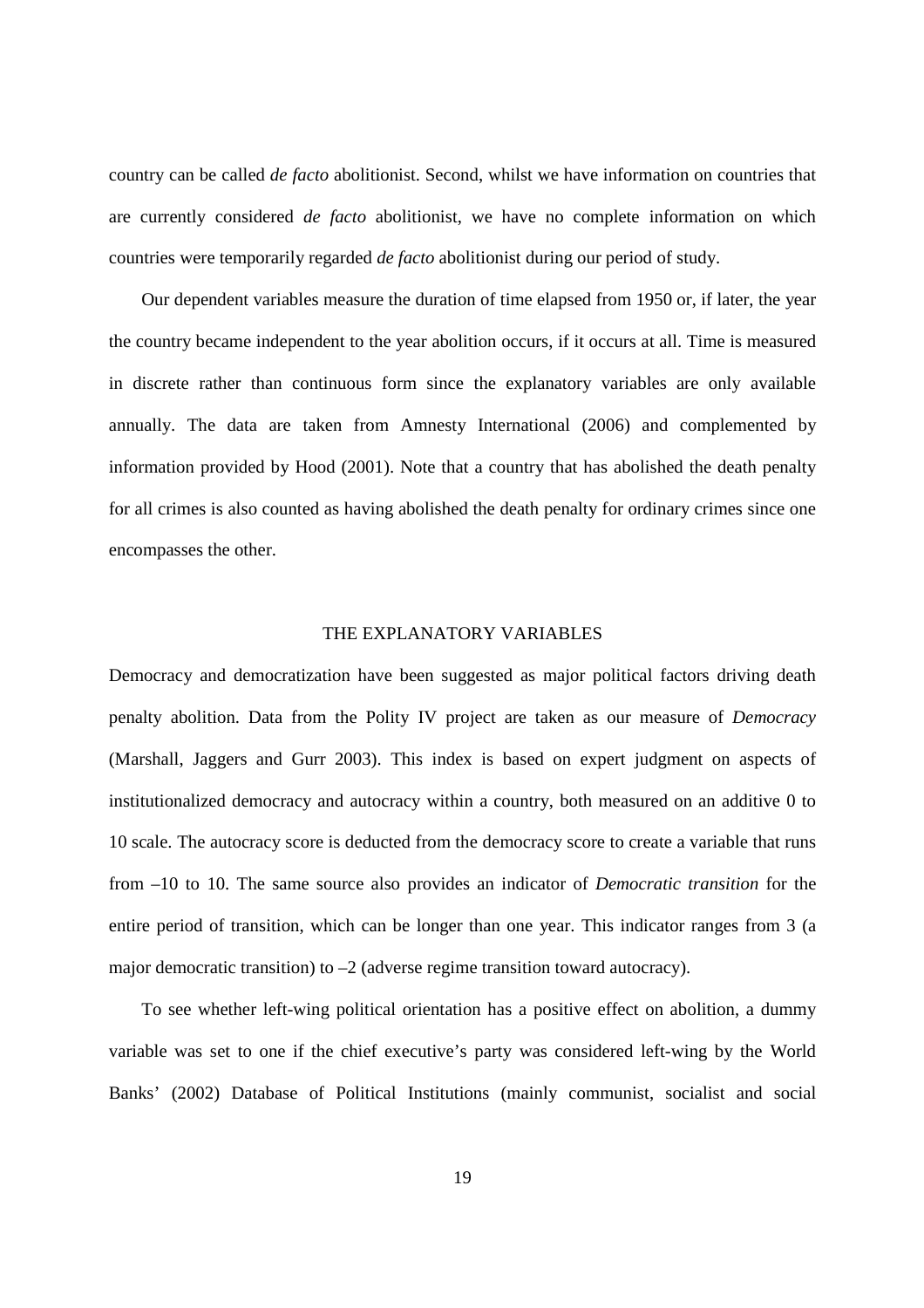democratic parties). Unfortunately, data for this variable called *Left-wing executive* is only available between 1975 and 2000. To measure the impact of historical experience with armed political conflict on death penalty abolition for all crimes we use data from the Uppsala Project (Gleditsch et al. 2002). Our variable measures the number of years that have passed since the last incident of an armed political conflict with at least 25 casualties (*peace years*). The longer a country has enjoyed peace, the more likely we expect it to be willing to abolish the death penalty for all crimes.

To test the impact that Western European pressure might have had on the abolition of the death penalty in Eastern European countries, a dummy variable is set to 1 for the years in which these countries have been members of the *Council of Europe* (data taken from Council of Europe 2003).<sup>7</sup> The share of abolitionist countries within the region divided by the share of abolitionist countries worldwide is our measure of regional peer group effects (*Regional abolition*). The reason for dividing (normalizing) by the share of abolitionist countries worldwide is to ensure that this variable does not spuriously pick up any time trend following the general global trend toward abolition. The variable thus measures how committed to abolition a region is relative to the world total. Countries are grouped into regions following World Bank classification: Western Europe, Eastern Europe and Central Asia, Northern Africa and the Middle East, Sub-Saharan Africa, South Asia, East Asia and the Pacific, Northern America, Central America and the Caribbean, and South America.

In order to ensure that any effect these political factors have on death penalty abolition are not merely spurious, we need to control for other factors suggested above. A dummy was set to

 $<sup>7</sup>$  No other regional or supra-national institution has taken a similarly firm view on abolition or has been willing to</sup> exert its political leverage to a similar extent.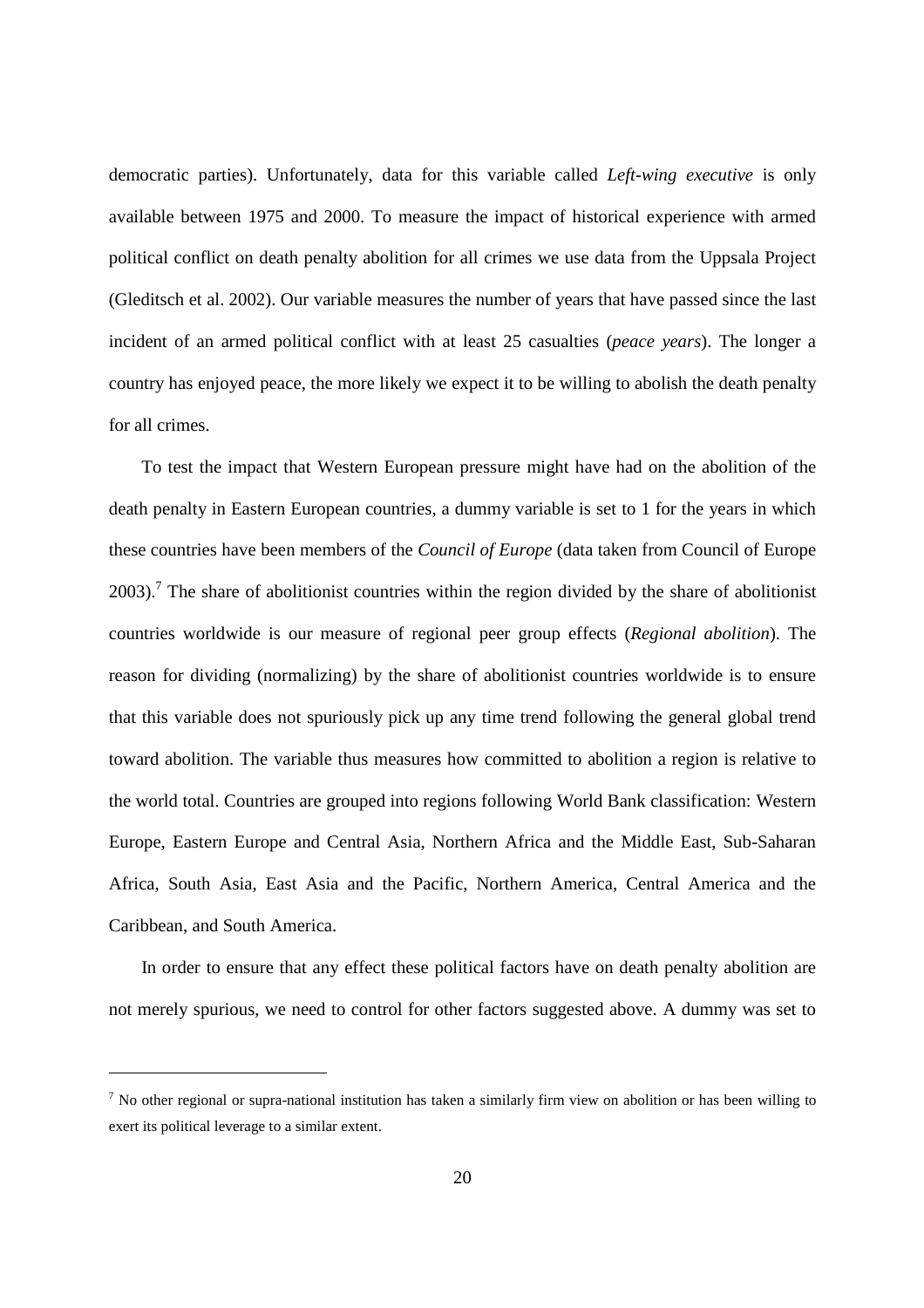one if a country's legal system is based on English *Common law* with data taken from La Porta et al. (1999). To test for the influence of *Islam*, our variable measures the percentage of Muslims among the total population, as provided by Parker (1997). To control for lack of social cohesion and the perceived threat from violence we use a measure of ethnic fractionalization, a measure of income inequality and the lagged homicide rate as an indicator of the extent of violent crime. Vanhanen (1999) bases his measurement of *Ethnic fractionalization* on three types of ethnic groups, namely groups based on, first, racial differences, second, linguistic, national or tribal differences and, third, religious differences. Vanhanen takes 100 minus the percentage of the largest group in each type of ethnic group as a proxy for fractionalization in each group and then sums the resulting percentages across all three groups to arrive at the aggregate measure of fractionalization. Note that this variable is time-invariant and refers to information from the 1990s. Unfortunately, no time-series information is available, but this variable is unlikely to change much over time.<sup>8</sup> The availability of data on income inequality is generally poor and their validity in cross-country and cross-time comparison is contested (Atkinson and Brandolini 2001). We use the *Gini* coefficient measuring the concentration of incomes between the extremes of 0 (absolute equality) and 1 (maximum inequality). Data are taken from Galbraith and Kum (2003) and UN-WIDER (2000). To increase availability before 1963, when data is especially patchy, we take three year averages of the annual data in that period.

Extremely poor is the availability of homicide data taken from Interpol (various years). The data were converted into *Homicide rates* per million people with population data from World

 $8$  Krain (1997) has calculated a measure of ethnic fractionalization over time, albeit for only 70 countries. The measures at ten-year intervals between 1948 and 1978 are all correlated at 0.98 or higher, which demonstrates that this variable hardly changes over time.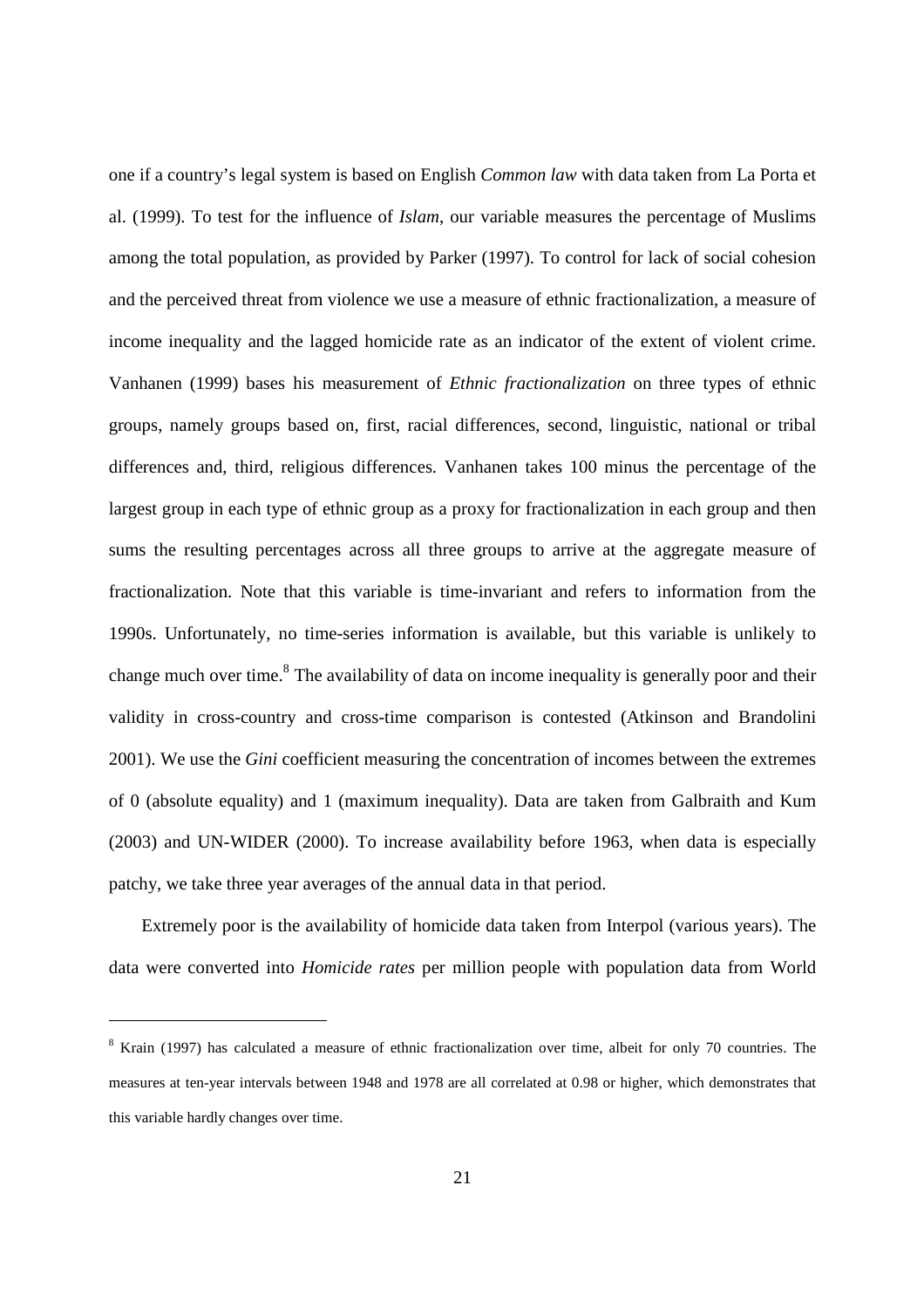Bank (2003). To increase availability we take three year averages of the annual data. Of all the explanatory variables, the homicide rate is the one most clearly susceptible to potential endogeneity bias even if a deterrent effect of the existence of the death penalty on violent crime is far from proven (Hood 1998; 2002). The homicide rate is therefore lagged by five years to mitigate any such potential problems. The results reported below are hardly affected if it is not lagged. Following Neapolitan's (1997) judgment that Interpol homicide data are extremely unreliable before the 1970s, this variable is included in estimations only together with *Left-wing executive*, which is only available from 1975 onwards. This restricts the sample to the period 1975 onwards, such that no homicide data from before 1970 are used.

The level of economic development is measured by the natural log of a country's average per capita income (*GDP p.c.*). We use data in real prices of 1996 and purchasing power parity from Heston, Summers and Aten (2002) and extend it from 1998 to 2001 with growth rates data from World Bank (2003). It is common practice to use per capita income in logged form in regression analysis, but our results reported further below are practically identical if the income variable is not logged.

Table 4 reports descriptive statistics of the variables included in the regressions.

< Insert Table 4 about here >

#### ESTIMATION TECHNIQUE

One possible estimation technique for our dependent variables is the popular Cox (1972) proportional hazards model. It assumes that there is a time-variant underlying base hazard of abolition at any point of time that depends, possibly in a complex way, on unobserved variables (such as, for example, the influence of trans-national human rights advocacy networks). One of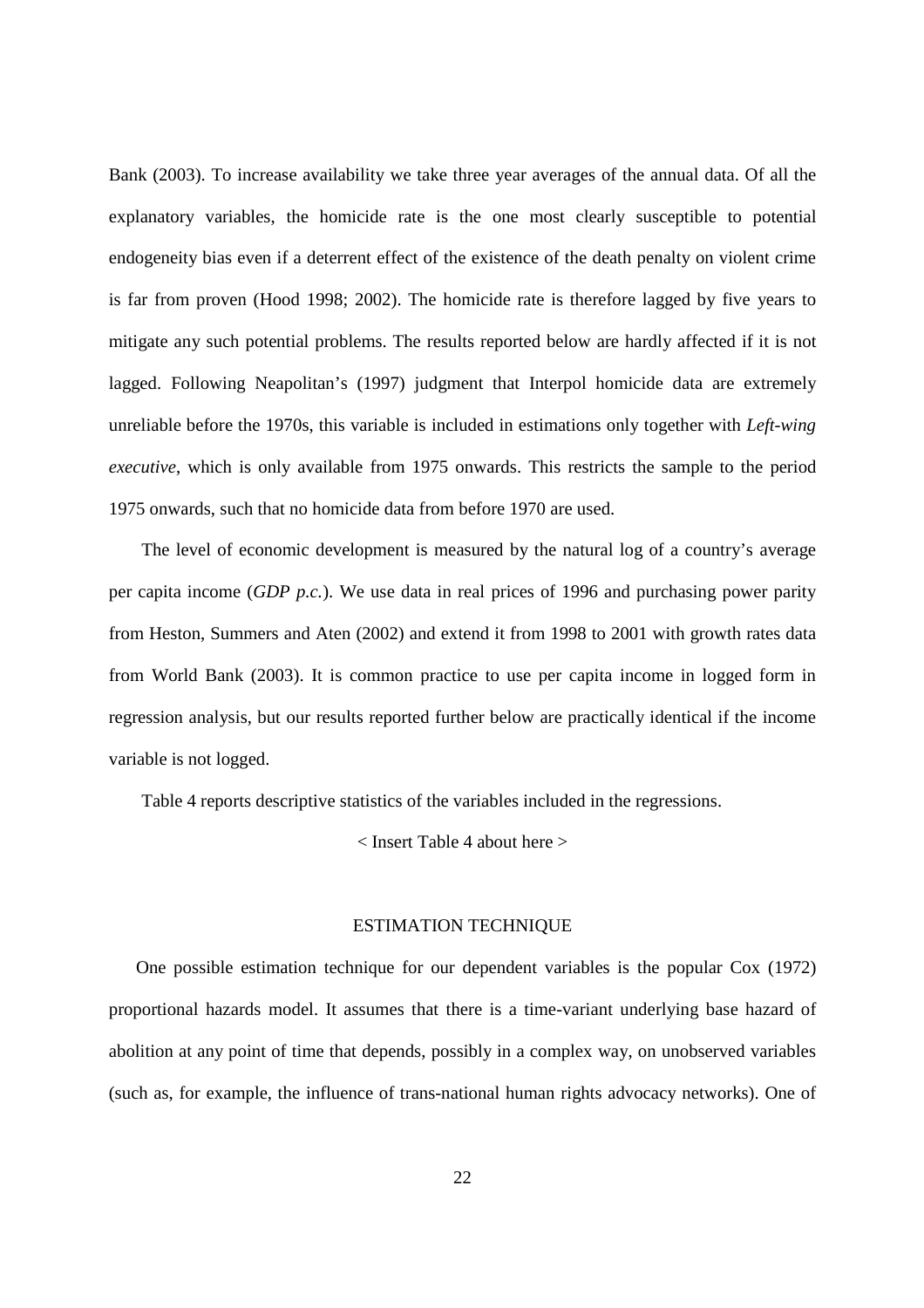the great advantages of the Cox model is that this baseline hazard does not need to be estimated. The hazard rate in a given year is the probability of abolition of the death penalty in that year, contingent on the country not having abolished in the previous year. Observed control variables increase or lower this base hazard by a constant proportional amount. More formally, let  $\rho(t)$  be the probability of abolition at time *t*; this is the *hazard* of abolition. Denoting  $\rho_0(t)$  the exogenous *baseline hazard*, which reflects those time-dependent factors affecting  $\rho(t)$  that are common to all countries, the Cox proportional hazard model assumes that

$$
\rho(t) = \rho_0(t) \exp(\beta^T \mathbf{x}(t)),\tag{1}
$$

where  $\mathbf{x}(t)$  is a vector of covariates shifting the baseline hazard, and  $\boldsymbol{\beta}^T$  is a vector of parameters to be estimated. A Maximum Likelihood estimation is carried out, where the likelihood function is constructed using the observation that the probability that country *i* achieves abolition at time *t<sup>i</sup>* equals

$$
\hat{\rho}_i(t_i) = \frac{\rho_i(t_i)}{\sum_{j|t_j \ge t_i} \rho_j(t_i)} = \frac{\exp(\boldsymbol{\beta}^T \mathbf{x}_i(t_i))}{\sum_{j|t_j \ge t_i} \exp(\boldsymbol{\beta}^T \mathbf{x}_j(t_i))}.
$$
\n(2)

The likelihood function to be maximized with respect to the vector  $\beta^T$  is then simply  $\prod_{t_i} \hat{\rho}_i(t_i)$ .

Countries become "at risk" of abolition at the start of our period or the year of their national independence, if later. As a semi-parametric model, the Cox proportional hazards model depends on less restrictive assumptions than the fully parametric competing exponential, Weibull, Gamma, Gompertz or other models, which lead to more precise estimates only if the underlying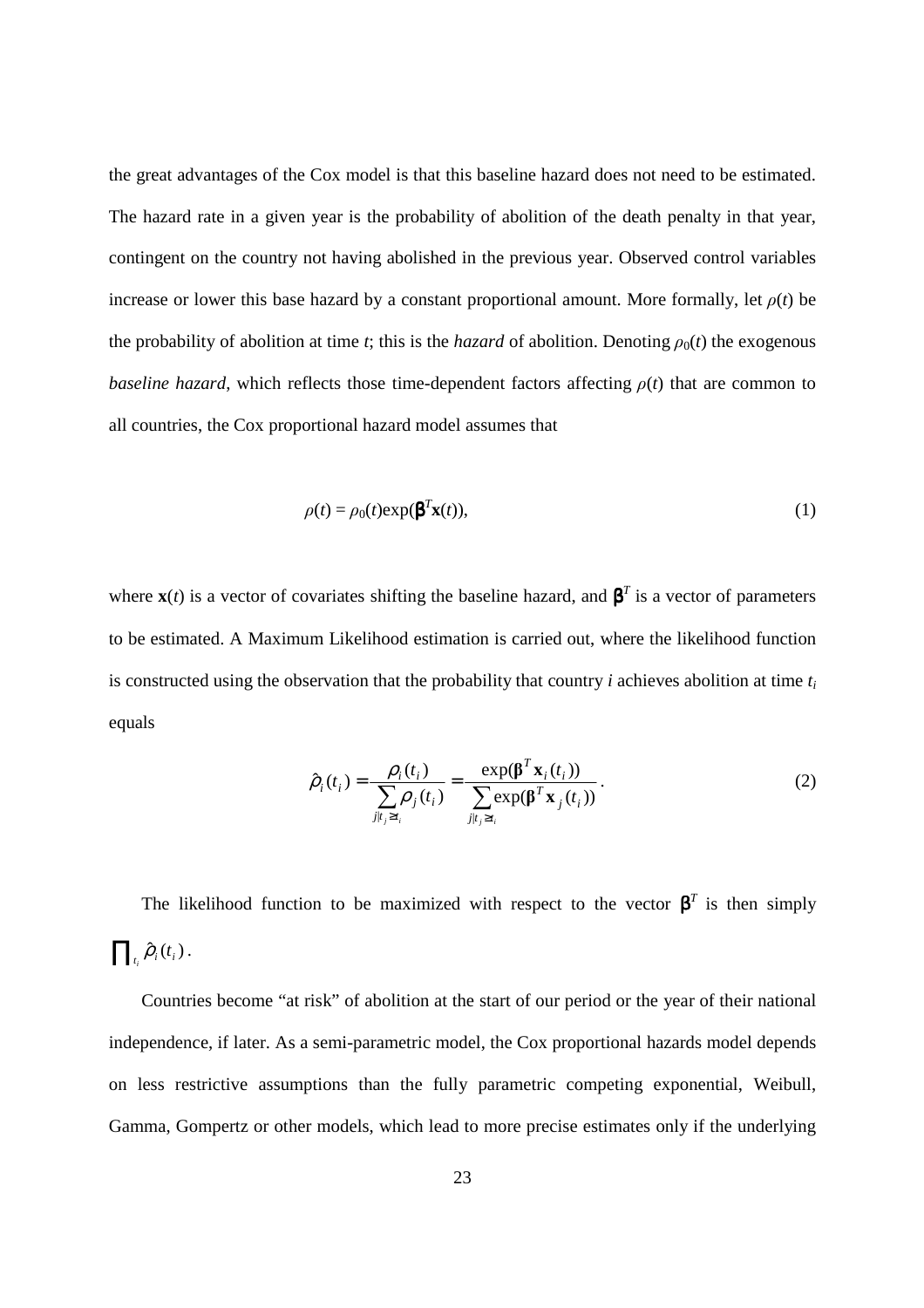probability distribution assumes a particular corresponding form (Collett 1999). The Cox model encounters problems if many countries abolish the death penalty at the same time (Box-Steffensmeier and Jones 1997). Fortunately, in our data set there are not a great many ties in any year. Another potential problem is that the underlying proportionality assumption might not hold for the data at hand (Box-Steffensmeier and Zorn 2001). For that reason, we test the proportionality assumption and, fortunately, fail to reject it.

Robust variance estimations are used and observations are assumed to be clustered, that is, are assumed to be independent only across countries, but are allowed to be correlated within countries over time, which leads to less efficient, but more robust estimation. Since the same set of countries appear repeatedly over time in the sample and are therefore not likely to be independent, a failure to take clustering into account can under-estimate standard errors. Results reported below are practically identical if we control for potential dependence of observations with the help of a shared frailty model instead, which is the event history analysis equivalent of a random-effects panel data model.

#### RESULTS

Table 5 reports estimation results for the abolition of the death penalty for all crimes. The reported coefficients are hazard ratios, where a number above one means that the variable raises the hazard of abolition, whereas the opposite is the case for a number below one. Tests for the underlying proportional hazards assumption based on Schoenfeld residuals fail to reject the assumption at the 0.05 level for all regressions and at the 0.1 level in all regressions but model 3 of table 5. This suggests that the Cox estimator is appropriate to use for the data at hand. Model 1 reports results from a regression, in which democracy, regime transition, peace years, the dummy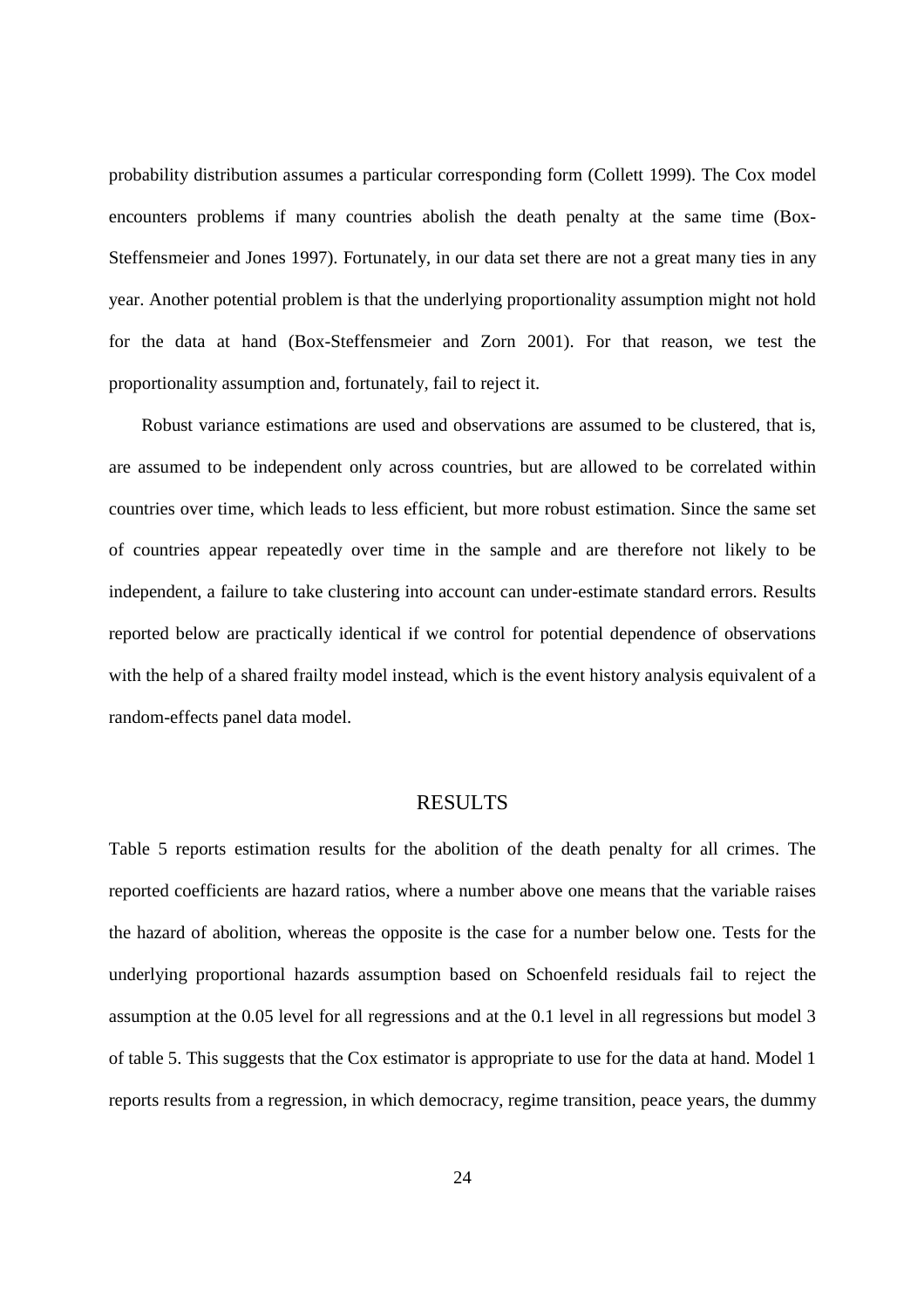for membership in the Council of Europe, the regional abolition share relative to the world mean, the common law dummy, the Muslim population share and the measure of ethnic fractionalization are included. This model has the largest sample size since all other variables have lower availability and are therefore added to this model only in further regressions. With the exception of *Peace years* and *Islam*, which are statistically insignificant, all other variables are significant and in line with expectation. A greater extent of democracy, a regime transition toward democracy, membership in the Council of Europe and a higher share of abolitionist countries within the region relative to the world average all increase the likelihood of abolition, whereas the opposite is true for a legal system based on English common law, and a higher extent of ethnic fractionalization.

#### < Insert Table 5 about here >

In model 2 we add the (logged) per capita income level to the model. It is far from significant, however, and therefore not included in further model estimations. Despite the reduction in sample size, the other variables are hardly affected. The Muslim population share almost becomes significant (p-value of 0.106). In model 3 we further add income inequality. Note that due to the poor availability of this variable the sample size drops substantially. We find that higher income inequality has the expected negative effect on the likelihood of death penalty abolition, leaving all other variables mainly unaffected, with the exception of ethnic diversity, which becomes insignificant. Finally, in model 4 we add the homicide rate and the political orientation of governments. Note that the period of study now becomes restricted to after 1975, resulting in a further substantial loss of observations. Democracy is no longer significant, but a regime transition toward democracy still raises the likelihood of death penalty abolition as does membership in the Council of Europe and a higher share of abolitionist countries within the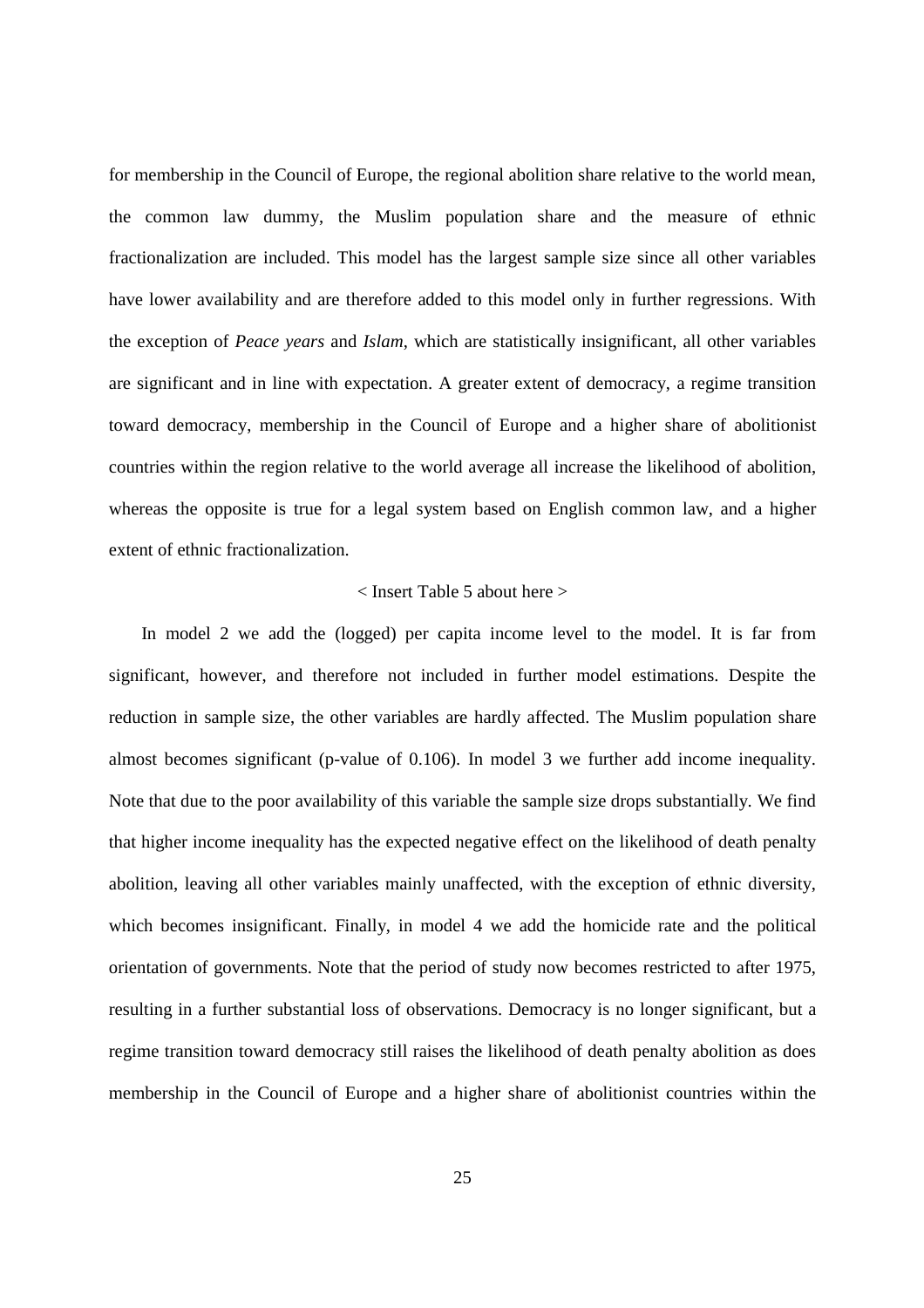region. A left-wing orientation of the chief executive's party raises, whereas a higher homicide rate lowers the likelihood of abolition. None of the other variables is statistically significant.

Table 6 reports estimation results for abolition of the death penalty for ordinary crimes. The results are rather similar to those reported in table 6 for the abolition of the death penalty for all crimes. The major differences are twofold. First, greater ethnic fractionalization no longer lowers the likelihood of death penalty abolition. Second, the lagged homicide rate and the Gini measure of income inequality are statistically insignificant. Otherwise the determinants of abolition are similar. Specifically, democracy, a regime transition toward democracy, membership in the Council of Europe, a higher share of abolitionist countries within the region as well as the leftwing orientation of the chief executive's party all raise the likelihood of abolition. A legal system built on English common law and a predominantly Muslim population have the opposite effect in some regressions with relatively large sample sizes.

#### < Insert Table 6 about here >

Many talk about American exceptionalism (e.g., Zimring and Hawkins 1986; Pennington 2000; Zimring 2003) since with Japan it is the only democratic and developed country still holding on to the death penalty. Discussing possible reasons for this exceptionalism is beyond the scope of this paper (see Steiker (2004) for an excellent overview). Unfortunately, for statistical reasons it is not possible to include a dummy variable for the US into the estimations to see whether the retentionist status of the US can be explained sufficiently by the explanatory variables, in which case the dummy variable would be insignificant, or whether there is something truly exceptional about the US, in which case the dummy variable would be statistically significant. Loosely speaking this is because with the US being retentionist over the entire period, such a dummy variable would predict failure to abolish perfectly and therefore be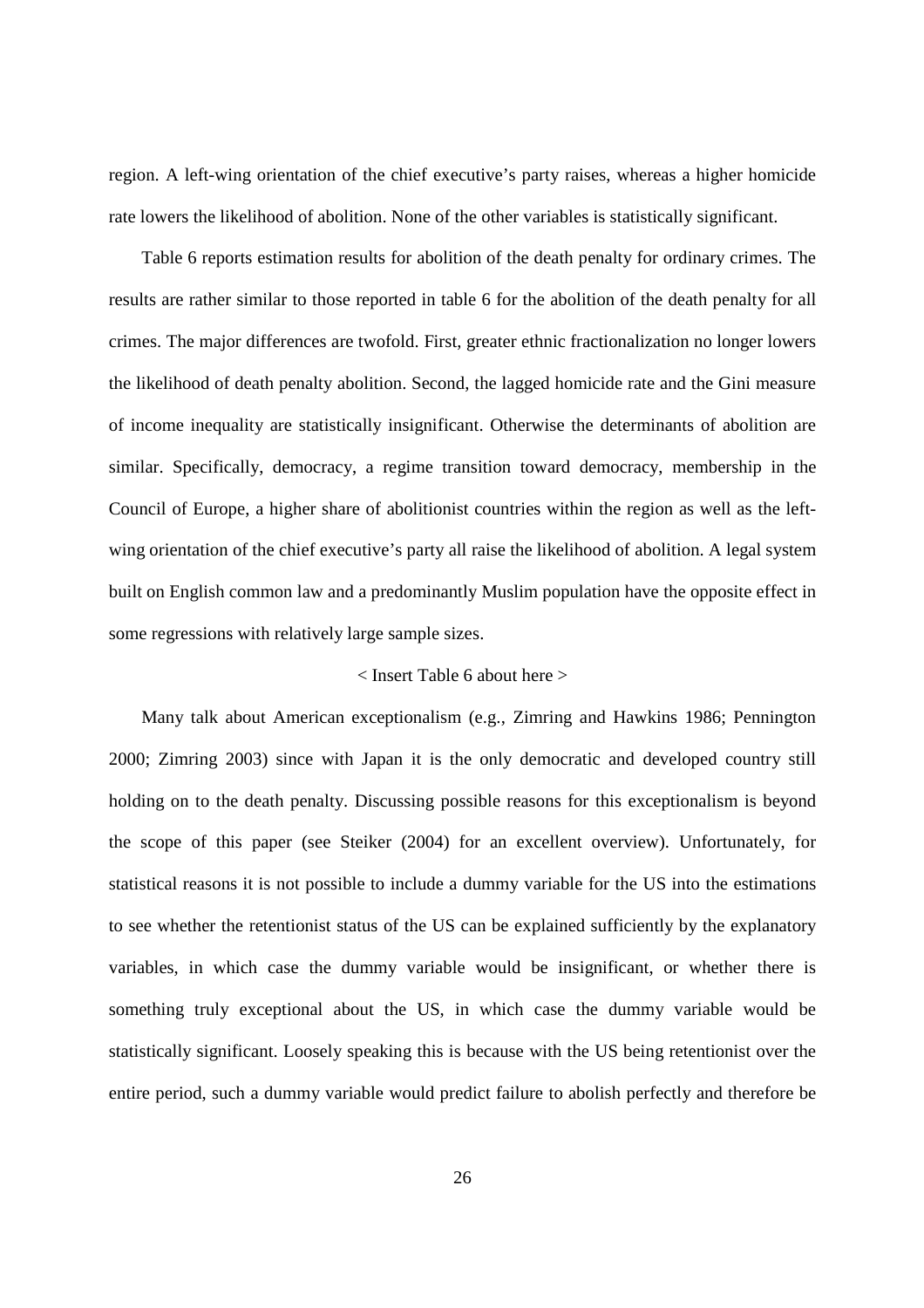dropped from the model. If we exclude the US, or the US and Japan together, from the estimations, then results are not much affected. This is not very surprising given that these represent just two out of a great many countries. If we include dummy variables for the regions of Western Europe as well as South America to account for the fact that countries from these regions were often frontrunners of abolition, then again our results are hardly affected. It is not simple regionalism that drives abolition.

In other sensitivity analysis, we tried replacing the peace year variable with variables measuring the intensity of armed conflict. However, there was still hardly any evidence that actual experience of armed conflict matters for the abolition of the death penalty for all crimes. We replaced Vanhanen's (1999) measure of ethnic fractionalization with two competing ones created by Alesina et al. (2003) and Fearon (2003) to see whether there is a more consistent effect apparent also on abolition of the death penalty for ordinary crimes. However, quite the opposite since these alternative measures never assume statistical significance in any of the estimations. One could argue that the monopoly state-ruling parties in a communist country are not really left-wing in the traditional Western sense. If we restrict the *Left-wing executive* variable to non-communist countries, then not surprisingly its coefficient size increases and its standard error decreases.

How strong are the substantive effects of the explanatory variables on the hazard of death penalty abolition? Since variables are held in different units, it is not particularly enlightening to compare the estimated hazard ratios directly. Table 7 reports the percentage changes in the hazard for those explanatory variables that are statistically significant at least at the 10 per cent level. For the continuous variables the changes are due to a one standard deviation increase in the variable, whereas for the dummy variables the changes are due to a move from zero to one.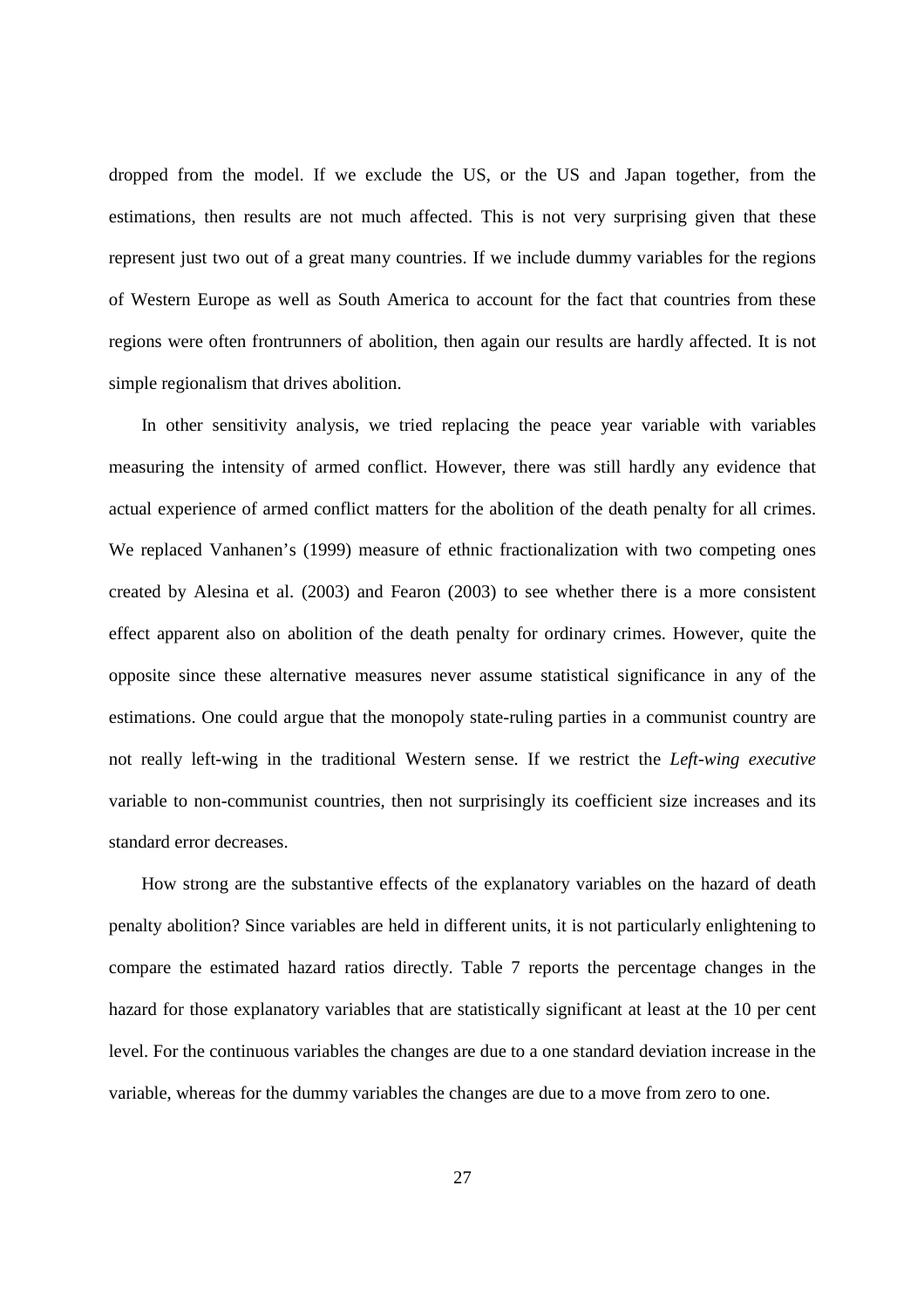#### < Insert Table 7 about here >

From table 7, it is clear that the major political explanatory variables are not only statistically significant, but also substantially strong predictors of the hazard of death penalty abolition. The left-wing orientation of the chief political executive and the Council of Europe dummy proxy variable for Western European pressure on Eastern European countries have particularly strong substantive effects for abolition of both all and ordinary crimes only. The percentage change in hazards following one standard deviation increases in democracy, democratic transition and the share of abolitionists in the region are not quite so dramatic, but still large. Strikingly, political factors are much more important substantively than social or cultural factors, with the economic factor (per capita income) never even being statistically significant. The only exception is perhaps the homicide rate, for which the estimated reduction in the hazard of death penalty abolition for all crimes following a one standard deviation increase is quite strong.

#### **CONCLUSION**

This article has demonstrated that political factors are major drivers of the apparent global trend toward abolition of the death penalty. Democracy and the transition to democracy are important. This suggests that in democracies in general, and in newly established democracies in particular, there is a growing acceptance to regard the death penalty as a violation of human rights, which renders abolition more likely. This result, which derives from estimation of the process of death penalty abolition over the time period 1950 to 2001, is in accordance with results from the purely cross-sectional discriminant analysis of Neapolitan (2001) and the regression analysis of Greenberg and West (2003). In addition to democracy and democratization, political pressure on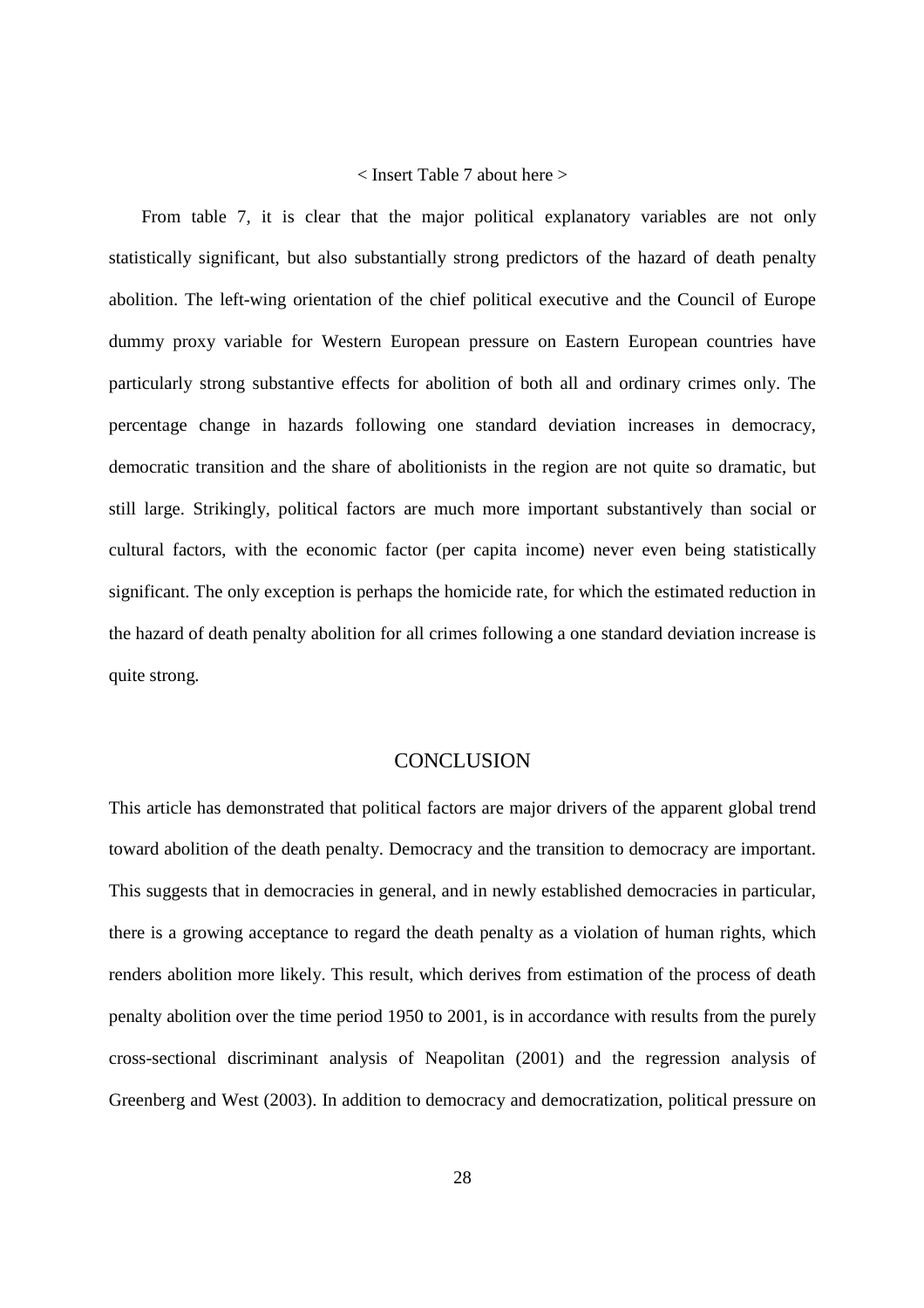retentionist countries has a positive impact on the likelihood of abolition. Another result is particularly interesting: Even after controlling for domestic determinants, a higher share of abolitionist countries within the region raises the likelihood of abolition in remaining retentionist countries suggesting that regional contagion dynamics play a role. This suggests that the global trend toward abolition might partly feed itself as an increasing share of countries become abolitionist. We also find evidence for a partisan effect with abolition being more likely if the chief executive's party is left-wing oriented. This confirms studies of the existence and application of the death penalty in US states, which also demonstrate partisan effects together with the important role of public ideologies (Jacobs and Carmichael 2002, 2004). In comparison, no evidence is found that historical experience of armed conflicts has an effect on the abolition of the death penalty for all crimes. This result is in line with Dunér and Geurtsen's (2002) qualitative observation that war experience has not prevented countries from joining international treaties outlawing the death penalty. They fear, however, that war experience might still be relevant and might represent an obstacle to the global abolition of the death penalty. Our multivariate quantitative analysis suggests that such experience is not likely to impose a barrier on abolition.

In terms of future research, it would be worthwhile studying in more detail why countries sometimes choose to abolish the death penalty for ordinary crimes, but not for all crimes. Our results suggest that the major determinants are rather similar across the two types of death penalty abolition. However, more research is needed to explain why a greater extent of ethnic fractionalization lowers the likelihood of abolition for all crimes, but not for ordinary crimes. Similarly, it is rather surprising that a higher lagged homicide rate lowers the likelihood of abolition for all crimes, but not for ordinary crimes, given that homicide is an ordinary crime.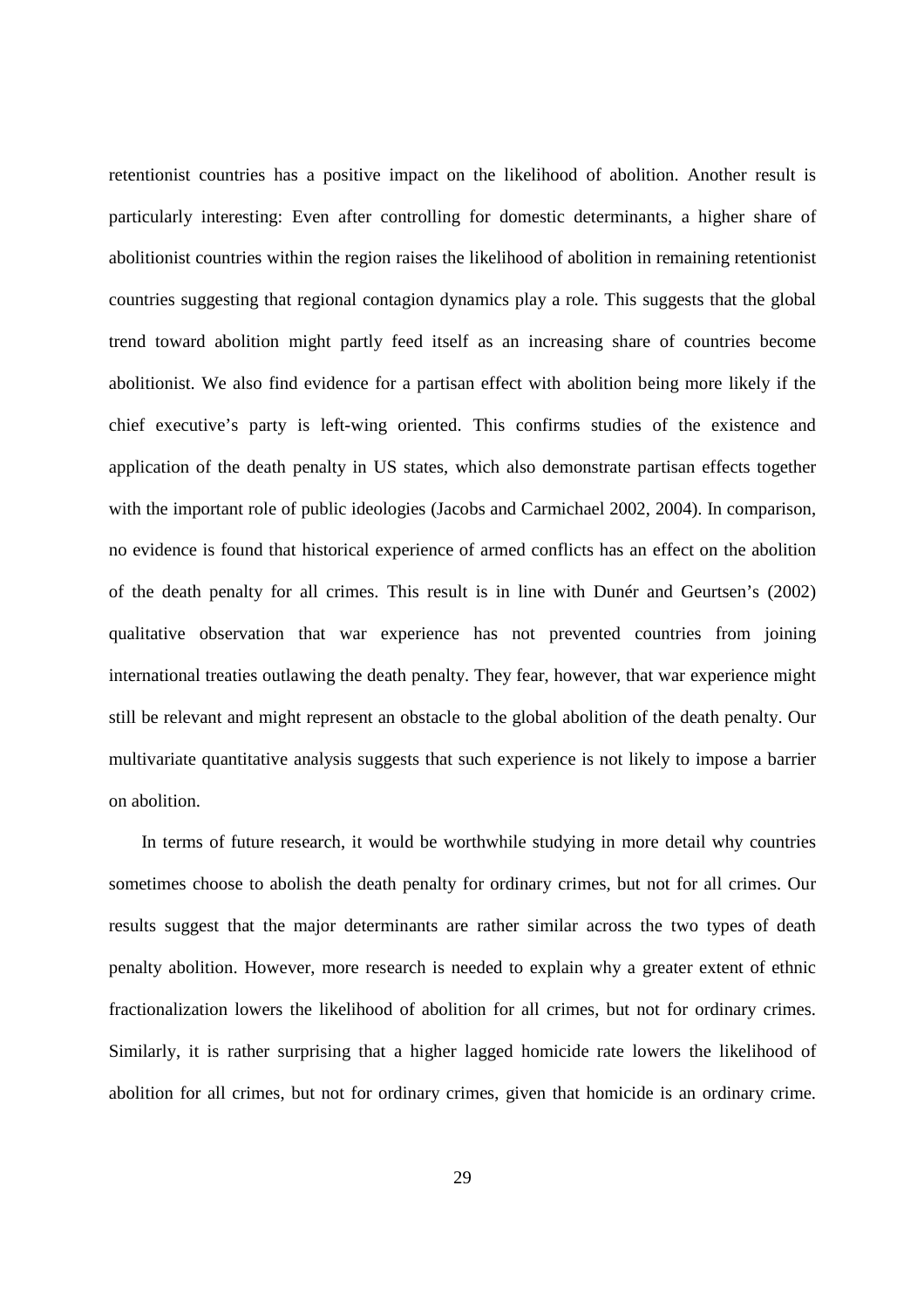We would like to tackle these and related questions in the future. This article has explored new ground, but much still needs to be studied in more detail. Our quantitative cross-national timeseries study can also not explain why the United States and Japan remain the only retentionist developed country democracies. Only a detailed analysis of the social and political histories of both countries can provide such an explanation, which would be beyond the scope of this article, however. More generally, only qualitative studies can explore in detail the processes and mechanisms leading to abolition and their relative importance in different country contexts.

Can the worldwide trend towards abolition of the death penalty be expected to continue? Our results suggest that if democracy spreads further around the world then indeed the trend can continue. Democratization thus represents one of the greatest promises to the abolitionist camp. If the spread of democracy around the world becomes stalled, then the trend towards death penalty abolition is likely to slow down or even become itself stalled as well. Furthermore, abolitionist countries can exert pressure on retentionist countries to change camps if they have something interesting and valuable to offer in return. This follows from the effect that membership in the Council of Europe exerts on death penalty abolition. Western European countries might have applied the pressure on prospective Eastern European members to comply with the requirement of abolition rather unevenly, as Fawn (2001) argues. Also, the application and accession to the Council of Europe went hand in hand with the democratization of Eastern European countries. But the incentive to join the Council of Europe, often regarded as a first step towards eventual membership of the European Union, seems to have been an additional and important determinant for the abolition of the death penalty. This follows from the fact that our dummy variable for Council of Europe membership, admittedly a crude measure for the political pressure exerted by Western European countries, is significant throughout even though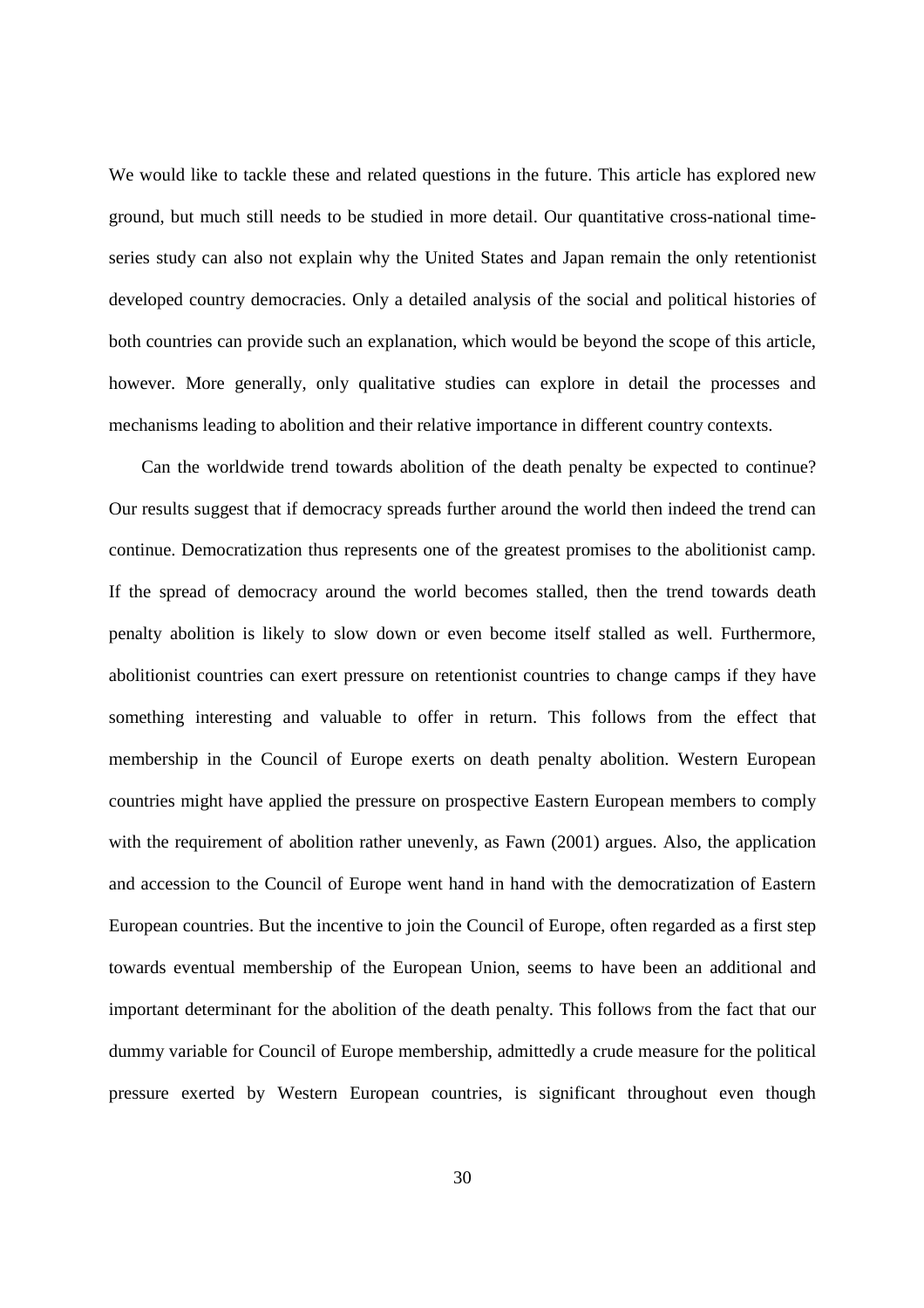democracy and democratic transition are also controlled for. It remains to be seen whether Europe can exert similar pressure on Sub-Saharan African or Asian countries with aid or trade incentives. It is highly unlikely that it will manage to pressure the US into abolition, but personal links between the political, economic and social elites on both sides of the Atlantic might have a greater effect (Zimring 2003). One thing is clear: Many retentionists around the world point toward the US in defending their position against human rights campaigners and the US retains strong influence on many countries. If the most powerful Western country converted into the abolitionist camp this would put a whole new momentum into the global abolitionist campaign.

Noteworthy, no evidence is found that the level of economic development impacts upon death penalty abolition. Controlling for the variables in our model, death penalty abolition does not seem to be a normal good. This confirms more casual evidence that the death penalty is also present in rich countries such as the US, Japan, Singapore and some of the Gulf countries and is absent in many poor countries. Abolitionists can therefore not hope that as per capita incomes grow the death penalty will go. On the other hand, a country's poverty clearly is no obstacle to death penalty abolition.

Some other factors could impose some barrier towards the eventual abolition of the death penalty in all countries since they are not likely to change much over time. Common law countries are less likely to abolish the death penalty in some regressions. The same is true in a few regressions for ethnically more fractionalized and countries with a high degree of inequality and a high rate of violent crime in the case of abolition for all crimes (results again consistent with some of the evidence reported by Jacobs and Carmichael (2002, 2004) on the use and application of the death penalty in US states). The same applies to countries with a predominantly Muslim population in the case of abolition for ordinary crimes only. Overall,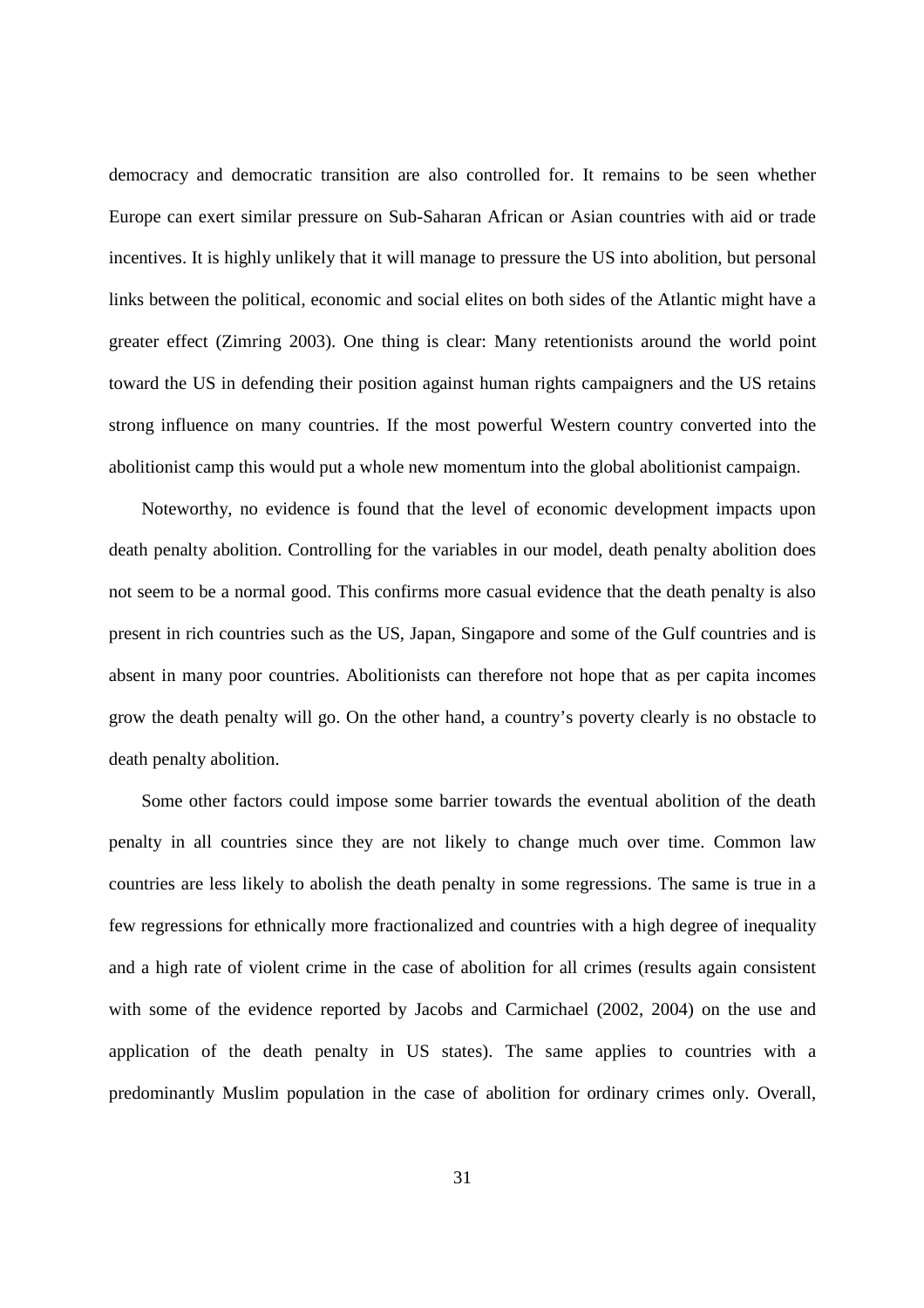however, whether or not the trend toward global abolition of the death penalty will continue is mainly determined by political factors that can be influenced. A good case in point is that whilst the vast majority of Muslim countries are retentionist, the Islam variable is rarely significant in our regressions conditional on the other variables included. What this suggests is that the lack of democracy, the lack of political incentives and the fact that most Muslim countries are located in regions with very few abolitionist countries are more important explanations than Islam itself. Interestingly, Turkey, one of the few Muslim countries to have abolished the death penalty, did so in order to boost its chances for EU membership and during a period of more general democratization. Abolitionists must therefore encourage democratization, political pressure on retentionist countries, cross-country spillover effects rendering entire regions increasingly abolitionist as well as political leadership by governments, of which those with a left-wing orientation seem to be more inclined towards achieving abolition. They must not be discouraged by seemingly unchangeable cultural and social factors. These do play a role, but abolition is foremost determined by political factors.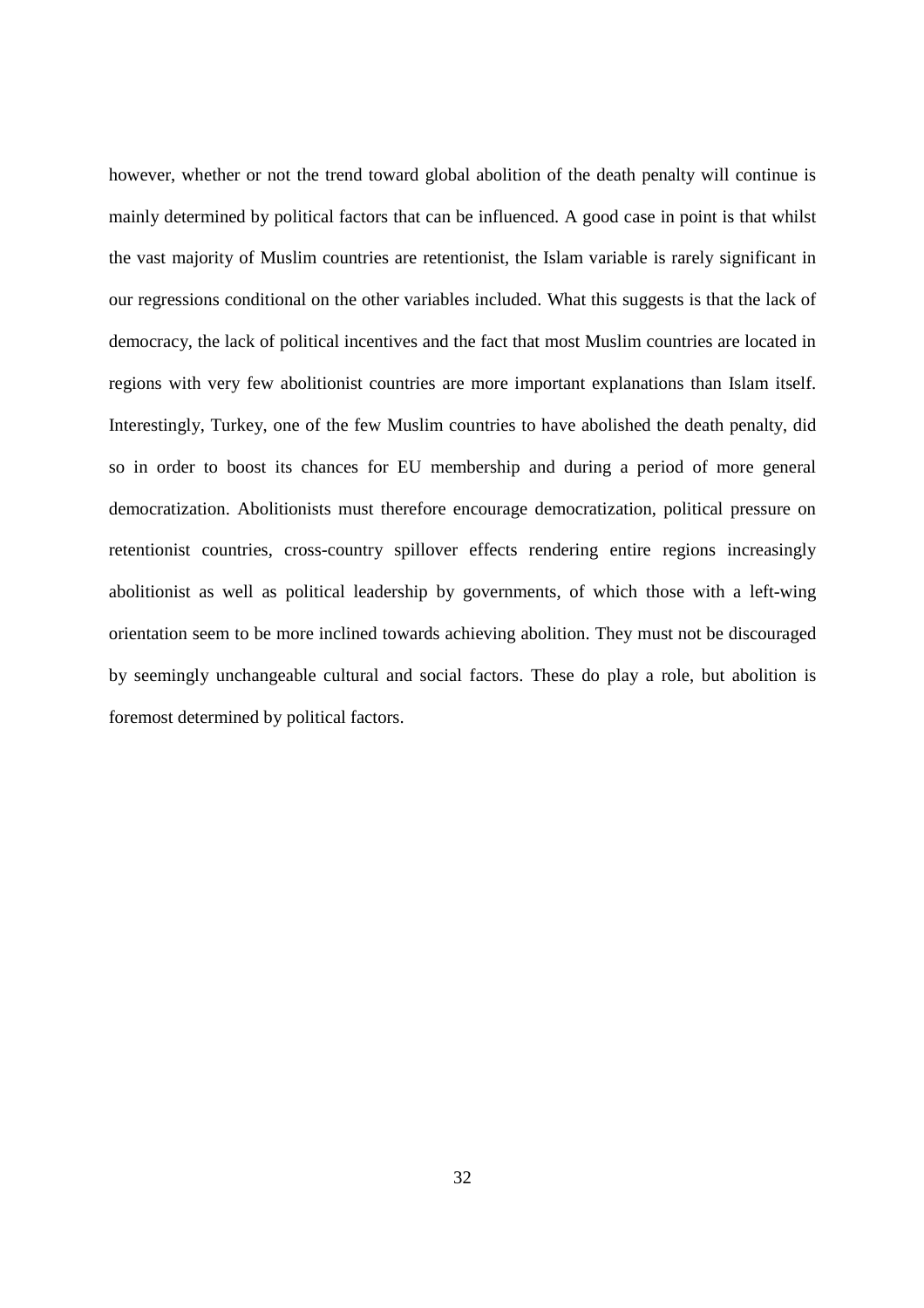#### REFERENCES

Alesina, Alberto, Arnaud Devleeschauwer, William Easterly, Sergio Kurlat, and Romain Wacziarg. 2003. Fractionalization. Journal of Economic Growth 8 (2):155-94.

Amnesty International. 2006. The Death Penalty Website. http://web.amnesty.org

Atkinson, Anthony B., and Andrea Brandolini. 2001. Promise and Pitfalls in the Use of Secondary Data-Sets: Income Inequality in OECD Countries as a Case Study. Journal of Economic Literature 39 (3):771-99.

Bailey, Victor. 2000. The Death Penalty in British History. Punishment & Society 2 (1):106-13.

- Bailey, William C. 1998. Deterrence, Brutalization, and the Death Penalty: Another Examination of Oklahoma's Return to Capital Punishment. Criminology 36 (4):711-733.
- Bantekas, Ilias, and Peter Hodgkinson. 2000. Capital Punishment at the United Nations: Recent Developments. Criminal Law Forum 11 (1):23-34.
- Beccaria, Cesare. 1995 [1764]. On Crimes and Punishments, and other Writings. Cambridge: Cambridge University Press.
- Box-Steffensmeier, Janet M., and Bradford S. Jones. 1997. Time is of the Essence: Event History Models in Political Science. American Journal of Political Science 41 (4):1414-61.
- Box-Steffensmeier, Janet M., and Christopher J.W. Zorn. 2001. Duration Models and Proportional Hazards in Political Science. American Journal of Political Science 45 (4):972-88.
- Brettschneider, Corey. 2002. Dignity, Citizenship, and Capital Punishment: The Right of Life Reformulated. Studies in Law, Politics and Society (25):119-32.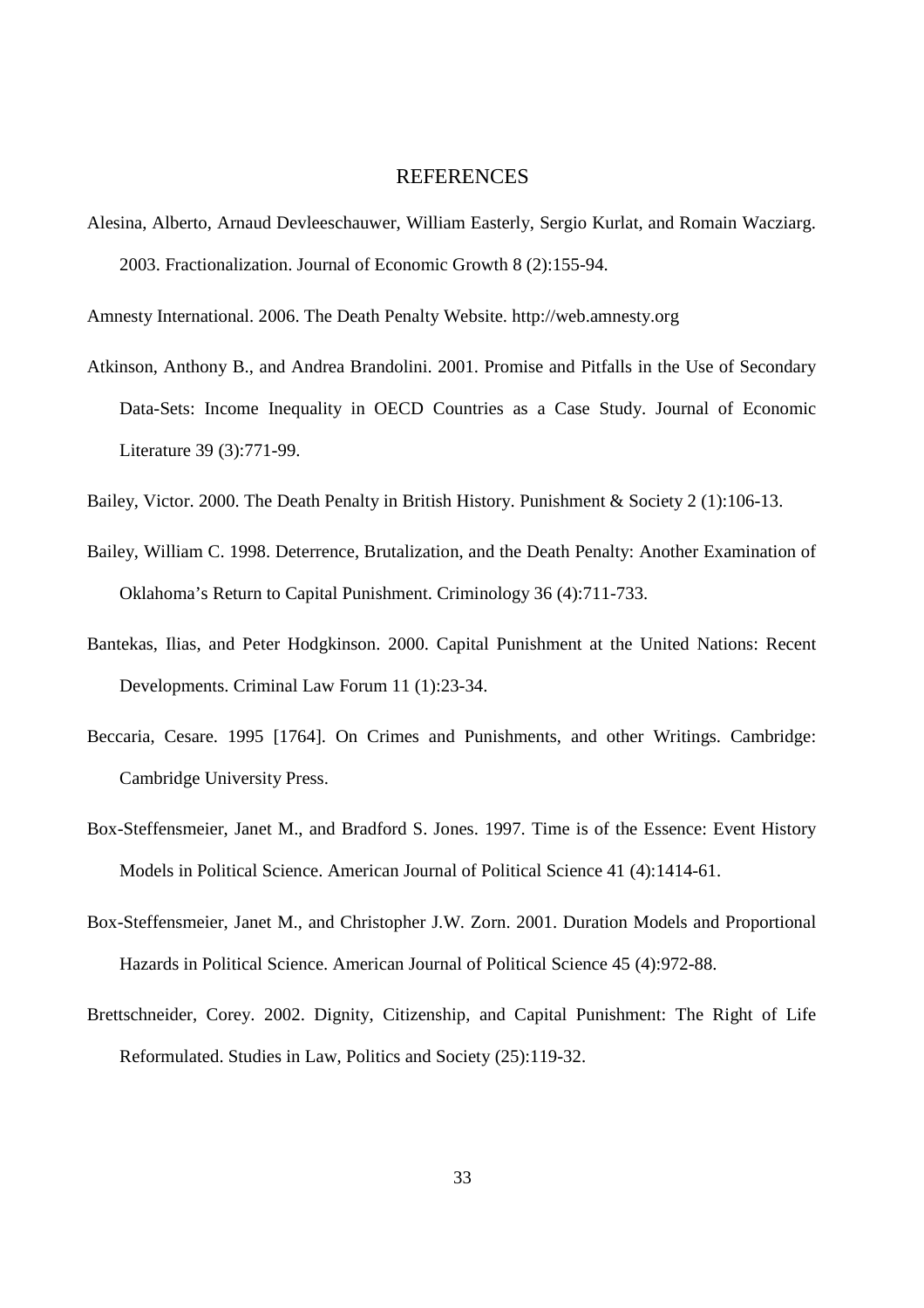- Burt, Robert A. 1994. Democracy, Equality, and the Death Penalty. In The Rule of Law, ed. Ian Shapiro. New York and London: New York University Press.
- Chambliss, William J. 1999. Power, Politics, and Crime. Boulder: Westview Press.
- Chambliss, William J., and Robert B. Seidman. 1971. Law, Order and Power. Reading: Addison-Wesley.
- Collet. D. 1999. Modelling Survival Data in Medical Research. London: Chapman & Hall.

Council of Europe. 2003. Website. www.coe.int

- Cox, D.R. 1972. Regression Models and Life Tables (with Discussion). Journal of the Royal Statistical Society, Series B 34:187-220.
- Davenport, Christian, and David A. Armstrong II. 2004. Democracy and the Violation of Human Rights: A Statistical Analysis from 1976-1996. *American Journal of Political Science* 48:538- 554.

Death Penalty Information Center. 2006. Website. www.deathpenaltyinfo.org

Dunér, Bertil, and Hanna Geurtsen. 2002. The Death Penalty and War. International Journal of Human Rights 6 (4):1-28.

Durkheim, Emile. 1947 [1893]. The Division of Labor in Society. New York: Free Press.

- Ehrlich, Isaac. 1977. Capital Punishment and Deterrence: Some Further Thoughts and Additional Evidence. Journal of Political Economy 85 (4):124-39.
- Elias, Norbert. 1982. The Civilizing Process. Oxford: Blackwell.
- EU. 1998. Guidelines to EU Policy Towards Third Countries on the Death Penalty. www.eurunion.org/legislat/deathpenalty/Guidelines.htm.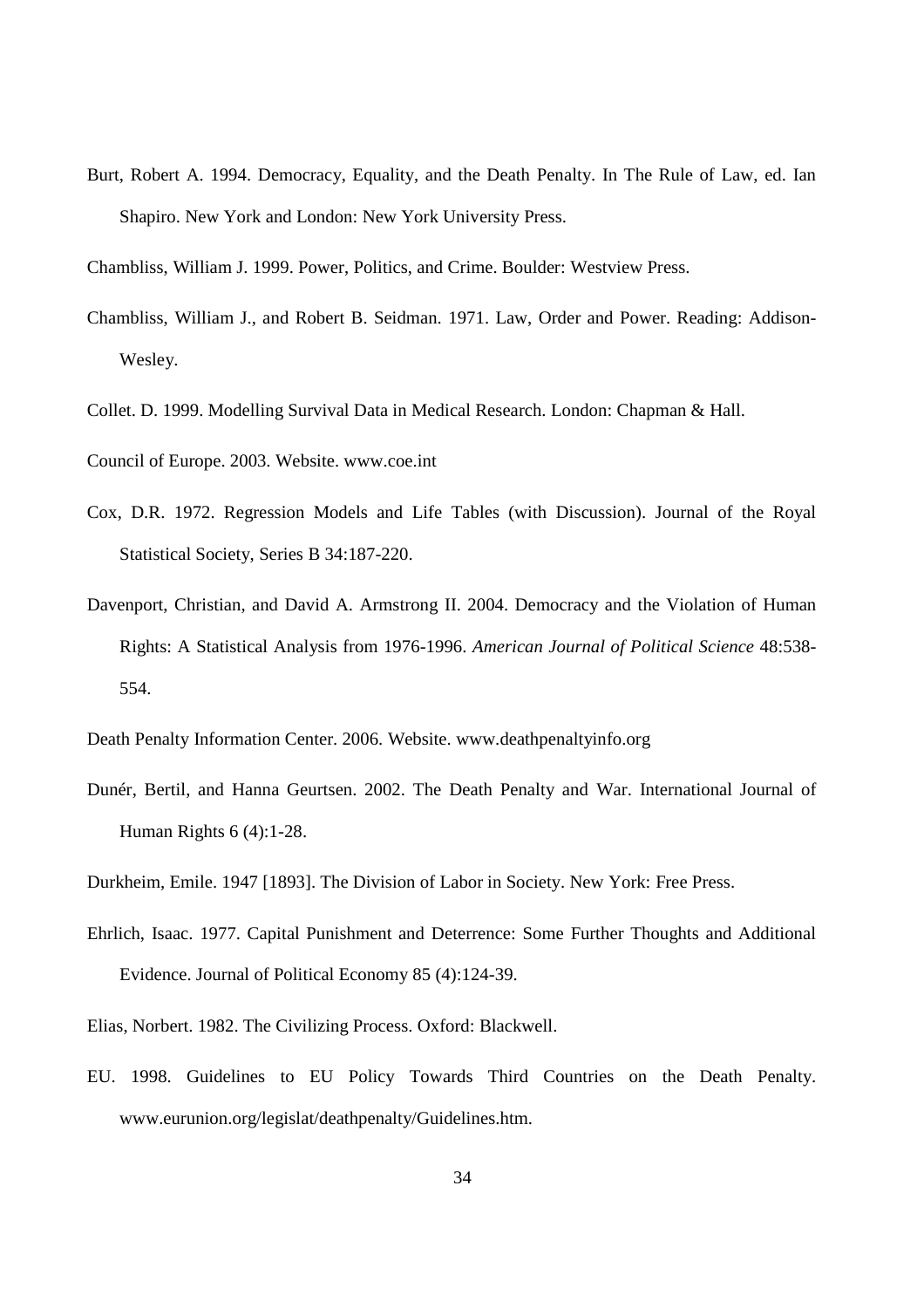- EU. 2000a. EU Demarché to the United States on the Death Penalty. www.eurunion.org/legislat/deathpenalty/Demarche.htm.
- EU. 2000b. EU Memorandum on the Death Penalty. www.eurunion.org/legislat/deathpenalty/eumemorandum.htm.
- EU. 2002. Guidelines on Human Rights and the Fight Against Terrorism. Brussels: Directorate General of Human Rights.
- Fawn, Rick. 2001. Death Penalty as Democratization: Is the Council of Europe Hanging Itself?. Democratization 9 (2):69-96.
- Fearon. 2003. Ethnic and Cultural Diversity by Country. Journal of Economic Growth 8 (2): 195- 222.
- Foucault, Michael. 1977. Discipline and Punish. London: Vintage.
- Fijalkowski, Agata A. 2001. The Abolition of the Death Penalty in Central and Eastern Europe. Tilburg Foreign Law Review 9:62-83.
- Galbraith, James K., and Hyunsub Kum. 2003. Estimating the Inequality of Household Incomes: Filling Gaps and Fixing Problems in Deininger & Squire. Working Paper No. 22. University of Texas at Austin, LBJ School of Public Affairs.
- Galliher, James M., and John F. Galliher. 2002. A 'Commonsense' Theory of Deterrence and the 'Ideology' of Science: The New York State Death Penalty Debate. Journal of Criminal Law & Criminology 92 (2):307-33.
- Garland, David. 1990. Punishment and Modern Society. Chicago: Chicago University Press.
- Garland, David. 2001. The Culture of Control. Chicago: Chicago University Press.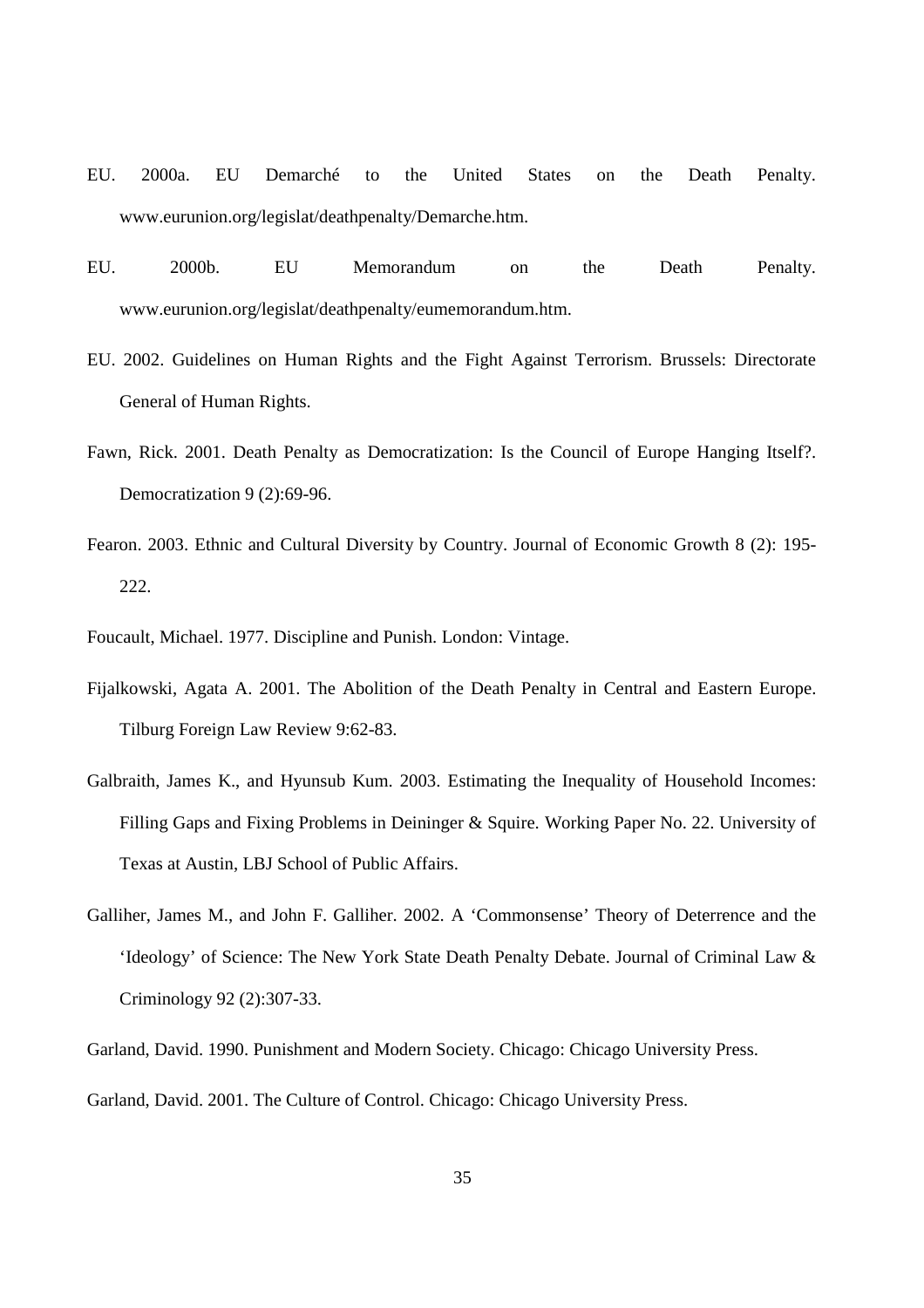- Garland, David. 2002. The Cultural Uses of Capital Punishment. Punishment & Society 4 (4):459- 87.
- Gleditsch, Nils Petter; Peter Wallensteen, Mikael Eriksson, Margareta Sollenberg, and Håvard Strand. 2002. Armed Conflict 1946–2001: A New Dataset. Journal of Peace Research 39 (5):615-37.
- Greenberg, David F., and Valerie West. 2003. Siting the Death Penalty Internationally. Mimeo. New York University, Sociology Department.
- Heston, A., R. Summers, and B. Aten. 2002. Penn World Tables Version 6.1. Center for International Comparisons at the University of Pennsylvania.
- Hood, Roger. 1996. The Death Penalty A World-wide Perspective. Second Edition. Oxford: Clarendon Press.
- Hood, Roger. 1998. Capital Punishment. In The Handbook of Crime & Punishment, ed. Michael Tonry. New York and Oxford: Oxford University Press.
- Hood, Roger. 2001. Capital Punishment A Global Perspective. Punishment & Society 3 (3):331-54.
- Hood, Roger. 2002. The Death Penalty A World-wide Perspective. Third Edition. Oxford: Oxford University Press.
- Interpol. various years. International Crime Statistics. Saint-Cloud: International Criminal Police Organization.
- Jacobs, David, and Jason T. Carmichael. 2001. The Politics of Punishment across Time and Space: A Pooled Time-Series Analysis of Imprisonment Rates. Social Forces 80 (1):61-89.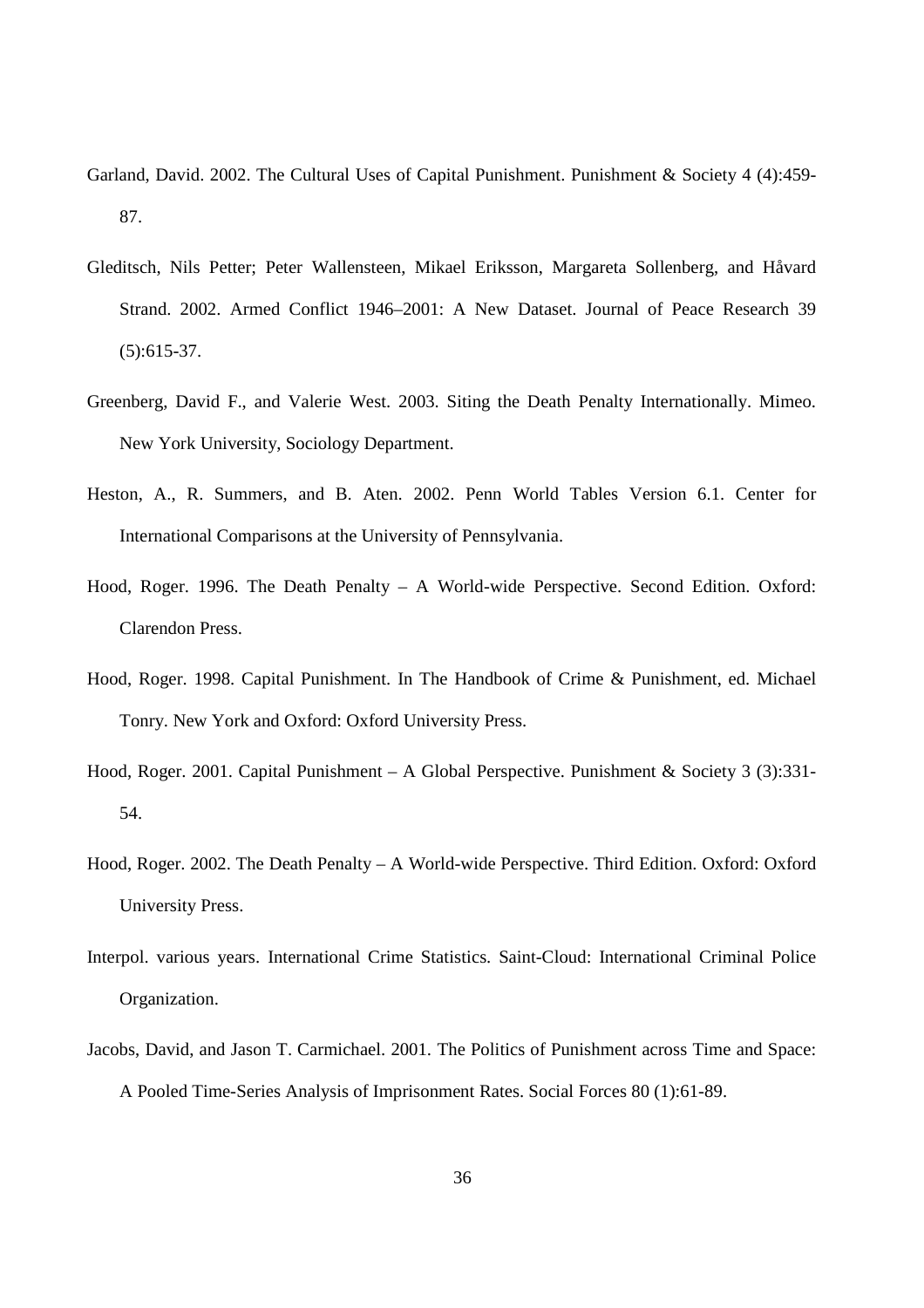- Jacobs, David, and Jason T. Carmichael. 2002. The Political Sociology of the Death Penalty: A Pooled Time-Series Analysis. American Sociological Review 67 (2):109-31.
- Jacobs, David, and Jason T. Carmichael. 2004. Ideology, Social Threat, and the Death Sentence: Capital Sentences across Time and Space. Social Forces 83 (1):249-278.
- Jacobs, David, and Ronald Helms. 1997. Testing Coercive Explanations for Order: The Determinants of Law Enforcement Strength over Time. Social Forces 75 (4):1361-92.
- Keil, Thomas J. and Gennaro F. Vito. 1989. Race, Homicide Severity, and Application of the Death Penalty: A Consideration of the Barnett Scale. Criminology 27 (3):511-535.
- Killias, Martin. 1986. Power Concentration, Legitimation Crisis and Penal Severity: A Comparative Perspective. Annales Internationales de Criminologie 24:181-211.
- Krain, Matthew. 1997. State-Sponsored Mass Murder: The Onset and Severity of Genocides and Politicides. Journal of Conflict Resolution 41: 331-360.
- La Porta, Rafael, Florencio Lopez-de-Silanes, Andrei Shleifer, and Robert Vishny. 1999. The Quality of Government. Journal of Law, Economics & Organization 15 (1):222–79.
- Lakoff, George. 1996. Moral Politics: What Conservatives Know that Liberals Don't. Chicago: Chicago University Press.
- Linebaugh, Peter. 1995. Gruesome Gertie at the Buckle of the Bible Belt. New Left Review 209 (1- 2):15-33.
- Marchesi, Antonio. 1996. The Death Penalty in Wartime: Arguments for Abolition. Revue International de Droit Penal 67 (1-2):319-31.
- Marshall, Joshua Micah. 2000. Death in Venice. The New Republic, 31 July: 12-14.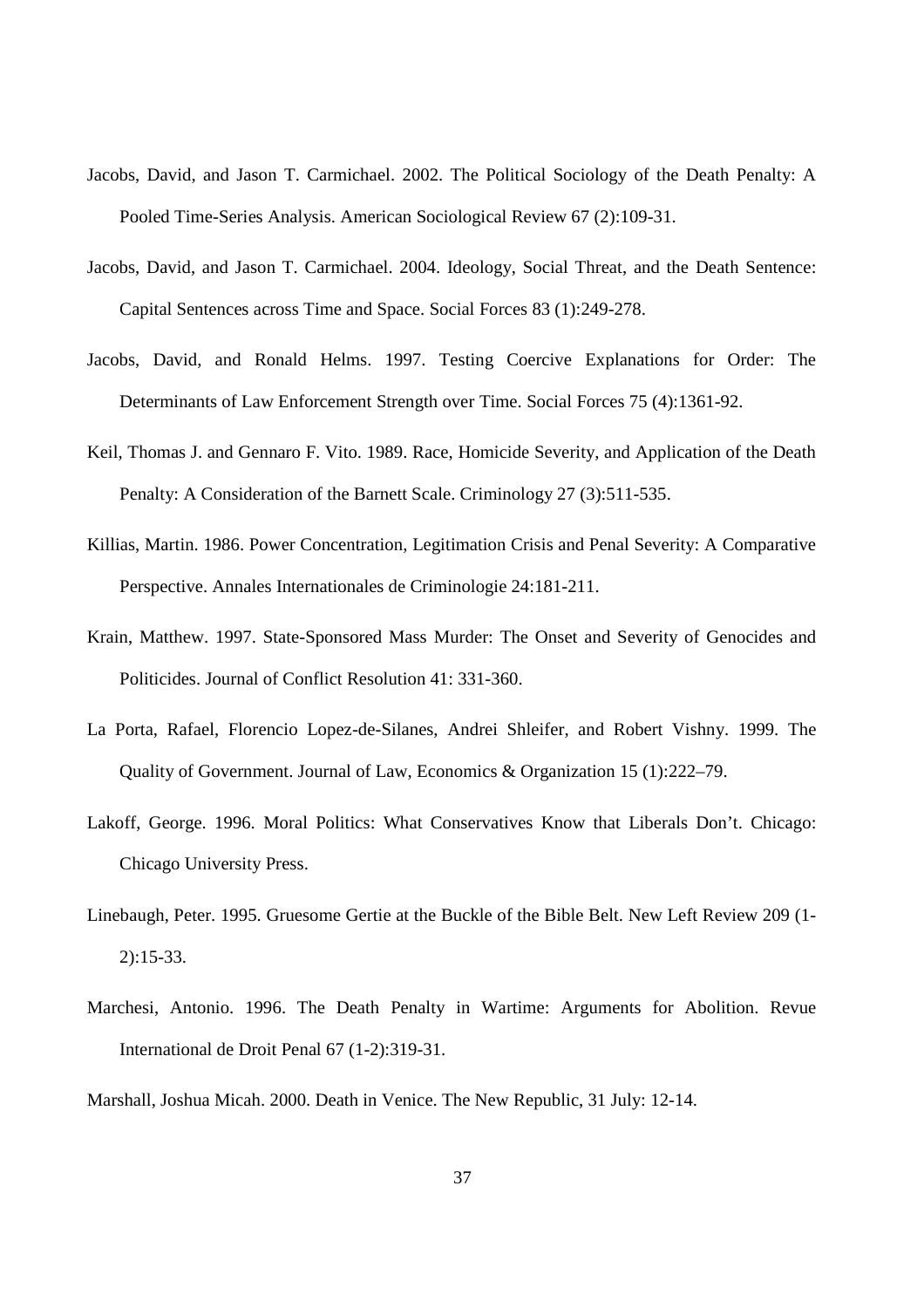- Marshall, Monty G., Keith Jaggers, and Ted Robert Gurr. 2003. Polity IV Project. University of Maryland.
- Matravers, Matt (Ed.). 1999. Punishment and Political Theory. Oxford: Hart Publishing.
- Neapolitan, Jerome L. 1997. Cross-National Crime A Research Review and Sourcebook. Westport: Greenwood Press.
- Neapolitan, Jerome L. 2001. An Examination of Cross-National Variation in Punitiveness. International Journal of Offender Therapy and Comparative Criminology 45 (6):691-710.
- Newman, Graeme. 1999. Global Report on Crime and Justice. New York: Oxford University Press.
- Otterbein, Keith F. 1986. The Ultimate Coercive Sanction: A Cross-Cultural Study of Capital Punishment. New Haven: Human Relations Area Files.
- Palmer, John P., and John Henderson. 1998. The Economics of Cruel and Unusual Punishment. European Journal of Law and Economics 5 (3):235-45.
- Parker, Philip M. 1997. National Cultures of the World. Westport: Greenwood Press.
- Pennington, Jon C. 2000. American Exceptionalism and the Death Penalty. Mimeo. University of California at Berkeley.
- Peterson, Ruth D. 1991. Felony Murder and Capital Punishment: An Examination of the Deterrence Question. Criminology 29 (3): 367-395.
- Poe, Steven C., C. Neal Tate and Linda Camp Keith. 2004. Repression of the Human Right to Personal Integrity Revisited: A Global Cross-National Study Covering the Years 1976-1993. International Studies Quarterly 43:291-313.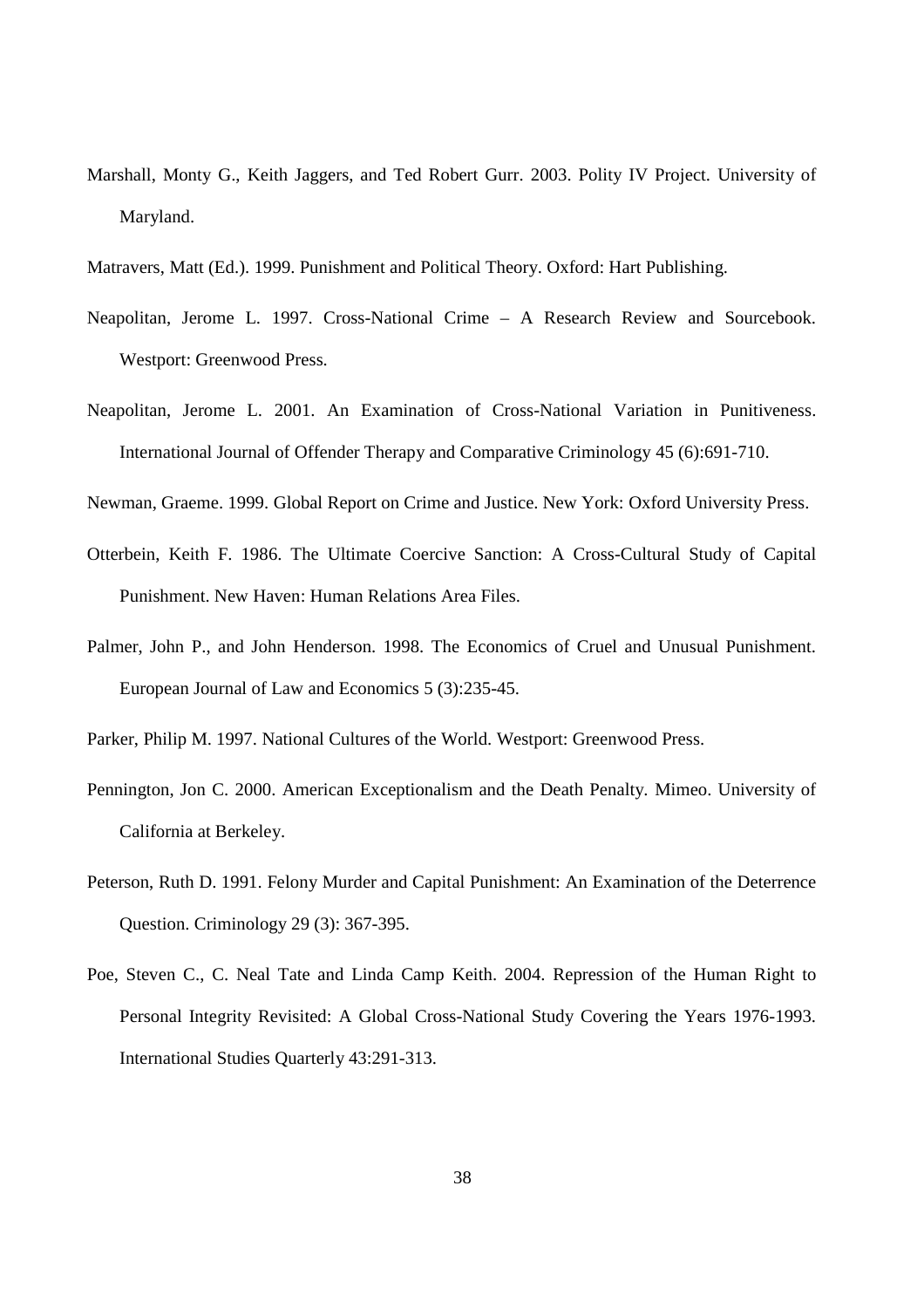Radzinowicz, Leon, and Roger Hood. 1986. A History of English Criminal Law and its Administration from 1750. London: Stevens & Sons.

- Risse, Thomas, Stephen C. Ropp and Kathryn Sikkink. 1999. The Power of Human Rights International Norms and Domestic Change. Cambridge: Cambridge University Press.
- Ruddell, Rick, and Martin G. Urbana. 2004. Minority Threat and Punishment: a Cross-Naitonal Analysis. Justice Quarterly 21 (4): 903-931.
- Rusche, Georg, and Otto Kirchheimer. 1939. Punishment and Social Structure. New York: Columbia University Press.
- Sarat, Austin, and Christian Boulanger (Eds.). 2005. The Cultural Lives of Capital Punishment: Comparative Perspectives. Stanford: Stanford University Press.
- Sarat, Austin. 2001. When the State Kills: Capital Punishment and the American Condition. Princeton: Princeton University Press.
- Schabas, William A. 1997. The Abolition of the Death Penalty in International Law. Second Edition. Cambridge: Cambridge University Press.
- Short, Christy A. 1999. The Abolition of the Death Penalty: Does 'Abolition' Really Mean What You Think it Means?. Global Legal Studies Journal 6 (2):721-56.
- Simmons, Beth A., and Zachary Elkins. 2004. The Globalization of Liberalization: Policy Diffusion in the International Political Economy. American Political Science Review 98 (1):171-189.

Singer, J. David. 2003. Correlates of War Project. University of Maryland.

Radzinowicz, Leon. 1999. Adventures in Criminology. London and New York: Routledge.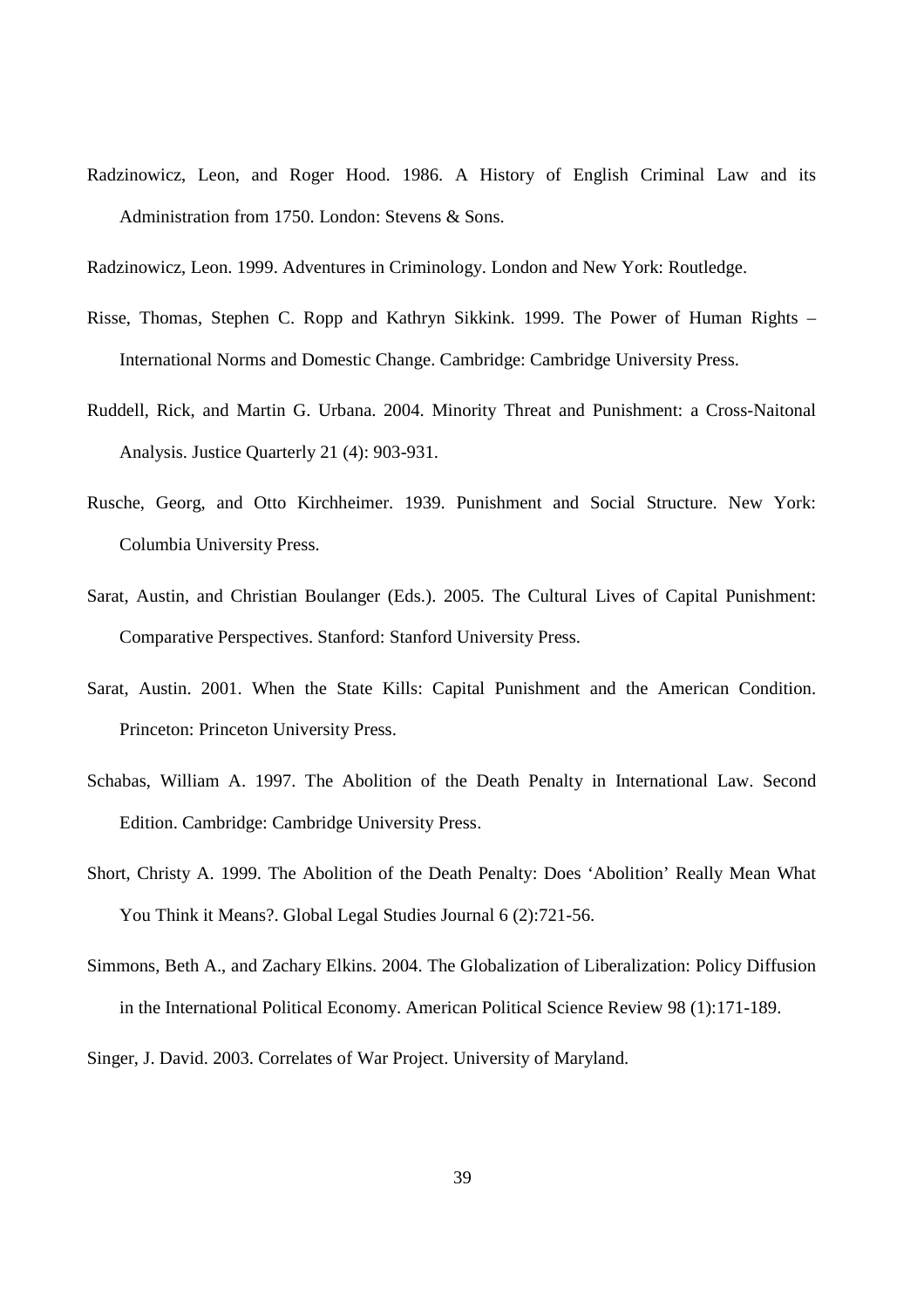- Soss, Joe, Laura Langbein, and Alan R. Metelko. 2003. Why do White American Support the Death Penalty? Journal of Politics 65 (2):397-421.
- Steiker, Carol S. 2004. Capital Punishment and American Exceptionalism. Oregon Law Review 81:97-130.
- Sutton, John R. 2000. Imprisonment and Social Classification in Five Common-Law Democracies, 1955-1985. American Journal of Sociology 106 (2):350-86.
- UN-ECOSOC. 1998. Status of the International Covenants on Human Rights. Question of the Death Penalty. E/CN.4/1998/82. New York: United Nations Economic and Social Council.
- UN-ECOSOC. 2001. Capital Punishment and Implementation of Safeguards Guaranteeing Protection of the Rights of Those Facing the Death Penalty. E/CN.15/2001/10. New York: United Nations Economic and Social Council.
- UN-WIDER. 2000. World Income Inequality Database. United Nations University World Institute for Development Economics Research.
- Vanhanen, Tatu. 1999. Domestic Ethnic Conflict and Ethnic Nepotism: A Comparative Analysis. Journal of Peace Research 36 (1):55–73.
- Whitman, James. 2003. Harsh Justice. Oxford: Oxford University Press.
- Wiechman, Dannies, Jerry Kendall, and Ronald Bae. 1990. International Use of the Death Penalty. International Journal of Comparative and Applied Criminal Justice 14 (2): 239-260.
- World Bank. 2002. Database of Political Institutions. Washington, DC: World Bank.
- World Bank. 2003. World Development Indicators on CD-Rom. Washington, DC: World Bank.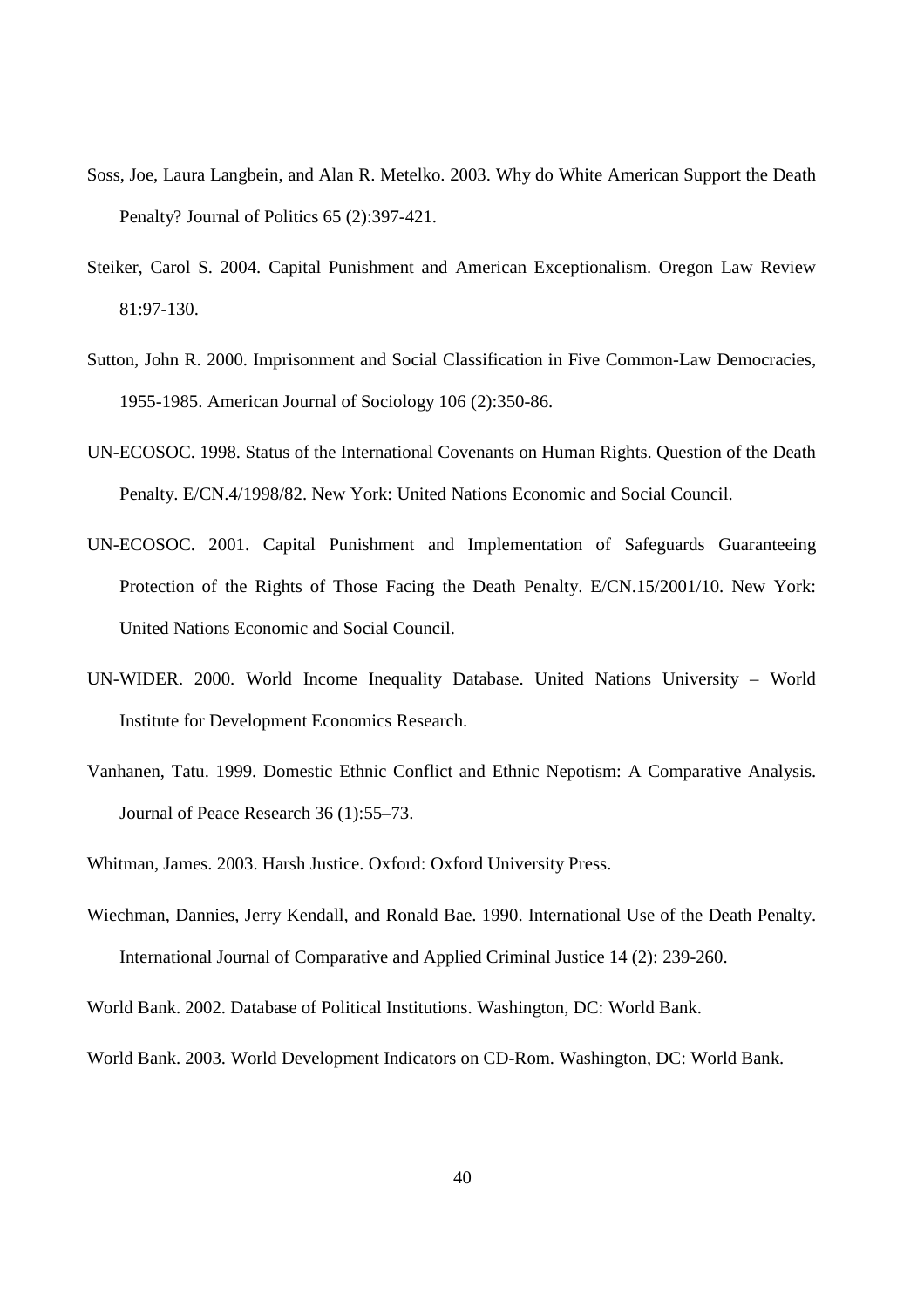- Wyman, James H. 1997. Vengeance is Whose?: The Death Penalty and Cultural Relativism in International Law. Journal of Transnational Law & Policy 6 (2):543-70.
- Wynarczyk, Peter. 1999. The Political Economy of Capital Punishment. Economic Affairs 19  $(1):43-7.$
- Zimring, Franklin E., and Gordon Hawkins. 1986. Capital Punishment and the American Agenda. Cambridge: Cambridge University Press.
- Zimring, Franklin E., Gordon Hawkins, and Sam Kamin. 2001. Punishment and Democracy Three Strikes and You're Out in California. Oxford: Oxford University Press.
- Zimring, Franklin E. 2003. The Contradictions of American Capital Punishment. Oxford: Oxford University Press.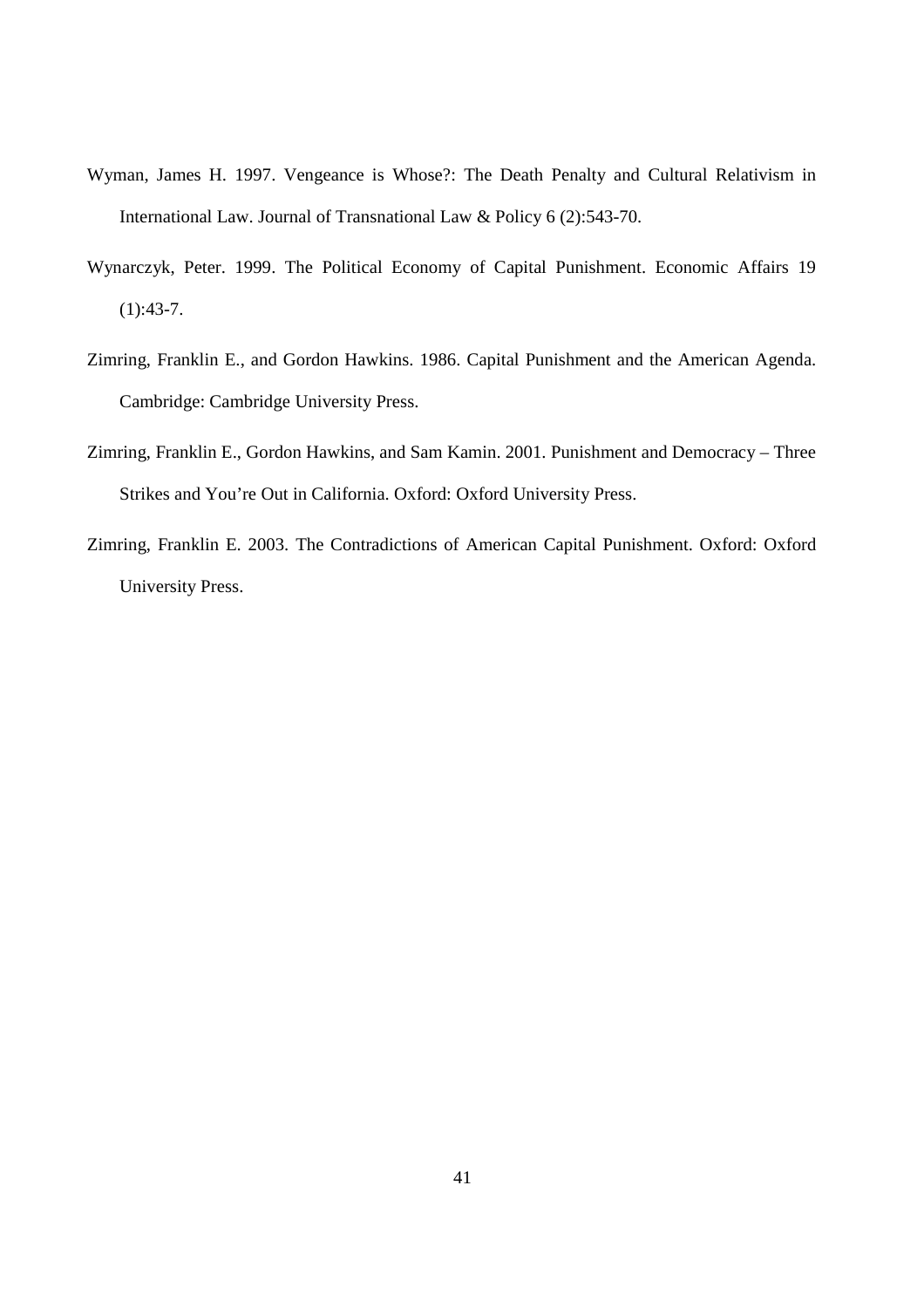| Before 1900 | 1900-19    | 1920-39    | 1940-49 | 1950-59    | 1960-69        | 1970-79    | 1980-89       | 1990-99        | 2000 onwards  |
|-------------|------------|------------|---------|------------|----------------|------------|---------------|----------------|---------------|
| $(9.5\%)$   | $(16.3\%)$ | $(13.8\%)$ | (13.3%) | $(12.4\%)$ | $(10.5\%)$     | $(15.4\%)$ | $(23.6\%)$    | (38.5%)        | $(40.9\%)$    |
| Costa Rica  | Colombia   | Iceland    | Germany | Honduras   | Austria        | Denmark    | Australia     | Andorra        | Bosnia-Herz.  |
| San Marino  | Ecuador    |            | (West)  |            | Dominican Rep. | Finland    | Cambodia      | Angola         | Bhutan        |
| Venezuela   | Panama*    |            |         |            | Monaco         | Kiribati   | Cape Verde    | Azerbaijan     | Cote d'Ivoire |
|             | Uruguay    |            |         |            | Vatican State  | Luxembourg | France        | Belgium        | Cyprus        |
|             |            |            |         |            |                | Nicaragua  | Germany       | Bolivia        | Liberia       |
|             |            |            |         |            |                | Norway     | (East)        | Bulgaria       | Malta         |
|             |            |            |         |            |                | Portugal   | Haiti         | Canada         | Mexico        |
|             |            |            |         |            |                | Solomon    | Liechtenstein | Croatia        | Philippines   |
|             |            |            |         |            |                | Islands    | Marshall      | Czech Republic | Samoa         |
|             |            |            |         |            |                | Sweden     | Islands       | Djibouti       | Yugoslavia    |
|             |            |            |         |            |                | Tuvalu     | Micronesia    | East Timor     |               |
|             |            |            |         |            |                |            | Netherlands   | Estonia        |               |
|             |            |            |         |            |                |            | New Zealand   | Georgia        |               |
|             |            |            |         |            |                |            | Romania       | Greece         |               |
|             |            |            |         |            |                |            | Slovenia      | Guinea-Bissau  |               |
|             |            |            |         |            |                |            | Vanuatu       | Hungary        |               |
|             |            |            |         |            |                |            |               | Ireland        |               |
|             |            |            |         |            |                |            |               | Italy**        |               |
|             |            |            |         |            |                |            |               | Lithuania      |               |
|             |            |            |         |            |                |            |               | Macedonia      |               |
|             |            |            |         |            |                |            |               | Mauritius      |               |
|             |            |            |         |            |                |            |               | Moldova        |               |
|             |            |            |         |            |                |            |               | Mozambique     |               |
|             |            |            |         |            |                |            |               | Namibia        |               |
|             |            |            |         |            |                |            |               |                |               |

# TABLE 1. ABOLITION OF DEATH PENALTY FOR ALL CRIMES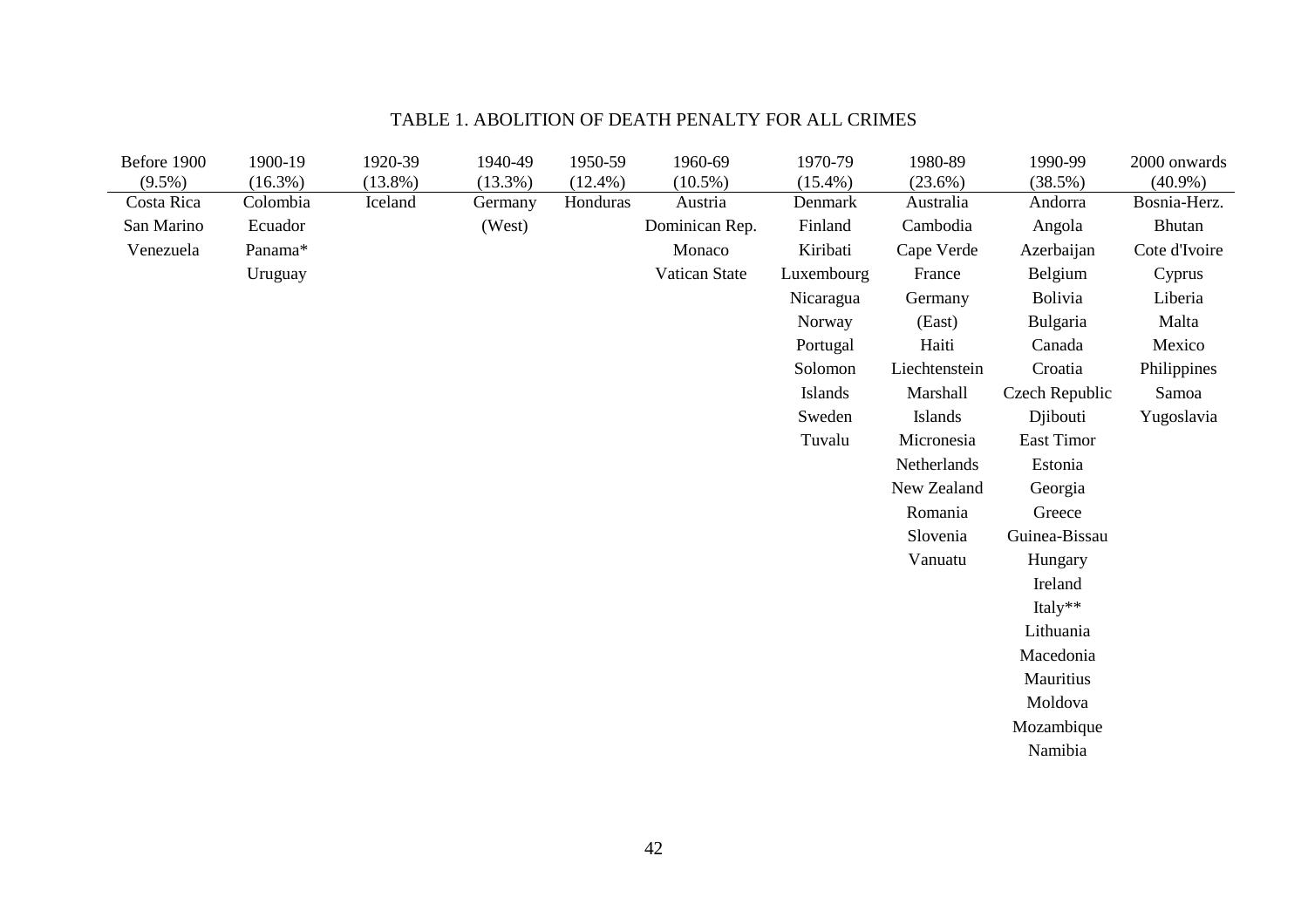| Before 1900 | 1900-19 | 1920-39 | 1940-1949 | 1950-59 | 1960-69 | 1970-79 | 1980-89 | 1990-99                                | 2000 onwards |
|-------------|---------|---------|-----------|---------|---------|---------|---------|----------------------------------------|--------------|
|             |         |         |           |         |         |         |         | Nepal                                  |              |
|             |         |         |           |         |         |         |         | Palau                                  |              |
|             |         |         |           |         |         |         |         | Paraguay                               |              |
|             |         |         |           |         |         |         |         | Poland                                 |              |
|             |         |         |           |         |         |         |         | Sao Tome<br>and Principe<br>Seychelles |              |
|             |         |         |           |         |         |         |         | Slovak Republic                        |              |
|             |         |         |           |         |         |         |         | South Africa                           |              |
|             |         |         |           |         |         |         |         | Spain                                  |              |
|             |         |         |           |         |         |         |         | Switzerland                            |              |
|             |         |         |           |         |         |         |         | Turkmenistan                           |              |
|             |         |         |           |         |         |         |         | Ukraine                                |              |
|             |         |         |           |         |         |         |         | <b>United Kingdom</b>                  |              |
|             |         |         |           |         |         |         |         |                                        |              |

### TABLE 1 (CONTINUED)

Number in brackets below time period represents the percentage of state members of the interstate system that have abolished the death penalty<br>during that period or before. \* Last known execution in 1903. \*\* Italy was abol 1998).

Sources: Amnesty International (2006) and Hood (2001).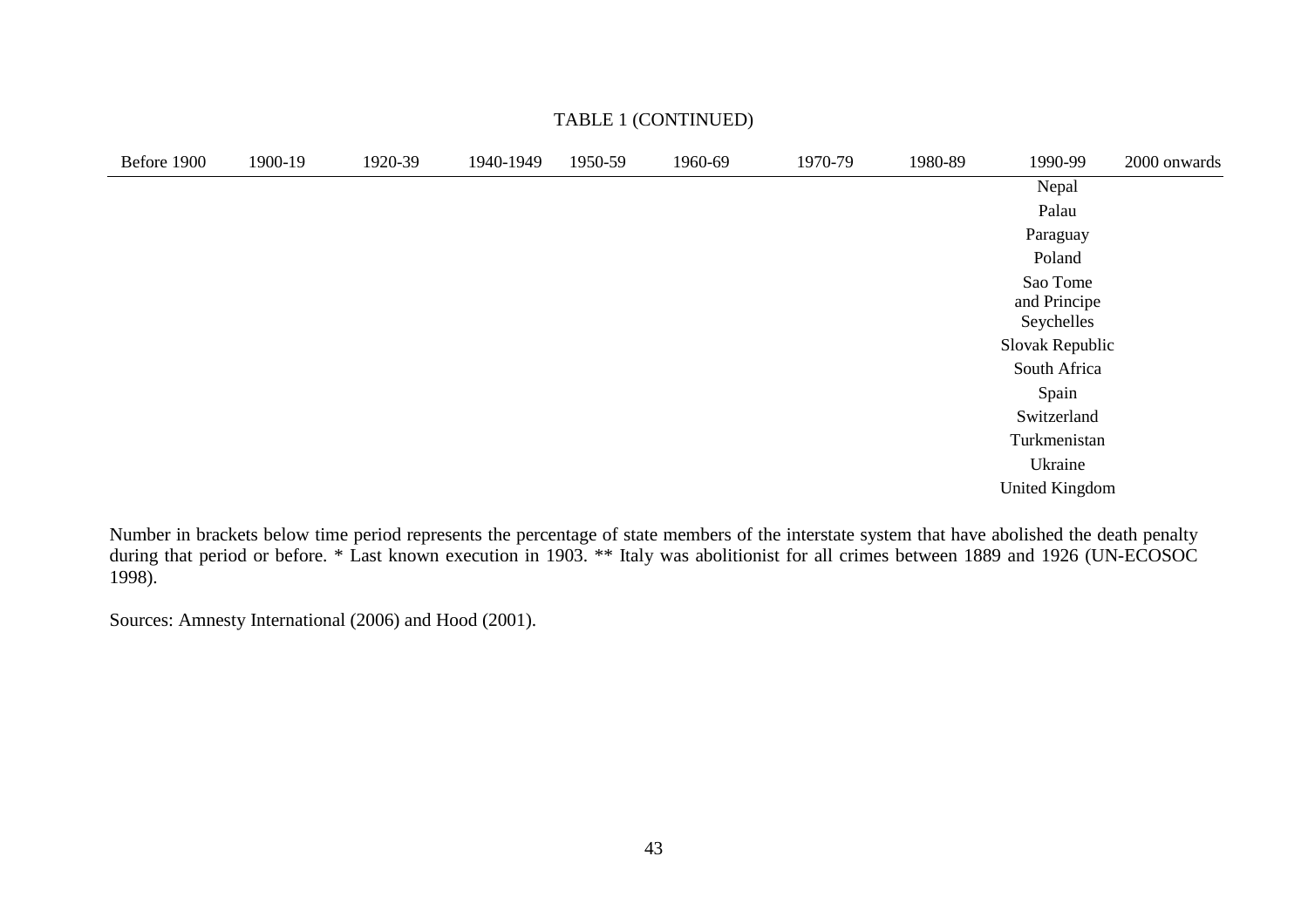# TABLE 2. ABOLITION OF DEATH PENALTY FOR ORDINARY CRIMES

| Before 1900 | 1900-19    | 1920-39 | 1940-1949   | 1950-59  | 1960-69               | 1970-79            | 1980-89       | 1990-99            | 2000 onwards  |
|-------------|------------|---------|-------------|----------|-----------------------|--------------------|---------------|--------------------|---------------|
| (16.7%)     | $(20.4\%)$ | (21.5%) | (24%)       | (23.6%)  | $(19.5\%)$            | $(23.1\%)$         | (31.7%)       | (44%)              | $(47.2\%)$    |
| Costa Rica  | Colombia   | Denmark | Finland     | Austria  | Dominican Rep.        | Brazil***          | Argentina     | Andorra            | Albania       |
| Netherlands | Ecuador    | Iceland | Germany     | Honduras | Monaco                | Canada             | Australia     | Angola             | Armenia       |
| Norway      | Panama*    | Mexico  | (West)      | Israel   | New Zealand           | Fiji               | Cambodia      | Azerbaijan         | Bhutan        |
| Portugal    | Uruguay    | Sweden  | Italy**     |          | Solomon Islands       | Kiribati           | Cape Verde    | Belgium            | Chile         |
| San Marino  |            |         | Switzerland |          | <b>United Kingdom</b> | Luxembourg         | Cyprus        | <b>Bolivia</b>     | Cote d'Ivoire |
| Venezuela   |            |         |             |          | Vatican State         | Malta              | El Salvador   | Bosnia-Herzegovina | Liberia       |
|             |            |         |             |          |                       | Nicaragua          | France        | Bulgaria           | Philippines   |
|             |            |         |             |          |                       | Peru               | Germany       | Croatia            | Samoa         |
|             |            |         |             |          |                       | Spain              | (East)        | Czech Republic     | Turkey        |
|             |            |         |             |          |                       | Tuvalu             | Haiti         | Djibouti           | Yugoslavia    |
|             |            |         |             |          |                       | United Kingdom     | Liechtenstein | East Timor         |               |
|             |            |         |             |          |                       | (Northern Ireland) | Marshall      | Estonia            |               |
|             |            |         |             |          |                       |                    | Islands       | Georgia            |               |
|             |            |         |             |          |                       |                    | Micronesia    | Greece             |               |
|             |            |         |             |          |                       |                    | Romania       | Guinea-Bissau      |               |
|             |            |         |             |          |                       |                    | Slovenia      | Hungary            |               |
|             |            |         |             |          |                       |                    | Vanuatu       | Ireland            |               |
|             |            |         |             |          |                       |                    |               | Latvia             |               |
|             |            |         |             |          |                       |                    |               | Lithuania          |               |
|             |            |         |             |          |                       |                    |               | Macedonia          |               |
|             |            |         |             |          |                       |                    |               | Mauritius          |               |
|             |            |         |             |          |                       |                    |               | Moldova            |               |
|             |            |         |             |          |                       |                    |               | Mozambique         |               |
|             |            |         |             |          |                       |                    |               | Namibia            |               |
|             |            |         |             |          |                       |                    |               |                    |               |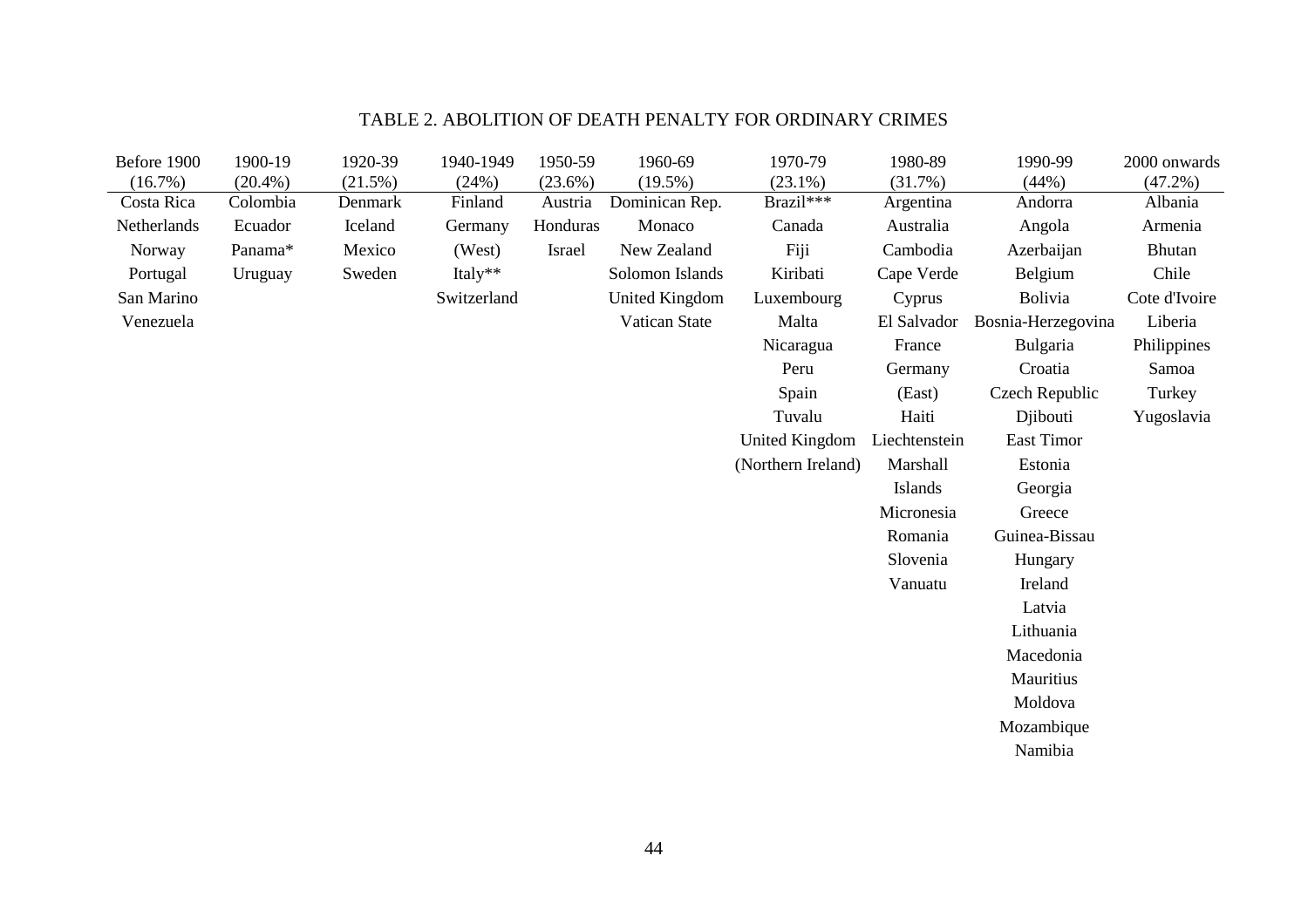| Before 1900 | 1900-19 | 1920-39 | 1940-1949 | 1950-59 | 1960-69 | 1970-79 | 1980-89 | 1990-99                                | 2000 onwards |
|-------------|---------|---------|-----------|---------|---------|---------|---------|----------------------------------------|--------------|
|             |         |         |           |         |         |         |         | Nepal                                  |              |
|             |         |         |           |         |         |         |         | Palau                                  |              |
|             |         |         |           |         |         |         |         | Paraguay                               |              |
|             |         |         |           |         |         |         |         | Poland                                 |              |
|             |         |         |           |         |         |         |         | Sao Tome<br>and Principe<br>Seychelles |              |
|             |         |         |           |         |         |         |         | Slovak Republic                        |              |
|             |         |         |           |         |         |         |         | South Africa                           |              |
|             |         |         |           |         |         |         |         | Turkmenistan                           |              |
|             |         |         |           |         |         |         |         | Ukraine                                |              |

### TABLE 2 (CONTINUED)

Number in brackets below time period represents the percentage of state members of the interstate system that have abolished the death penalty during that period or before. \* Last known execution in 1903. \*\* Italy was abolitionist for ordinary crimes between 1889 and 1930 (UN-ECOSOC 1998). \*\*\* Brazil was abolitionist for ordinary crimes since 1882, but re-instated the death penalty for political crimes from 1969 to 1979 under the military dictatorship (UN-ECOSOC 1998).

Sources: Amnesty International (2006) and Hood (2001).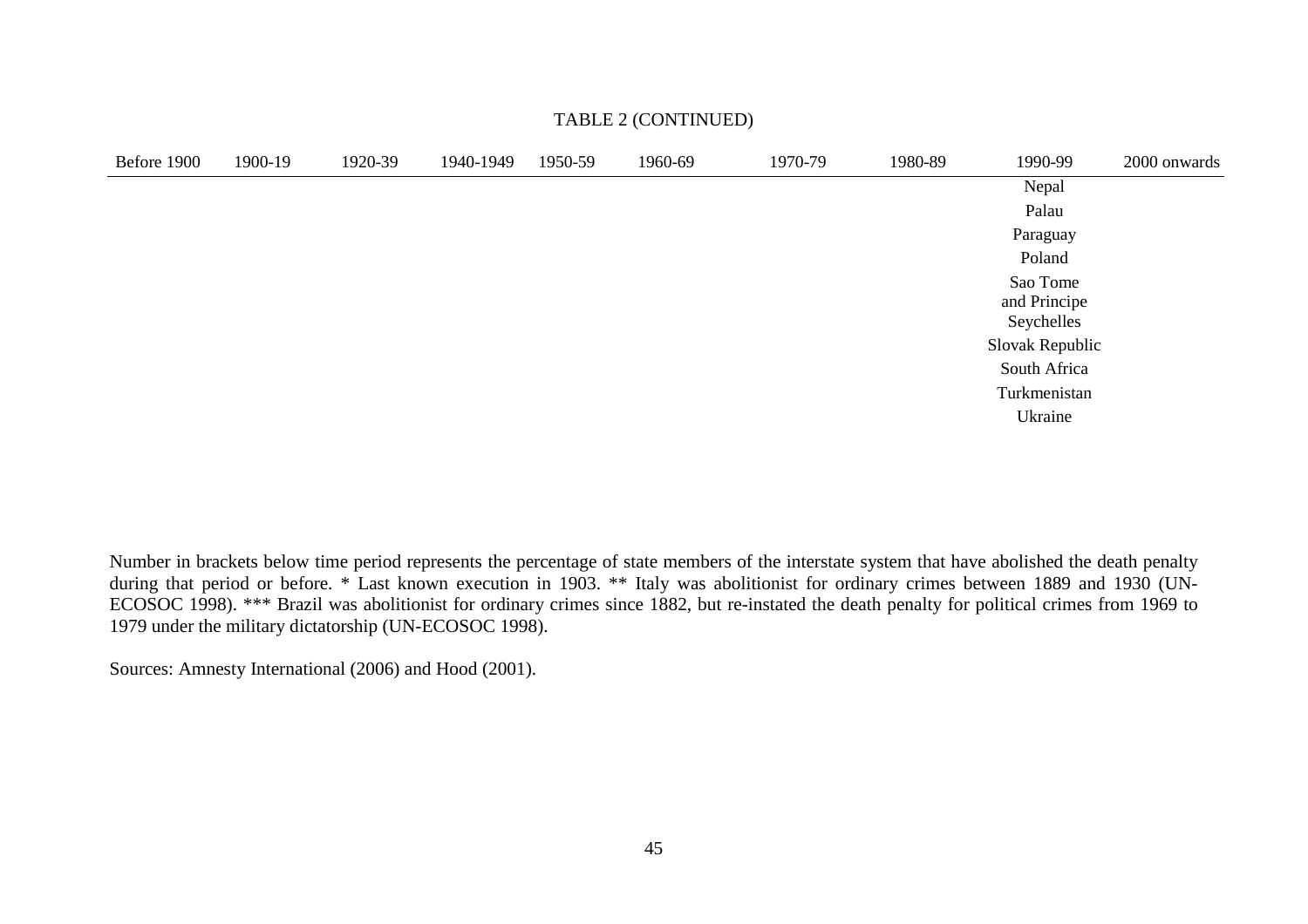#### TABLE 3. DE FACTO ABOLITIONIST & RETENTIONIST COUNTRIES (APRIL 2004)

### *De facto* abolitionist:

Brunei Darussalam, Burkina Faso, Central African Republic, Congo (Rep.), Gambia, Grenada, Madagascar, Maldives, Mali, Nauru, Niger, Papua New Guinea, Russian Federation, Senegal, Sri Lanka, Suriname, Togo, Tonga.

#### Retentionist:

Afghanistan, Algeria, Antigua and Barbuda, Bahamas, Bahrain, Bangladesh, Barbados, Belarus, Belize, Benin, Botswana, Burundi, Cameroon, Chad, China, Comoros, Congo (Dem. Rep.), Cuba, Dominica, Egypt, Equatorial Guinea, Eritrea, Ethiopia, Gabon, Ghana, Guatemala, Guinea, Guyana, India, Indonesia, Iran, Iraq, Jamaica, Japan, Jordan, Kazakhstan, Kenya, Korea (Dem. Rep.), Korea (Rep.), Kuwait, Kyrgyzstan, Laos, Lebanon, Lesotho, Libya, Malawi, Malaysia, Mauritania, Mongolia, Morocco, Myanmar, Nigeria, Oman, Pakistan, Palestinian Authority, Qatar, Rwanda, St. Christopher & Nevis, St. Lucia, St. Vincent & the Grenadines, Saudi Arabia, Sierra Leone, Singapore, Somalia, Sudan, Swaziland, Syria, Taiwan, Tajikistan, Tanzania, Thailand, Trinidad and Tobago, Tunisia, Uganda, United Arab Emirates, Unites States, Uzbekistan, Vietnam, Yemen, Zambia, Zimbabwe.

Source: Amnesty International (2006)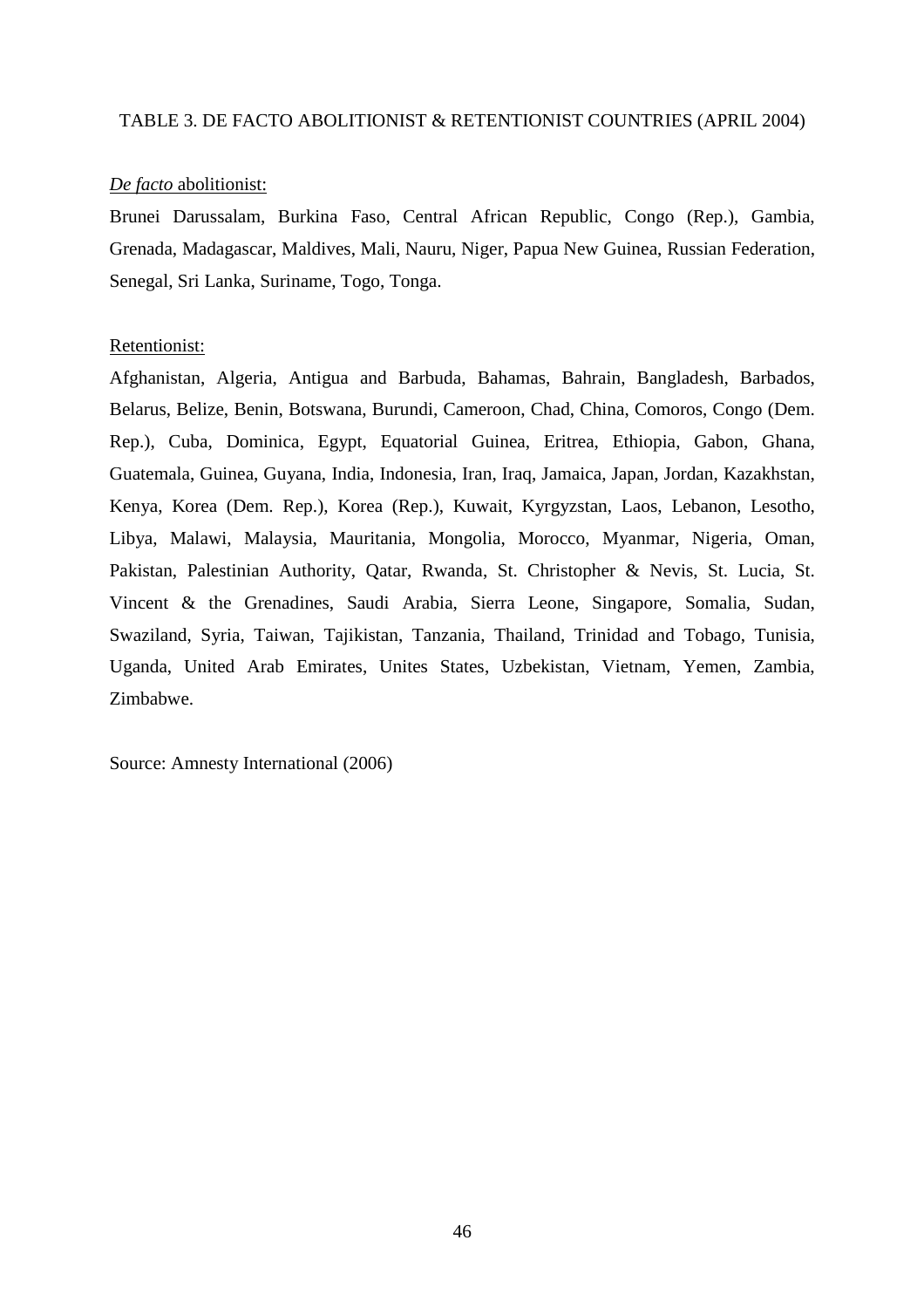|  | TABLE 4. DESCRIPTIVE STATISTICS OF VARIABLES INCLUDED IN REGRESSIONS |
|--|----------------------------------------------------------------------|
|--|----------------------------------------------------------------------|

| Variable                    | N    | Mean    | <b>SD</b> | Min.             | Max.         |
|-----------------------------|------|---------|-----------|------------------|--------------|
| Abolition (all crimes)      | 5458 | 0.01    | 0.10      | $\boldsymbol{0}$ | 1            |
| Abolition (ordinary crimes) | 5458 | 0.12    | 0.33      | $\boldsymbol{0}$ | $\mathbf{1}$ |
| Democracy                   | 5458 | $-1.33$ | 7.30      | $-10$            | 10           |
| Democratic transition       | 5458 | 0.05    | 0.57      | $-2$             | 3            |
| Left-wing executive         | 3002 | 0.33    | 0.47      | $\boldsymbol{0}$ | $\mathbf{1}$ |
| Peace years                 | 5458 | 9.45    | 11.18     | $\overline{0}$   | 52           |
| Council of Europe           | 5458 | 0.01    | 0.10      | $\boldsymbol{0}$ | $\mathbf{1}$ |
| Regional abolition          | 5458 | 0.87    | 1.16      | $\boldsymbol{0}$ | 6.07         |
| Common law                  | 5458 | 0.32    | 0.47      | $\overline{0}$   | 1            |
| Islam                       | 5458 | 27.73   | 37.73     | $\boldsymbol{0}$ | 99.80        |
| Ethnic fractionalization    | 5458 | 47.08   | 34.33     | $\overline{0}$   | 149          |
| lnGDP p.c.                  | 4162 | 8.01    | 0.99      | 5.64             | 10.41        |
| Gini                        | 3507 | 41.16   | 8.08      | 21.79            | 65.66        |
| Homicide rate               | 1321 | 46.89   | 75.05     | 0.36             | 710.71       |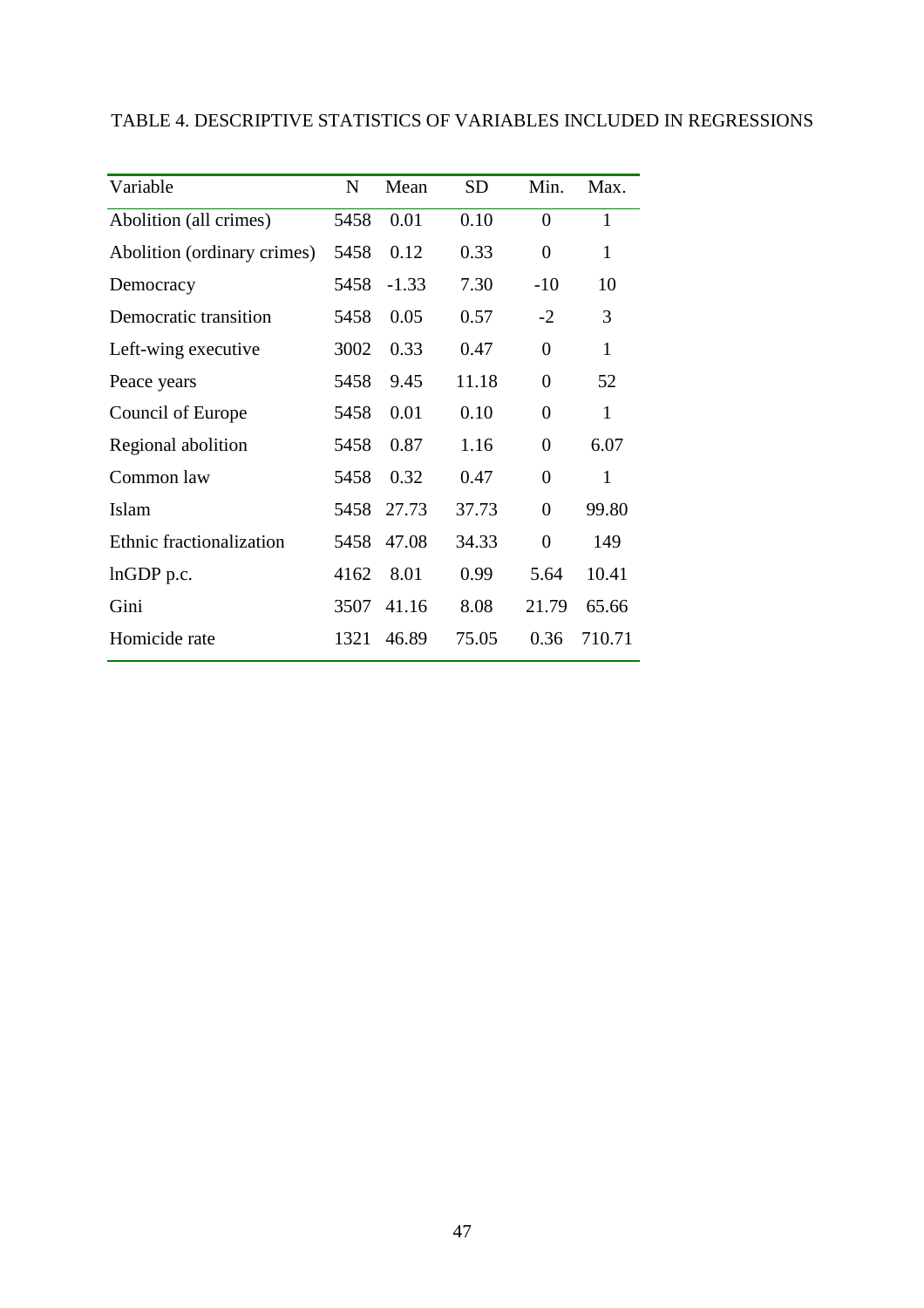| Independent variable                                                                                      | Model 1                            | Model 2                            | Model 3                            | Model 4                          |
|-----------------------------------------------------------------------------------------------------------|------------------------------------|------------------------------------|------------------------------------|----------------------------------|
| Democracy                                                                                                 | 1.079                              | 1.066                              | 1.072                              | 1.062                            |
|                                                                                                           | $(3.09)$ ***                       | $(2.32)$ **                        | $(2.20)$ **                        | (0.65)                           |
| Democratic transition                                                                                     | 1.682                              | 1.661                              | 1.542                              | 1.861                            |
|                                                                                                           | $(3.45)$ ***                       | $(3.06)$ ***                       | $(2.40)$ **                        | $(2.07)$ **                      |
| Left-wing executive                                                                                       |                                    |                                    |                                    | 7.415                            |
|                                                                                                           |                                    |                                    |                                    | $(4.24)$ ***                     |
| Peace years                                                                                               | 0.991                              | 0.995                              | 0.994                              | 0.994                            |
|                                                                                                           | (0.86)                             | (0.45)                             | (0.56)                             | (0.38)                           |
| Council of Europe                                                                                         | 2.744                              | 2.767                              | 2.516                              | 7.420                            |
|                                                                                                           | $(2.55)$ **                        | $(2.56)$ **                        | $(1.80)$ *                         | $(2.86)$ ***                     |
| Regional abolition                                                                                        | 1.885                              | 1.708                              | 1.753                              | 1.811                            |
|                                                                                                           | $(5.02)$ ***                       | $(4.26)$ ***                       | $(3.87)$ ***                       | $(2.10)$ **                      |
| Common law                                                                                                | 0.468                              | 0.452                              | 0.466                              | 0.703                            |
|                                                                                                           | $(2.32)$ **                        | $(2.15)$ **                        | $(2.17)$ **                        | (0.51)                           |
| Islam                                                                                                     | 0.992                              | 0.984                              | 0.992                              | 1.012                            |
|                                                                                                           | (1.23)                             | (1.61)                             | (0.97)                             | (0.95)                           |
| Ethnic fractionalization                                                                                  | 0.988                              | 0.987                              | 0.987                              | 0.982                            |
|                                                                                                           | $(2.11)$ **                        | $(2.01)$ **                        | (1.51)                             | (1.06)                           |
| GDP p.c.                                                                                                  |                                    | 1.061                              |                                    |                                  |
|                                                                                                           |                                    | (0.26)                             |                                    |                                  |
| Gini                                                                                                      |                                    |                                    | 0.957                              | 0.985                            |
|                                                                                                           |                                    |                                    | $(1.98)$ **                        | (0.26)                           |
| Homicide rate                                                                                             |                                    |                                    |                                    | 0.976                            |
|                                                                                                           |                                    |                                    |                                    | $(2.40)$ **                      |
| Observations                                                                                              | 5458                               | 4162                               | 3507                               | 768                              |
| Period covered<br># of countries<br># of abolitions in period<br>Log-likelihood                           | 1950-2002<br>151<br>52<br>$-193.2$ | 1950-2002<br>137<br>46<br>$-161.8$ | 1950-2002<br>135<br>40<br>$-132.6$ | 1975-2000<br>62<br>24<br>$-53.4$ |
| Wald $\chi^2$<br>(p-value)                                                                                | 93.0<br>(0.0000)                   | 73.8<br>(0.0000)                   | 73.8<br>(0.0000)                   | 78.0<br>(0.0000)                 |
| Global $\chi^2$<br>of proportional hazard                                                                 | 11.34                              | 14.11                              | 16.07                              | 9.09                             |
| assumption (p-value)<br>Analysis is by Cox proportional hazard estimation. Observations are assumed to be | (0.1831)                           | (0.1185)                           | (0.0655)                           | (0.6138)                         |

## TABLE 5. ABOLITION OF DEATH PENALTY FOR ALL CRIMES

independent across, but not necessarily within countries (clustering). Absolute z-values in parentheses. \*\*\*, \*\*, and \* indicate significance at the .01, .05, and .10 levels, respectively.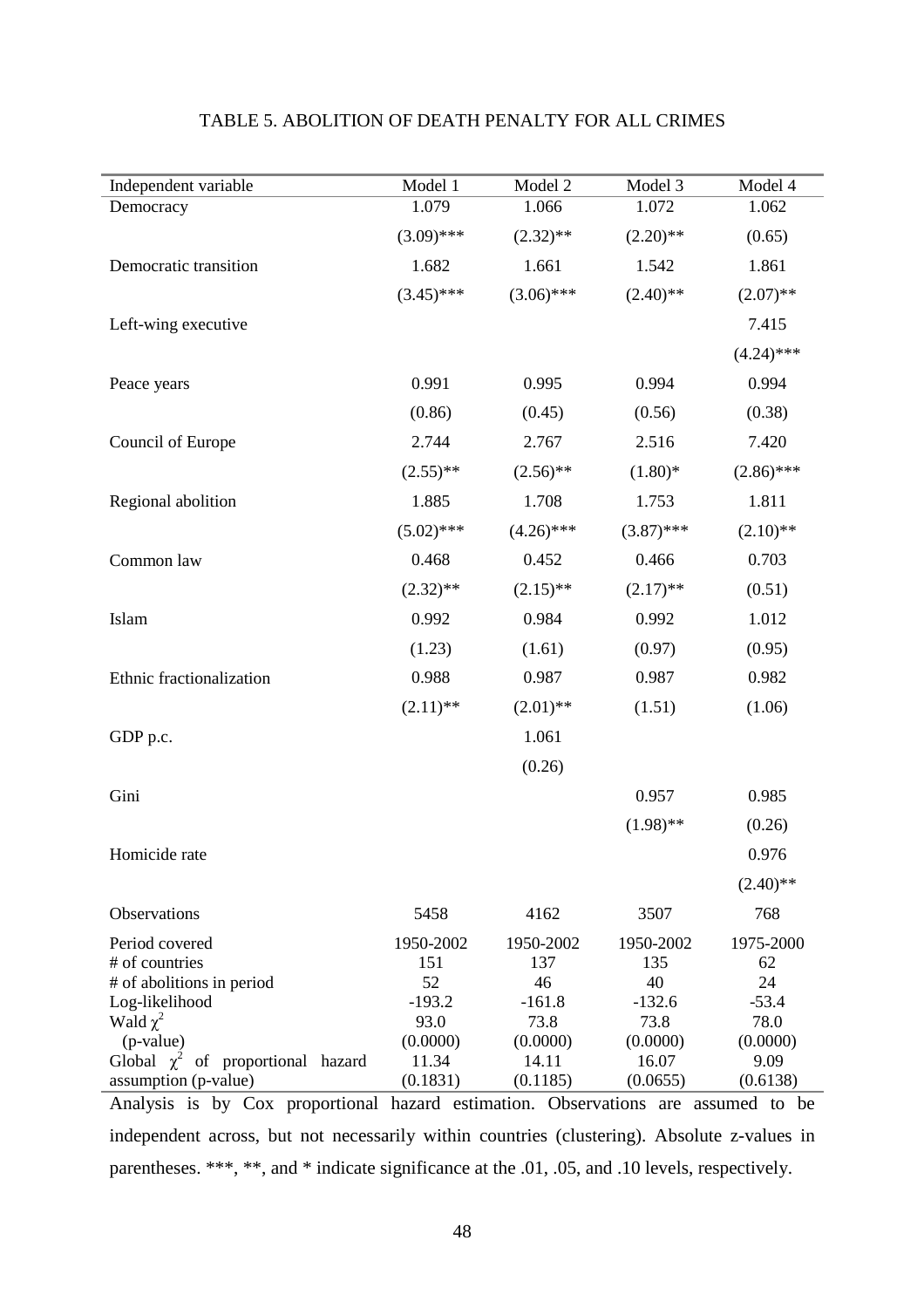| Independent variable                            | Model 1        | Model 2        | Model 3           | Model 4          |
|-------------------------------------------------|----------------|----------------|-------------------|------------------|
| Democracy                                       | 1.080          | 1.069          | 1.085             | 1.102            |
|                                                 | $(3.01)$ ***   | $(2.36)$ **    | $(2.59)$ ***      | (1.32)           |
| Democratic transition                           | 1.769          | 1.794          | 1.751             | 2.098            |
|                                                 | $(4.34)$ ***   | $(4.35)$ ***   | $(3.82)$ ***      | $(2.21)$ **      |
| Left-wing executive                             |                |                |                   | 5.664            |
|                                                 |                |                |                   | $(2.74)$ ***     |
| Council of Europe                               | 3.919          | 3.464          | 4.622             | 6.301            |
|                                                 | $(3.95)$ ***   | $(3.34)$ ***   | $(3.27)$ ***      | $(2.37)$ **      |
| Regional abolition                              | 1.702          | 1.428          | 1.815             | 2.786            |
|                                                 | $(3.98)$ ***   | $(2.55)$ **    | $(3.66)$ ***      | $(2.96)$ ***     |
| Common law                                      | 0.451          | 0.427          | 0.676             | 0.565            |
|                                                 | $(2.53)$ **    | $(2.56)$ **    | (1.05)            | (0.82)           |
| Islam                                           | 0.990          | 0.984          | 0.987             | 1.015            |
|                                                 | $(1.73)*$      | $(2.16)$ **    | (1.46)            | (1.21)           |
| Ethnic fractionalization                        | 0.997          | 0.997          | 1.000             | 0.991            |
|                                                 | (0.69)         | (0.68)         | (0.09)            | (0.74)           |
| GDP p.c.                                        |                | 1.126          |                   |                  |
|                                                 |                | (0.57)         |                   |                  |
| Gini                                            |                |                | 1.004             | 0.989            |
|                                                 |                |                | (0.18)            | (0.20)           |
| Homicide rate                                   |                |                |                   | 0.999            |
|                                                 |                |                |                   | (0.28)           |
| Observations                                    | 4837           | 3547           | 3015              | 543              |
| Period covered                                  | 1950-2002      | 1950-2002      | 1950-2002         | 1975-2000        |
| # of countries                                  | 150            | 135            | 129               | 50               |
| # of abolitions in period                       | 62<br>$-218.4$ | 56<br>$-184.8$ | 44                | 19               |
| Log-likelihood<br>Wald $\chi^2$                 | 145.2          | 120.4          | $-131.2$<br>90.72 | $-38.9$<br>43.16 |
| (p-value)                                       | (0.0000)       | (0.0000)       | (0.0000)          | (0.0000)         |
| Global $\chi^2$<br>proportional<br>hazard<br>of | 9.39           | 9.73           | 8.83              | 10.24            |
| assumption (p-value)                            | (0.2259)       | (0.2845)       | (0.3571)          | (0.4193)         |

### TABLE 6. ABOLITION OF DEATH PENALTY FOR ORDINARY CRIMES ONLY

Analysis is by Cox proportional hazard estimation. Observations are assumed to be independent across, but not necessarily within countries (clustering). Absolute z-values in parentheses. \*\*\*, \*\*, and \* indicate significance at the .01, .05, and .10 levels, respectively.